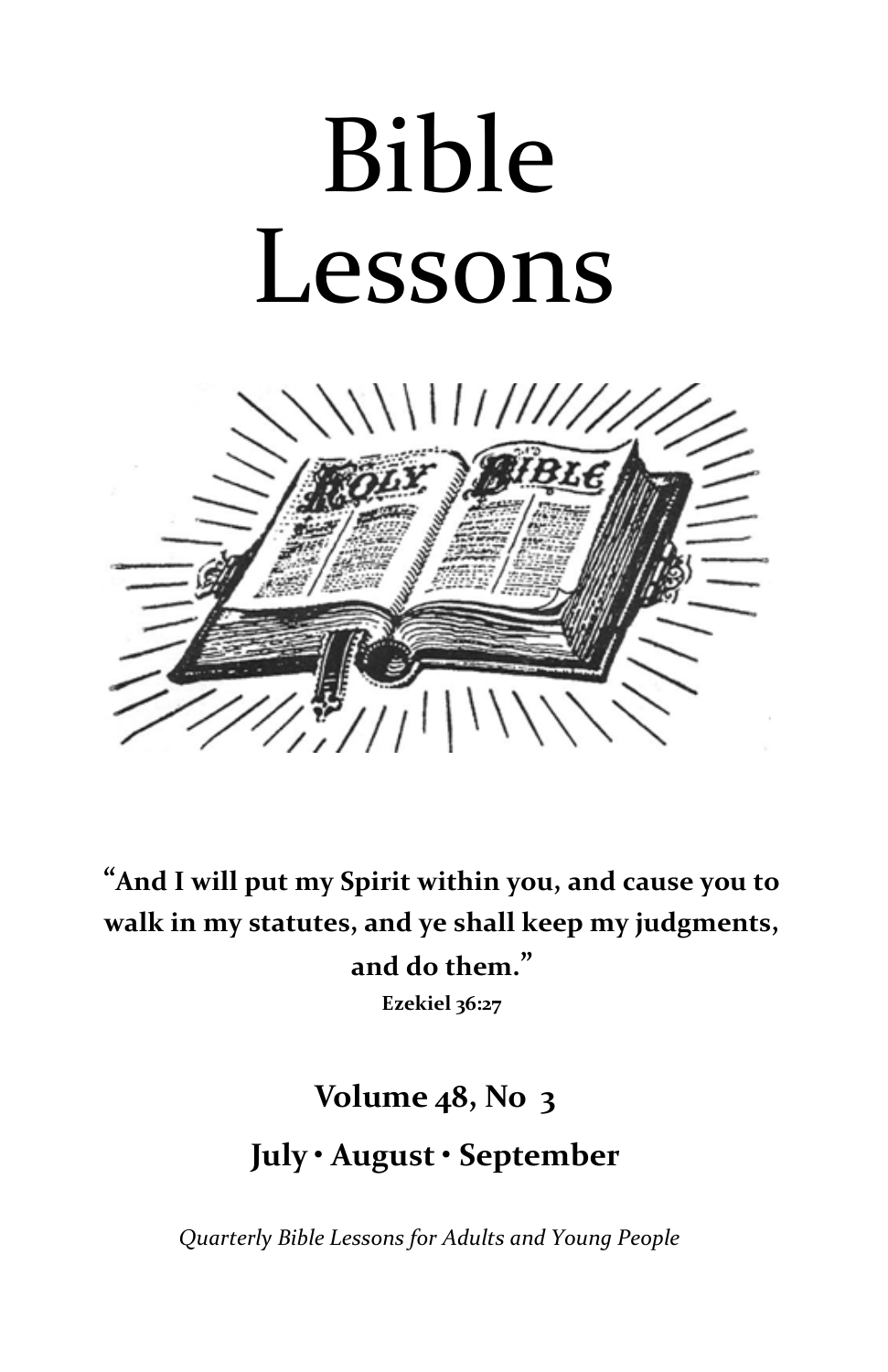# **Bible Lessons for Adults and Young People**

| Volume 48                |     |                | July · August · September                                                                              | No 3        |
|--------------------------|-----|----------------|--------------------------------------------------------------------------------------------------------|-------------|
| <b>Table of Contents</b> |     |                |                                                                                                        |             |
| DATF                     |     |                | <b>LESSON TITLE</b>                                                                                    | <b>PAGE</b> |
|                          | Jul | 3              |                                                                                                        |             |
|                          |     | 10<br>17<br>24 |                                                                                                        |             |
|                          | Aug | 31<br>7        |                                                                                                        |             |
|                          |     | 14             |                                                                                                        |             |
|                          |     | 21<br>28       | The Holy Spirit's Gifts and Operations in the Church33<br>The Cleansing Operation of the Holy Spirit38 |             |
|                          | Sep | 4              |                                                                                                        |             |
|                          |     | 11             |                                                                                                        |             |
|                          |     | 18<br>25       |                                                                                                        |             |
|                          |     |                |                                                                                                        |             |

Publishing the Bible truths in the interest of Jesus Christ and His Church Edited by Sis. Angela Gellenbeck Articles contributed by: Sis. LaDawna Adams, Bro. Bob Wilson, Bro. Harlan Sorrell, Sis. Julie Elwell, and Bro. James Bell

# **NOTICE**

The Bible Lessons are published by CHURCH OF GOD TODAY Phone: 859.319.9721. (Please leave text or voice message.) It will be available free of charge online at <churchofgodtoday.com> and can be downloaded for printing in booklet or other format. Website editor: Angela Gellenbeck

**If you would like printed copies mailed to you, please contact Bro. Edgar Martens, 1408 Huston Drive, Muscle Shoals, AL 35661 Phone (318) 402-9592**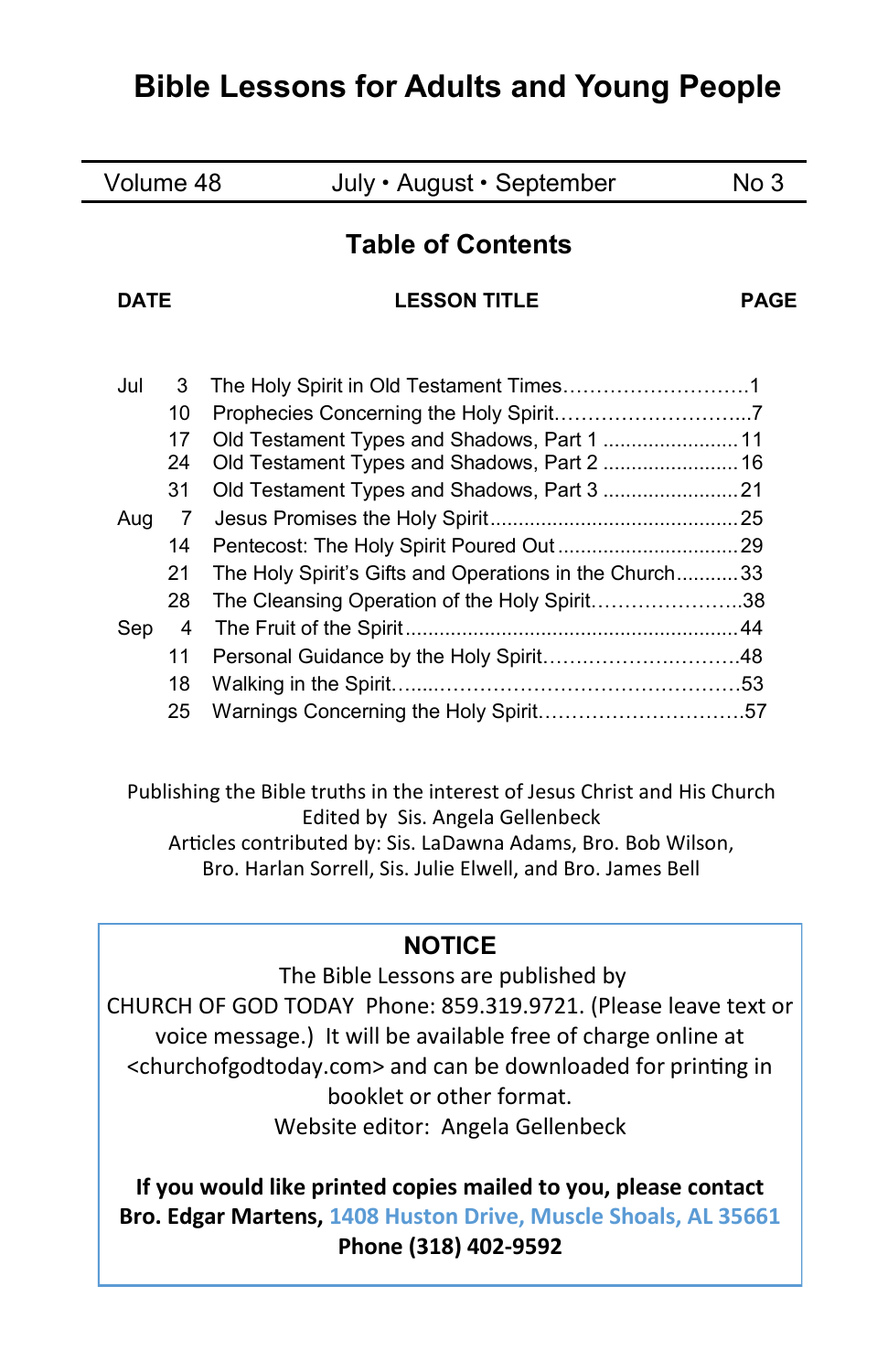# *In the Holy Land*

Far down o'er the ages a promise divine Descended to us in the fullness of time, A seed should appear as the stars of the heav'n, And they should inherit a land to be giv'n.

#### Chorus:

Oh, we are the seed so happy and blest, That dwell in the land of Canaan's holy rest; Here streams of pure love are flowing along, And anthems of glory are sounding in song.

From Egypt we started, resolved to be free, And God cast our foes all behind in the sea; Then straight through the wilderness onward we moved, No halt, we determined, till Canaan we proved.

The wide severed waters of Jordan we passed, Our lot in the land of all blessings we've cast; The "ites" are destroyed, and the land is our own, One King, our Redeemer, we worship alone.

This land is salvation, and holiness pure, We find it in Jesus, our title is sure; O sweet land of Beulah, they glory divine Forever and ever unclouded shall shine.

#### -- D. S. Warner,

Song #103 in Salvation Echoes, 1900, and #111 in Songs of Grace and Glory, 1918, Formerly published by the Gospel Trumpet Company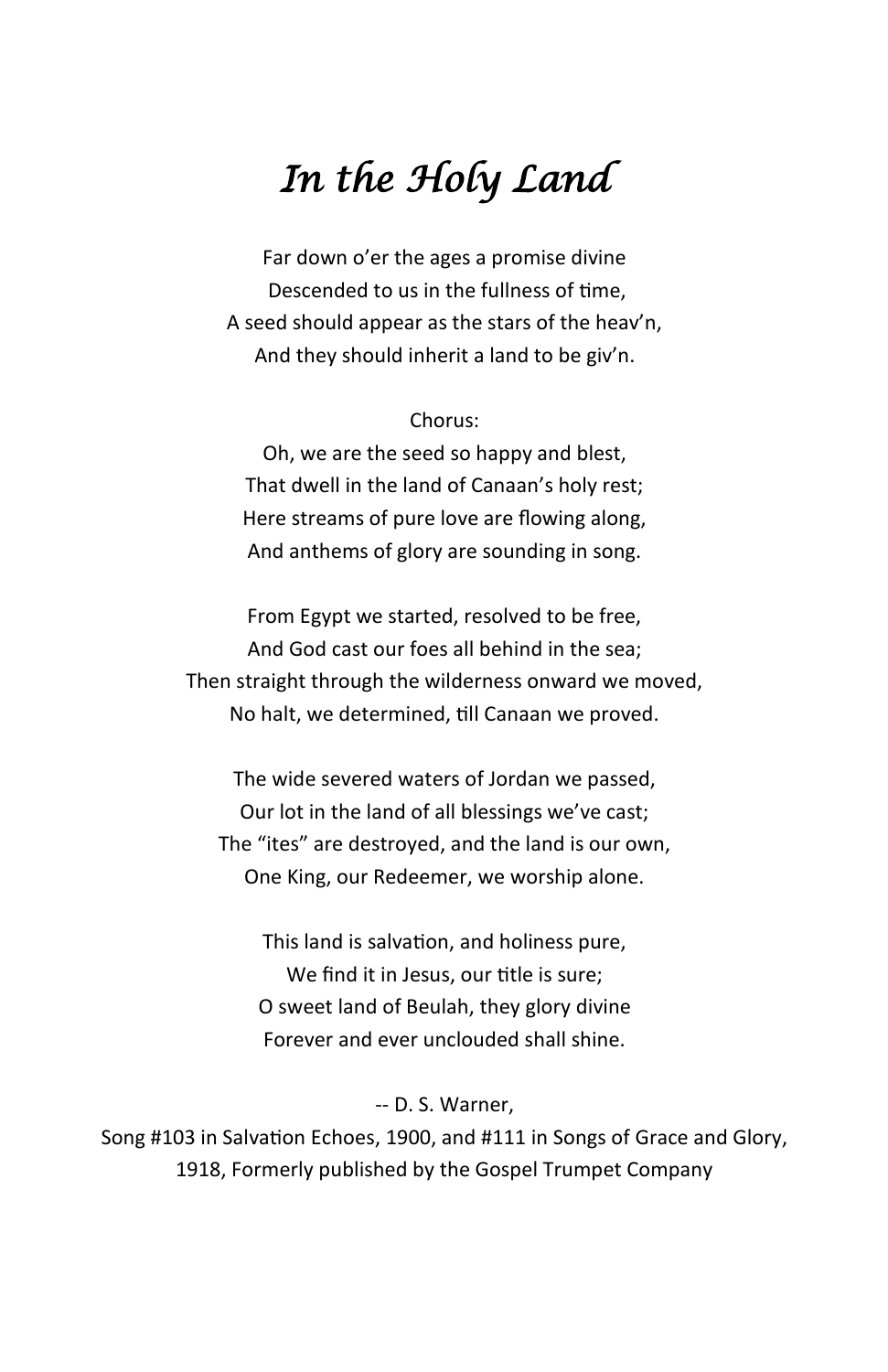#### **BIBLE LESSONS FOR THIRD QUARTER, 2016**

#### *Theme for the Third Quarter*

#### **"The Holy Spirit"**

When praying for direction in this new quarter's lessons, the subject "The Holy Spirit" was impressed upon my mind. Our need of the Holy Spirit and the prevalence there is in the world of unbiblical teachings about the Holy Spirit make this a very important study.

In my studies, I referenced several different books, concordances and commentaries. Some comments struck me as being true to the Scriptures, and these I have quoted. Not all have been from "Church of God" affiliation. In citing the author and source, I am not always recommending the entire volume as being free from error. My policy is to glean what is good and discard what is error.

Pray as we search the Scriptures together to find the truth about the Holy Spirit—Who He is, His role and mission in our lives and how we may better know and experience His fullness and yield to His control and guidance.

—Sis. Angela Gellenbeck

#### **JULY 3, 2016**

#### **THE HOLY SPIRIT IN OLD TESTAMENT TIMES**

#### *In the Beginning*

Genesis 1:2 And the earth was without form, and void; and darkness was upon the face of the deep. And the Spirit of God moved upon the face of the waters.

Genesis 6:3a And the Lord said, My spirit shall not always strive with man. . . .

#### *Bezaleel*

Exodus 31:1 And the Lord spake unto Moses, saying,

2 See, I have called by name Bezaleel the son of Uri, the son of Hur, of the tribe of Judah:

3 And I have filled him with the spirit of God, in wisdom, and in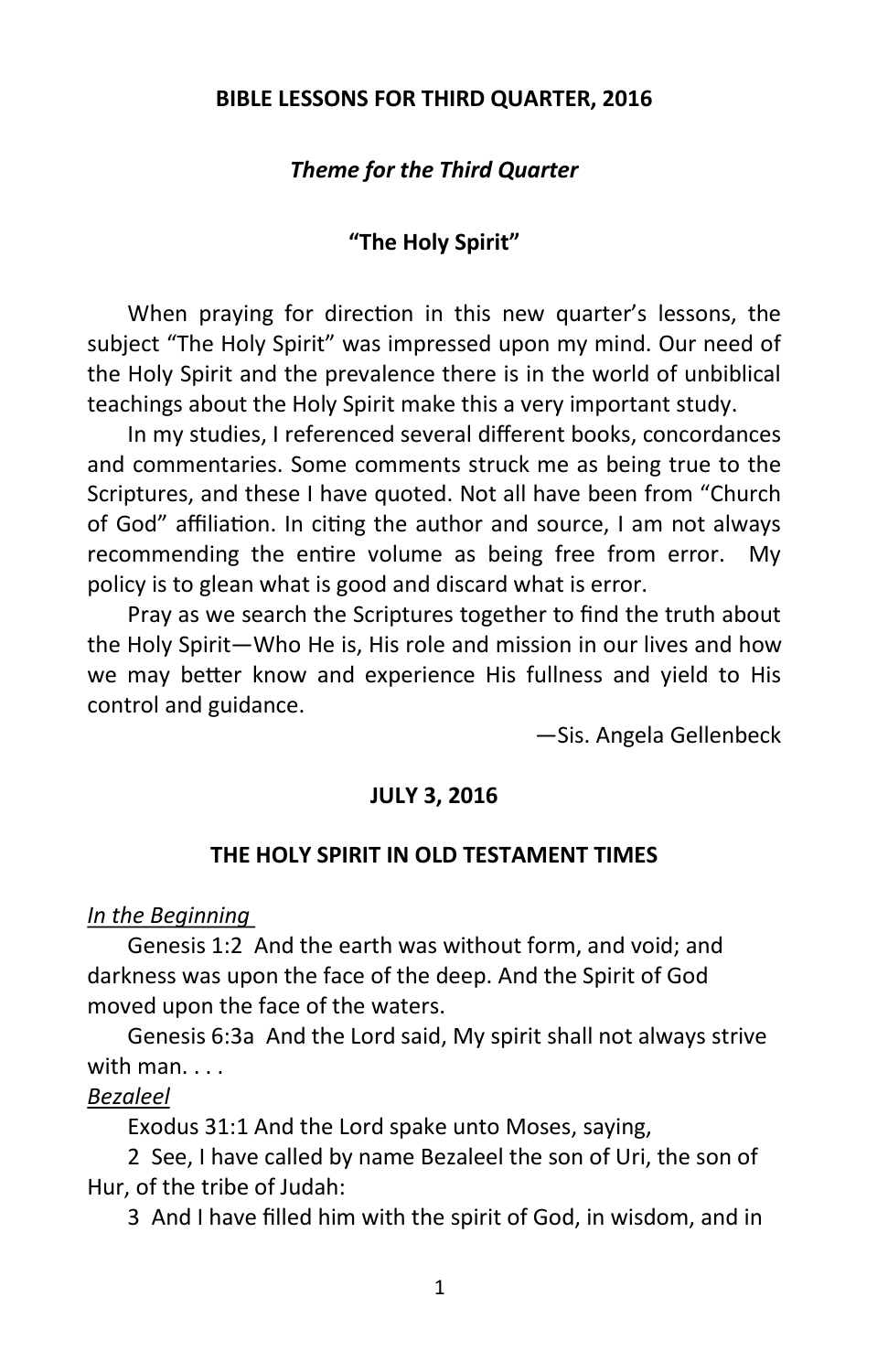understanding, and in knowledge, and in all manner of workmanship.

# *The Seventy Elders*

Numbers 11:24 And Moses went out, and told the people the words of the Lord, and gathered the seventy men of the elders of the people, and set them round about the tabernacle.

25 And the Lord came down in a cloud, and spake unto him, and took of the spirit that was upon him, and gave it unto the seventy elders: and it came to pass, that, when the spirit rested upon them, they prophesied, and did not cease.

# *Othniel*

Judges 3:9 And when the children of Israel cried unto the Lord, the Lord raised up a deliverer to the children of Israel, who delivered them, even Othniel the son of Kenaz, Caleb's younger brother.

10a And the Spirit of the Lord came upon him, and he judged Israel and went out to war. . . .

# *Samson*

Judges 13:24 And the woman bare a son, and called his name Samson: and the child grew, and the Lord blessed him.

25 And the Spirit of the Lord began to move him at times in the camp of Dan between Zorah and Eshtaol. *Saul*

I Samuel 10:6 And the Spirit of the Lord will come upon thee, and thou shalt prophesy with them, and shalt be turned into another man.

9 And it was so, that when he had turned his back to go from Samuel, God gave him another heart: and all those signs came to pass that day.

10 And when they came thither to the hill, behold, a company of prophets met him; and the Spirit of God came upon him, and he prophesied among them.

# *David*

I Samuel 16:13a Then Samuel took the horn of oil, and anointed him in the midst of his brethren: and the Spirit of the Lord came upon David from that day forward.

Psalm 51:11 Cast me not away from thy presence; and take not thy holy spirit from me.

# *The Prophets*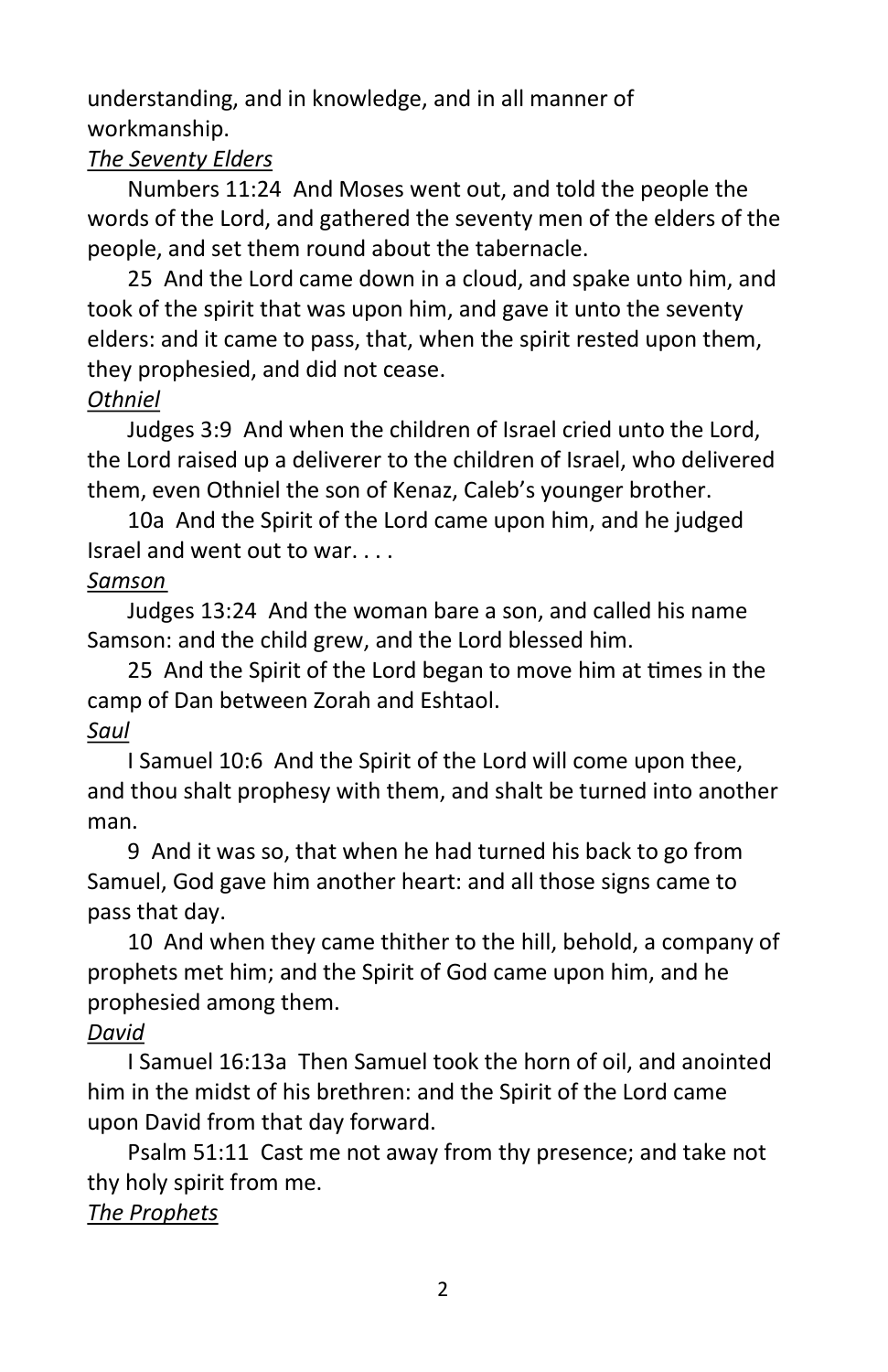I Peter 1:10-11 Of which salvation the prophets have enquired and searched diligently, who prophesied of the grace that should come unto you:

11 Searching what, or what manner of time the Spirit of Christ which was in them did signify, when it testified beforehand the sufferings of Christ, and the glory that should follow.

**MEMORY VERSE**: For the prophecy came not in old time by the will of man: but holy men of God spake as they were moved by the Holy Ghost. —II Peter 1:21

**CENTRAL THOUGHT:** In the Old Testament, the Holy Spirit appeared from the beginning in creation; visited, strove with and dealt with mankind; came upon certain people for special purposes; and moved upon the prophets to foretell future events, especially the coming of Christ and His Kingdom.

#### **WORD DEFINITIONS**

Genesis 1:2 "Moved": move gently; brood or hover over, as a bird does her eggs and young.

6:3 "Strive": literally, to judge. "The Spirit of God . . . had been litigating and reasoning the point, as men do in a court of judicature, as the word signifies, with these men in the court, and at the bar of their own consciences, by one providence or by one minister or another, particularly by Noah, a preacher of righteousness, in vain, and to no purpose (I Peter 3:18-20); therefore, he determines to proceed no longer in this way, but pass and execute the sentence of condemnation on them." —*Gill's Exposition of the Entire Bible*. "The Spirit of God strove with men, by sending Enoch, Noah, and perhaps others, to preach to them; by waiting to be gracious, notwithstanding their rebellions; and by exciting alarm and convictions in their consciences. But the Lord declared that his Spirit should not thus strive with men always; he would leave them to be hardened in sin, and ripened for destruction." —*Matthew Henry's Commentary.*

Numbers 11:25 "Prophesied": Hebrew—were caused to pour forth. They either sang the praises of God in ecstatic utterance,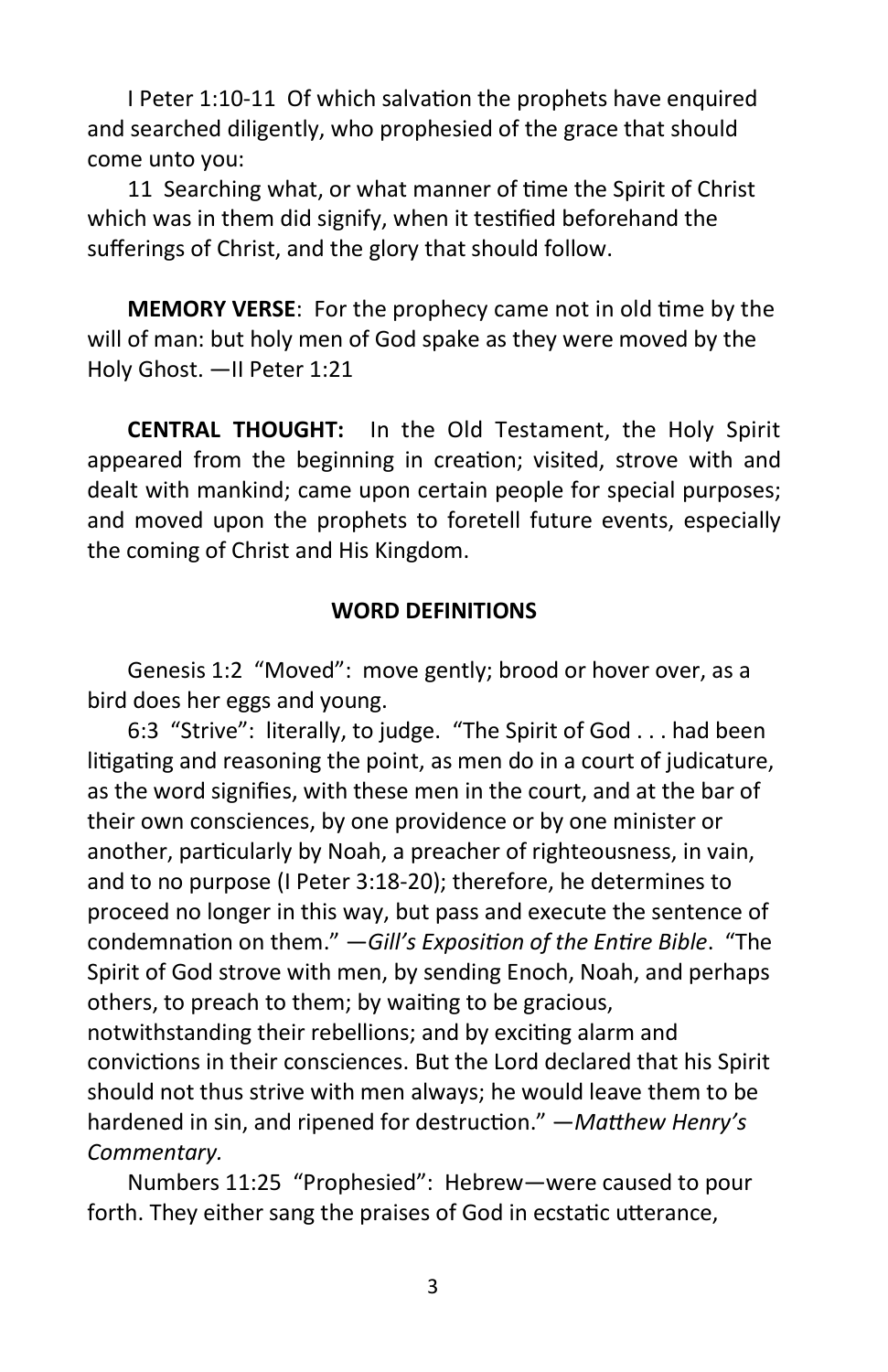opened or explained the works and laws of God, foretold things to come, or prayed and entreated God for the people and exhorted or entreated the people in reference to God. "Did not cease": The original word means "did not add". Some ancient writings interpreted it in this way, that this spirit of prophecy was only a temporary thing, while the gift bestowed upon them for governance continued with them. Others take an opposite view; that they continued prophesying all day, night, and afterwards; that it was a continued gift with them.

Judges 13:25 "Move": thrust; impel; stir; trouble.

# **LESSON BACKGROUND**

In the Scriptures we see a definite picture of the Triune God at creation: God the Father as the primary agent, bringing the universe into being, God the Son—the Word, fashioning and speaking the world into existence—and here, God the Spirit, moving and hovering and brooding over, nurturing and protecting the developing elements.

Going forward from creation to Noah's time, we can see God's Spirit weighing the impending Divine judgments, warning and wooing souls of men. Later, we read of instances where the Holy Spirit was sent at special times to various individuals. In each of these, it was for a specific purpose and for a definite time.

Bezaleel was filled with the Spirit for the specific time and purpose of building the tabernacle in the wilderness. He was gifted with wisdom in working with gold, silver, and bronze; wood carving, cutting, engraving and mounting gemstones; and all kinds of crafts. His co-worker was Aholiab, who was skilled in work with textiles and fabrics, both woven and embroidered.

Moses, beset by the wailing and complaining of the people of Israel because of the hardships of the wilderness and the sameness of the manna, had cried unto the Lord under the weight of the heavy burden of the people. God answered with the plan to supply him with seventy elders who would share the burden of the work. To confirm this ordination, He took of the Spirit that He had given Moses and put it upon the elders, so that they began prophesying under inspiration and were gifted for their responsibilities.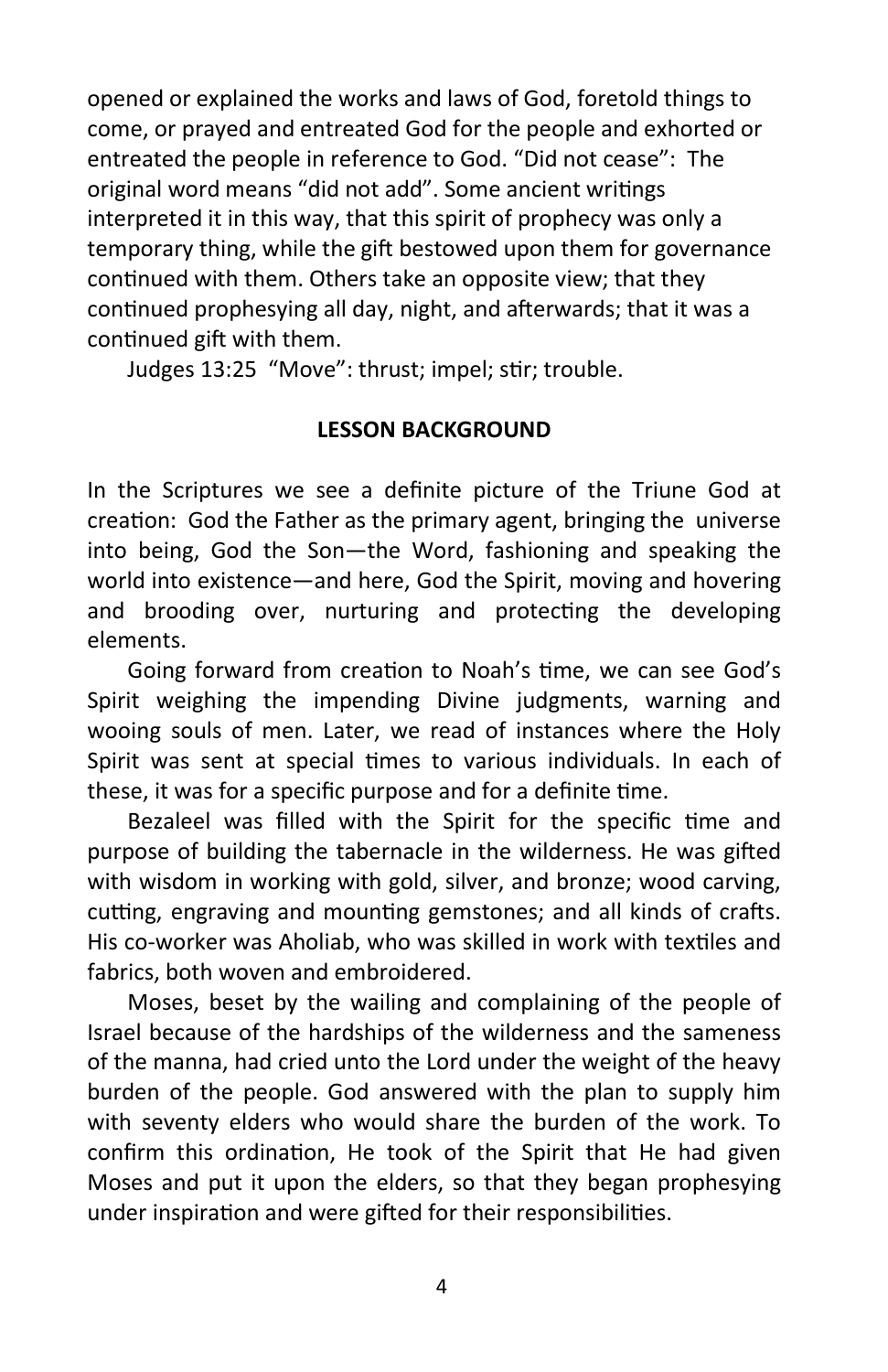During the time of the judges, when the children of Israel conquered by their enemies after straying from the worship of the true God—would cry for deliverance, God would send them deliverance by moving upon men with His Spirit for the express purpose of conquering the Canaanites and rescuing the Israelites. Both Othniel and Samson were judges during this time, judging Israel forty years and twenty years, respectively.

When Samuel anointed Saul to be Israel's first king, he confirmed it by the prediction and fulfillment of three signs, one of which was that the Holy Spirit would come upon Saul and cause him to prophesy with the other prophets, God having changed Saul's heart so that he became "another man" for a short time.

God also anointed David with the Holy Spirit when Samuel anointed him to be king after Saul. David treasured this gift, and later, when he mourned and repented for his great sin, begged for God to not take the Spirit entirely away from Him.

The Spirit expressly moved the prophets to foretell the manner of the birth and death of Christ, the ministry of John the Baptist, the coming of the Holy Spirit, the establishment of the Church, future historical events, and many other very detailed predictions, which were fulfilled to the letter hundreds of years later.

When we later study the experience God gave believers in the New Testament as they were baptized with the Holy Spirit, we will be able to compare and/or contrast the differences between the old and new dispensations.

—Sis. Angela Gellenbeck

# **DISCUSSION:**

- 1. *The New Creation*: Explain how the concept of the Holy Spirit hovering over the universe being created could point forward to the experience of salvation.
- 2. *Striving With Man:* Share other scriptures that teach this important ministry of the Holy Spirit.
- 3. *Imparting Gifts:* List the different gifts and abilities that were a result of the Holy Spirit's visitation.
- 4. *Pointing Forward:* List some of the specifics of Christ and the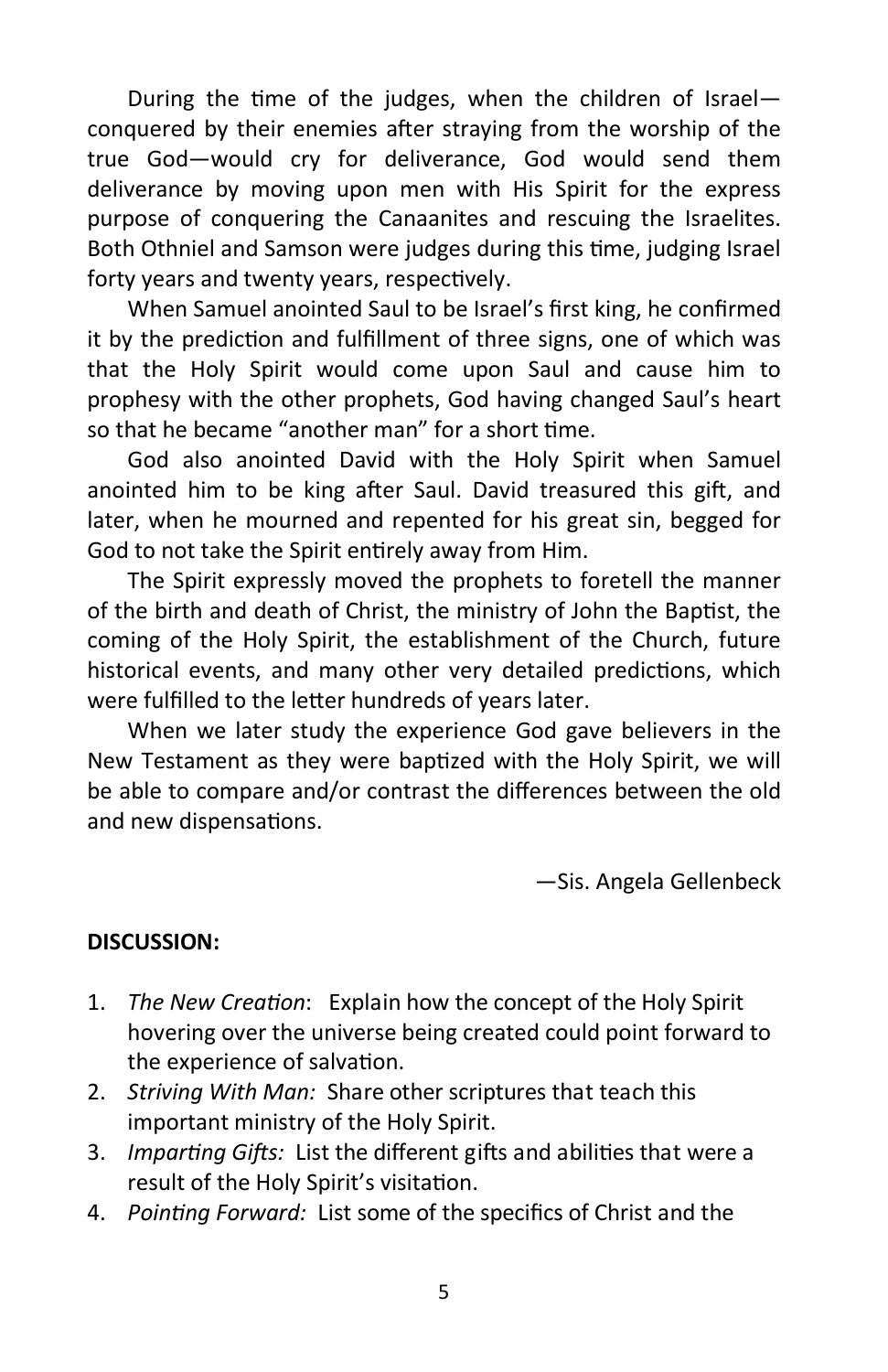kingdom of God that were foretold by the prophets.

#### **COMMENTS AND APPLICATION**

Consider how these Old Testament visitations by the Holy Spirit foreshadowed, in role and personality, the very ways He works in His people even now!

In the work of salvation, the Holy Spirit is instrumental in drawing and wooing a soul to Christ; as the Seed (Word) is planted in the heart, He hovers and broods over the fledgling life as the new creature is born.

In the affairs of His Church, He imparts the gifts, distributes the callings and abilities, and inspires visions, prayers, preaching and praise. He empowers the soul, giving deliverance and conquest over selfishness, sin, and satan.

How wonderfully confirming it is to see in ancient Scripture the pattern and example, and then to experience its fullness today in our hearts and lives!

—Sis. Angela Gellenbeck

#### **REFLECTIONS**

"By faith Noah, being warned of God of things not seen as yet, moved with fear, prepared an ark to the saving of his house; by the which he condemned the world, and became heir of the righteousness which is by faith" (Hebrews 11:7).

This subject is of such great importance! Look at the results of Noah, this great man of God, his tender heart hearing God's voice and moving under the influence of the Spirit of God. It seemed small to him that only eight were saved, but in reality it was the whole human race! The world's population is approximately eight to nine billion people! All because one man was moved by the Holy Spirit.

I'm thinking of a time when three brothers were led to a little neighborhood home to pray for a sick man. When they were finished praying, the sick man said, "There is a woman down stairs in the basement apartment who is very sick. You need to go pray for her too." They went downstairs and prayed for that woman, and she was healed of rheumatic fever! That was in the mid 1950's. This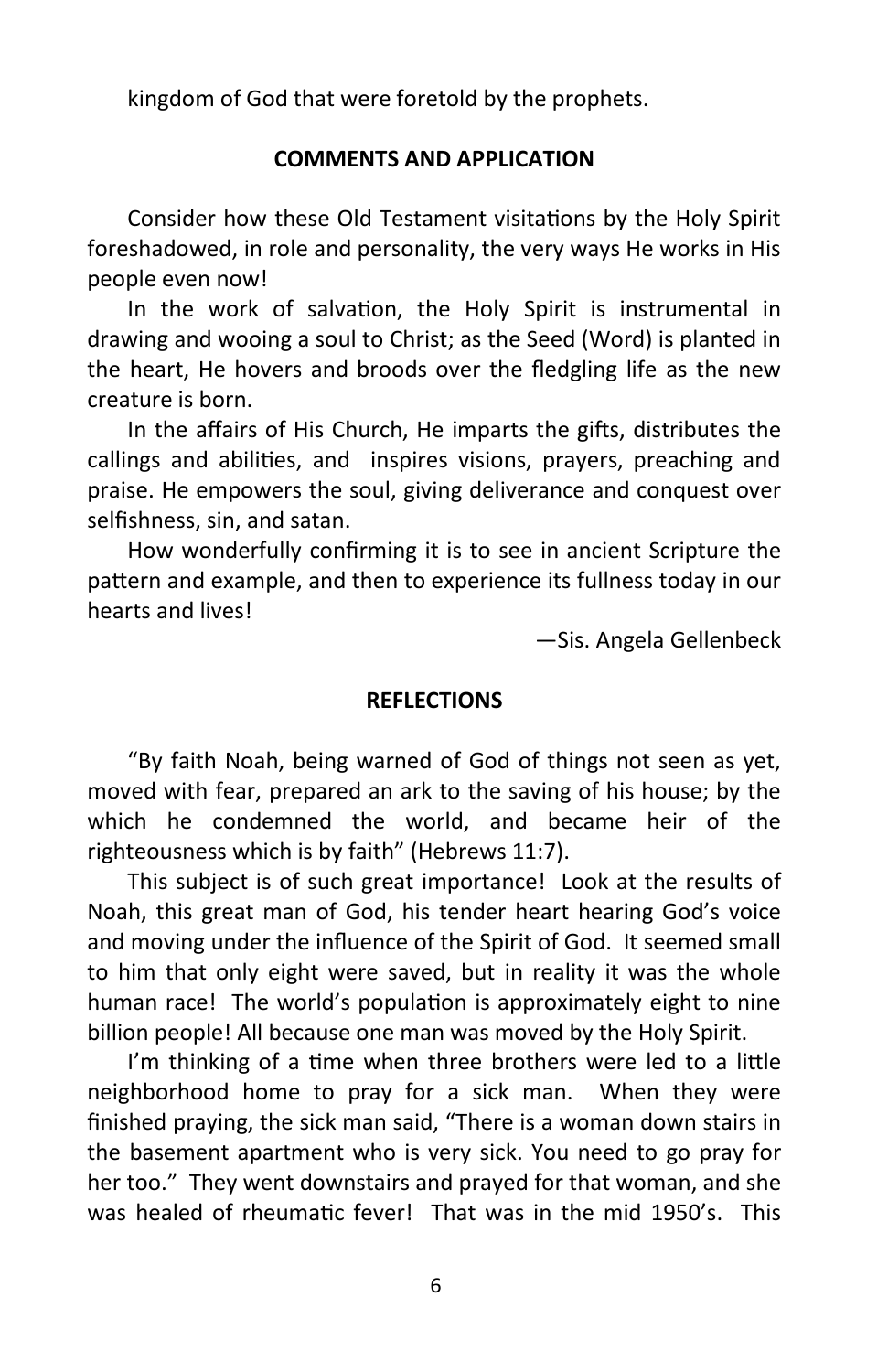woman was my mother, Ruby Bell. How important it is for every one of us to be led by the Spirit of God.

This foreshadowing work of the Holy Spirit in the Old Testament times points us to this New Testament dispensation. We are blessed with full salvation today.

—Bro. James Bell

# **JULY 10, 2016**

# **PROPHESIES CONCERNING THE HOLY SPIRIT**

Isaiah 32:15 Until the spirit be poured upon us from on high, and the wilderness be a fruitful field, and the fruitful field be counted for a forest.

Ezekiel 36:25 Then will I sprinkle clean water upon you, and ye shall be clean: from all your filthiness, and from all your idols, will I cleanse you.

26 A new heart also will I give you, and a new spirit will I put within you: and I will take away the stony heart out of your flesh, and I will give you an heart of flesh.

27 And I will put my spirit within you, and cause you to walk in my statutes, and ye shall keep my judgments, and do them.

Joel 2:28 And it shall come to pass afterward, that I will pour out my spirit upon all flesh; and your sons and your daughters shall prophesy, your old men shall dream dreams, your young men shall see visions:

29 And also upon the servants and upon the handmaids in those days will I pour out my spirit.

Malachi 3:1 Behold, I will send my messenger, and he shall prepare the way before me: and the Lord, whom ye seek, shall suddenly come to his temple, even the messenger of the covenant, whom ye delight in: behold, he shall come, saith the LORD of hosts.

2 But who may abide the day of his coming? and who shall stand when he appeareth? for he is like a refiner's fire, and like fullers' soap:

3 And he shall sit as a refiner and purifier of silver: and he shall purify the sons of Levi, and purge them as gold and silver, that they may offer unto the LORD an offering in righteousness.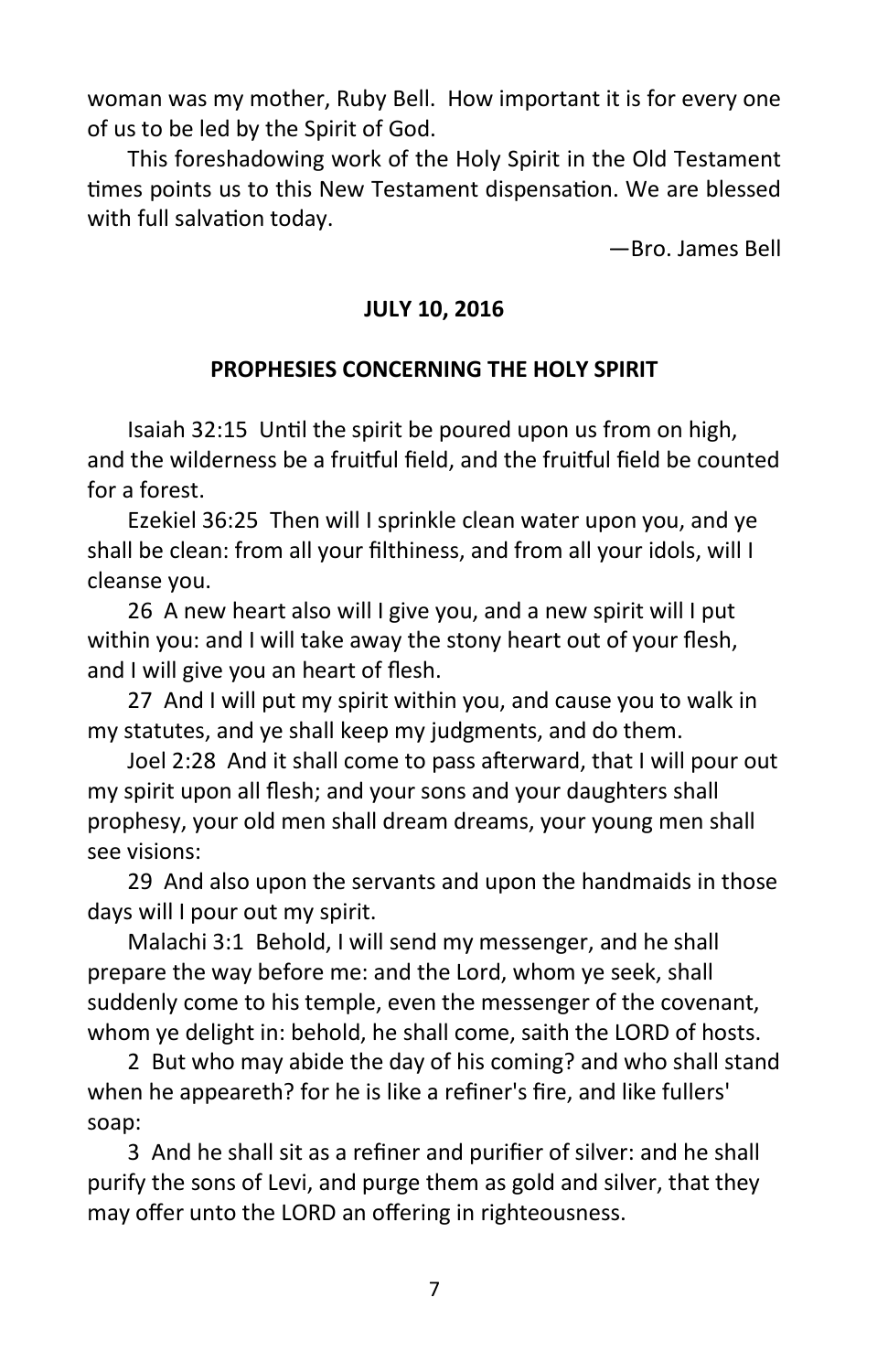**MEMORY VERSE:** For I will pour water upon him that is thirsty, and floods upon the dry ground: I will pour my spirit upon thy seed, and my blessing upon thine offspring. —Isaiah 44:3

**CENTRAL THOUGHT:** All through the thousands of years in which God promised and brought forth a people, delivered them, led them, gave them a law, bore with their unfaithfulness and rebellion, sent them judgments, banished them into captivity and brought them back time after time, He gave prophecies that there would come a fullness of time where He would send forth His Spirit, bringing deliverance and victory and cleansing to the hearts of all mankind.

#### **WORD DEFINITIONS**

Ezekiel 36:26 "Stony heart": a perverse, hard heart. "A heart of flesh": the flesh of the body as contrasted with stone.

Malachi 3:1 "Messenger": angel or messenger; not by nature, but by office, and is the same as "Elijah the prophet" in Malachi 4:5, who is clearly identified by Christ to be John the Baptist (Matthew 11:10-14). "Messenger of the covenant": Jesus Christ, the Son, Who, after His ascension, baptized the believers with the Holy Spirit and with fire, as He had promised. "Fullers' soap" (The *Septuagint* says, "As the grass of the washers"): an herb or plant, which purifies or cleanses and was used for washing; used by persons who did washing of clothes and taking out of spots.

Isaiah 44:3 "Floods": to drop; flow; pour down.

#### **LESSON BACKGROUND**

Prophesying some 700 years before Christ, Isaiah wrote so many prophecies about the Messiah, His kingdom, and the plan of salvation that he has been called the Gospel (Messianic) prophet. The 32nd chapter foretells the blessings of Christ's kingdom, along with warnings of desolation before the time of return and blessing. He speaks of the Spirit being poured out, and the effects in the lives of his people—judgment, righteousness, peace, quietness, and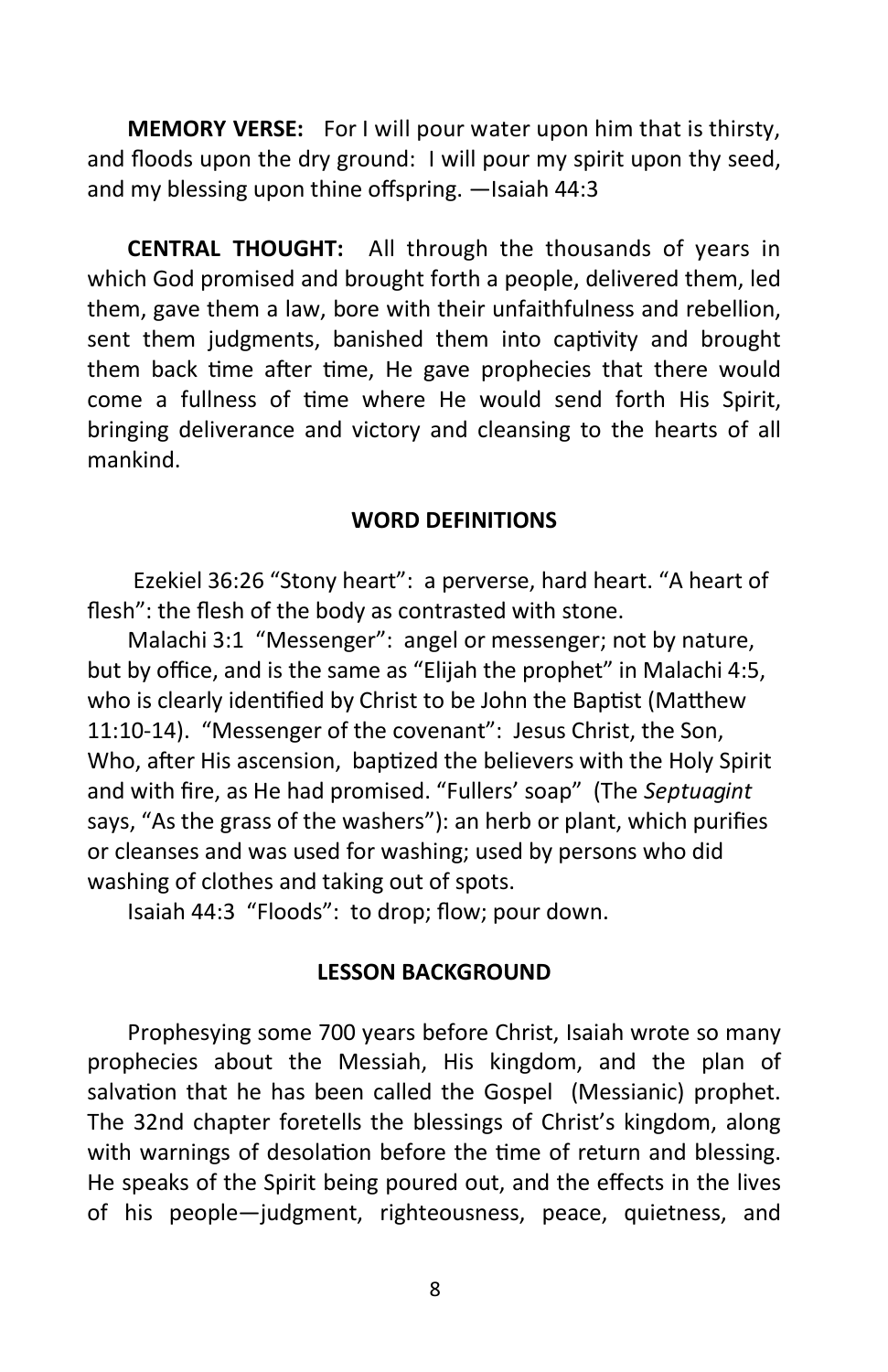assurance. Verse 3 in Chapter 44 echoes other scriptures about the Holy Spirit as it speaks about floods of water for the dry and thirsty.

Other precious promises are given by Ezekiel in chapter 36, where comfort is offered to those who had been forsaken and chastened by the Lord for their years of idolatry and rebellion. Yes, this came true in a historical way, but the true meaning is in a spiritual way. To those who have wandered away from God, if they will return, He has a healing for their backsliding, hard heart—a soft, tender heart and His Holy Spirit to cause them to walk in His ways.

Joel's prophecy also comes after the time of exile and judgment upon Israel. We know this points forward to the day of Pentecost, when Jesus sent the "Promise of the Father" into the hearts of His disciples gathered in the upper room, because Peter exclaims to the people who witnessed the scene, "This is that which was spoken of by the prophet Joel!"

The prophet Malachi, under the inspiration of the Holy Spirit, testified of "the glory that should follow" the coming of first, John the Baptist and then, Jesus Christ, who suffered and died, rose again, ascended to the Father, and then baptized His followers with the Refiner and Purifier, the Holy Spirit. John the Baptist himself pointed to Jesus as the one who would burn up the chaff with "unquenchable fire."

Thank God for these definite, detailed prophesies and promises from the Old Testament that give us much understanding of what the Holy Spirit will accomplish in our lives when He is POURED OUT!

—Sis. Angela Gellenbeck

#### **DISCUSSION:**

- 1. *Isaiah's Vision:* Looking at both verses from Isaiah in the lesson, to what was the Holy Spirit compared, and what is His effect in the life?
- 2. *Ezekiel's Promise:* What precedes the putting of the Spirit "within you" and what will He cause in the heart and life?
- 3. *Joel's Prophesy:* What words explain the gender and racial barriers that are removed in the pouring out of the Spirit?
- 4. *Malachi's Message:* What must take place in the heart before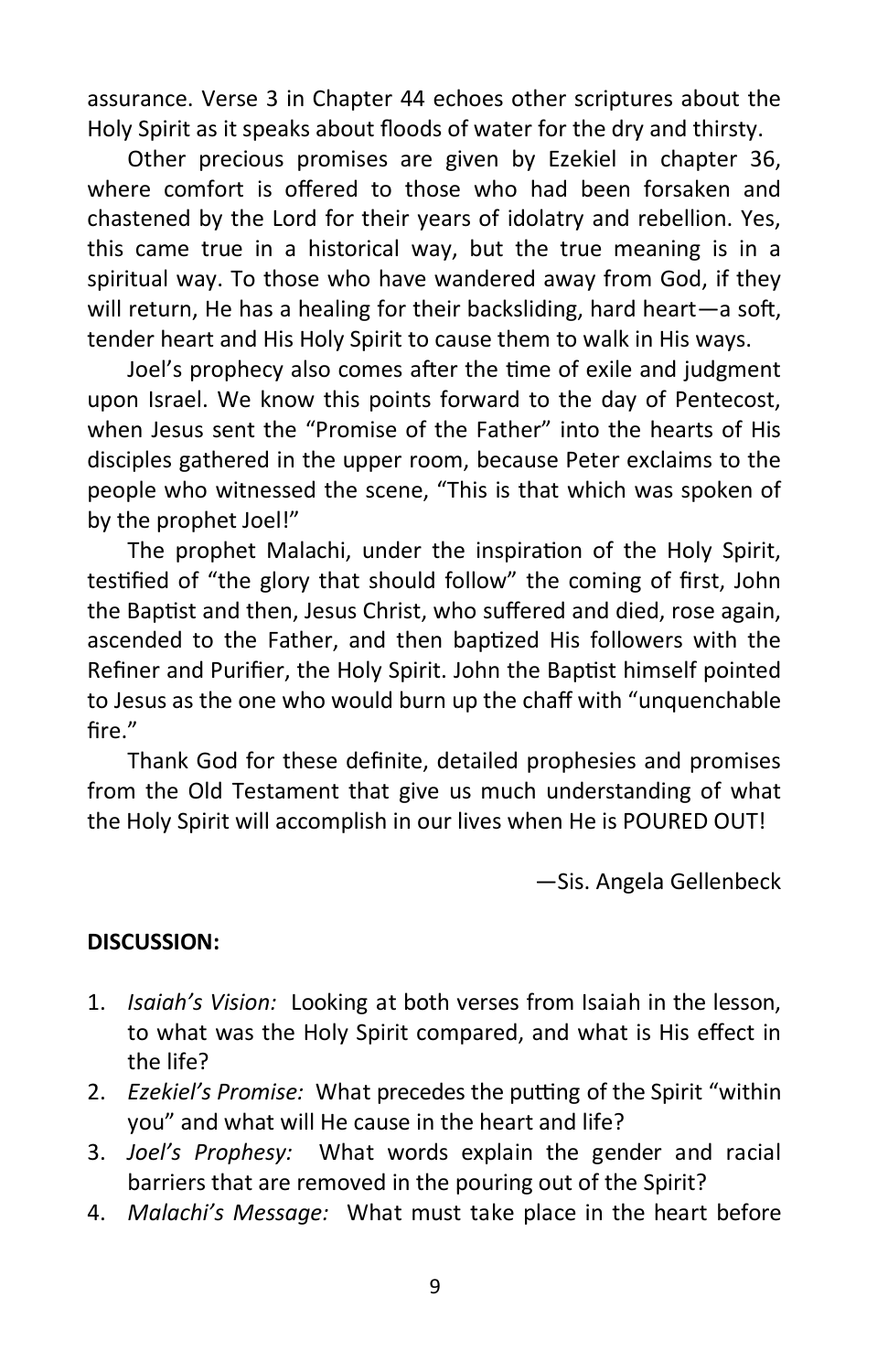acceptable worship can take place? How does Jesus accomplish this?

#### **COMMENTS AND APPLICATION**

From the very beginning, God looked way ahead to a time when He would send His Spirit to fill the hearts of men and women. He longed for a people who would serve Him wholly, with pure hearts. He longed for ALL people on the face of the earth—men, women, all nations, all languages—not just the Jews, to be His own temple, where He could dwell. He wanted people to be at peace, to rest in Him, to abide in Him. He desired holy lives free from constant sinning and backsliding.

Truly, this is the "glory that should follow." The prophets were only able to enquire about and search diligently about this salvation and grace; the angels desired to look into these things, as well (I Peter 1:10-12). Because of Christ, we in these latter days are privileged to experience them.

—Sis. Angela Gellenbeck

#### **REFLECTIONS**

Isn't it wonderful to be living in this day and time? We are *living*  in the promise! We daily need the Holy Spirit to convict us, to teach us, and to be "a word behind us saying this is the way walk ye in it."

The presence of the Holy Spirit is felt at a very early age as He visits children's hearts with a voice of conviction. How precious it is to see children respond to the Holy Spirit at an altar of prayer and repentance. As children mature into adults, they have a lot of decisions to make; spiritual decisions as well as temporal decisions. It is during this time period that career paths are chosen as well as lifelong companions; the Holy Spirit can be right there to lead and to guide.

We need the Holy Spirit to place us in His body to actively serve in the congregation, in the family, in the workplace, and in the community.

Lastly, we need the Holy Spirit in our old age to help keep our focus on the Lord and the eternal goal. The Holy Spirit can help us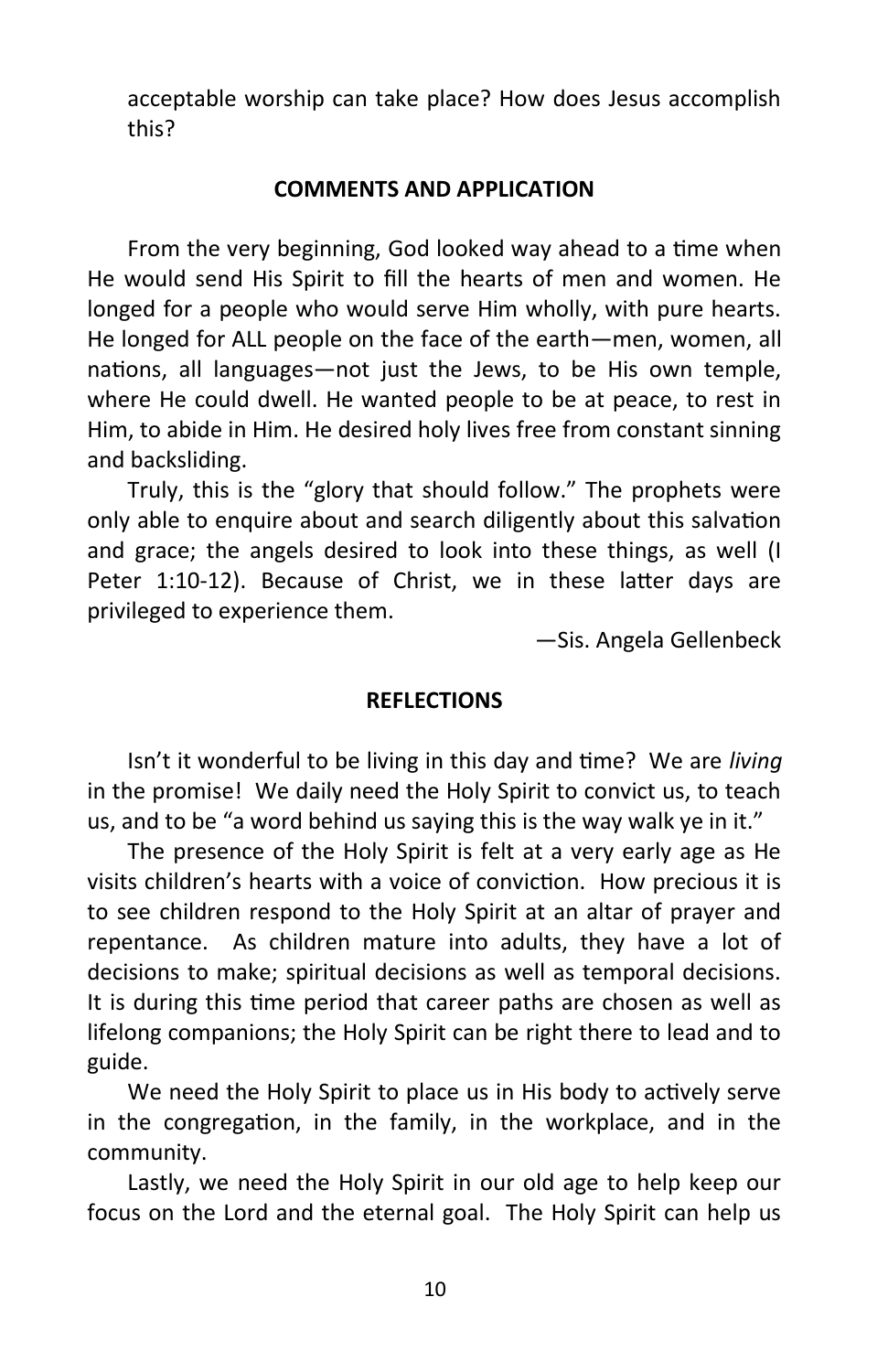bear courageously the afflictions of age and to leave behind an example of holiness as we become a part of that great cloud of witnesses. As you can see, we never outgrow the need for the Holy Spirit. We must have Him to take possession of our lives so that we can safely reach that heavenly goal.

—Sis. LaDawna Adams

# **JULY 17, 2016**

# **OLD TESTAMENT TYPES AND SHADOWS OF THE HOLY SPIRIT:**

# *The Day of Rest (Sabbath) and The Land of Rest (Canaan)*

Galatians 3:7 Know ye therefore that they which are of faith, the same are the children of Abraham.

9 So then they which be of faith are blessed with faithful Abraham.

14 That the blessing of Abraham might come on the Gentiles through Jesus Christ; that we might receive the promise of the Spirit through faith.

29 And if ye be Christ's, then are ye Abraham's seed, and heirs according to the promise.

Hebrews 4:3 For we which have believed do enter into rest, as he said, As I have sworn in my wrath, if they shall enter into my rest: although the works were finished from the foundation of the world.

4 For he spake in a certain place of the seventh day on this wise, And God did rest the seventh day from all his works.

5 And in this place again, If they shall enter into my rest.

6 Seeing therefore it remaineth that some must enter therein, and they to whom it was first preached entered not in because of unbelief:

7 Again, he limiteth a certain day, saying in David, To day, after so long a time; as it is said, To day if ye will hear his voice, harden not your hearts.

8 For if Jesus [Joshua] had given them rest, then would he not afterward spoken of another day.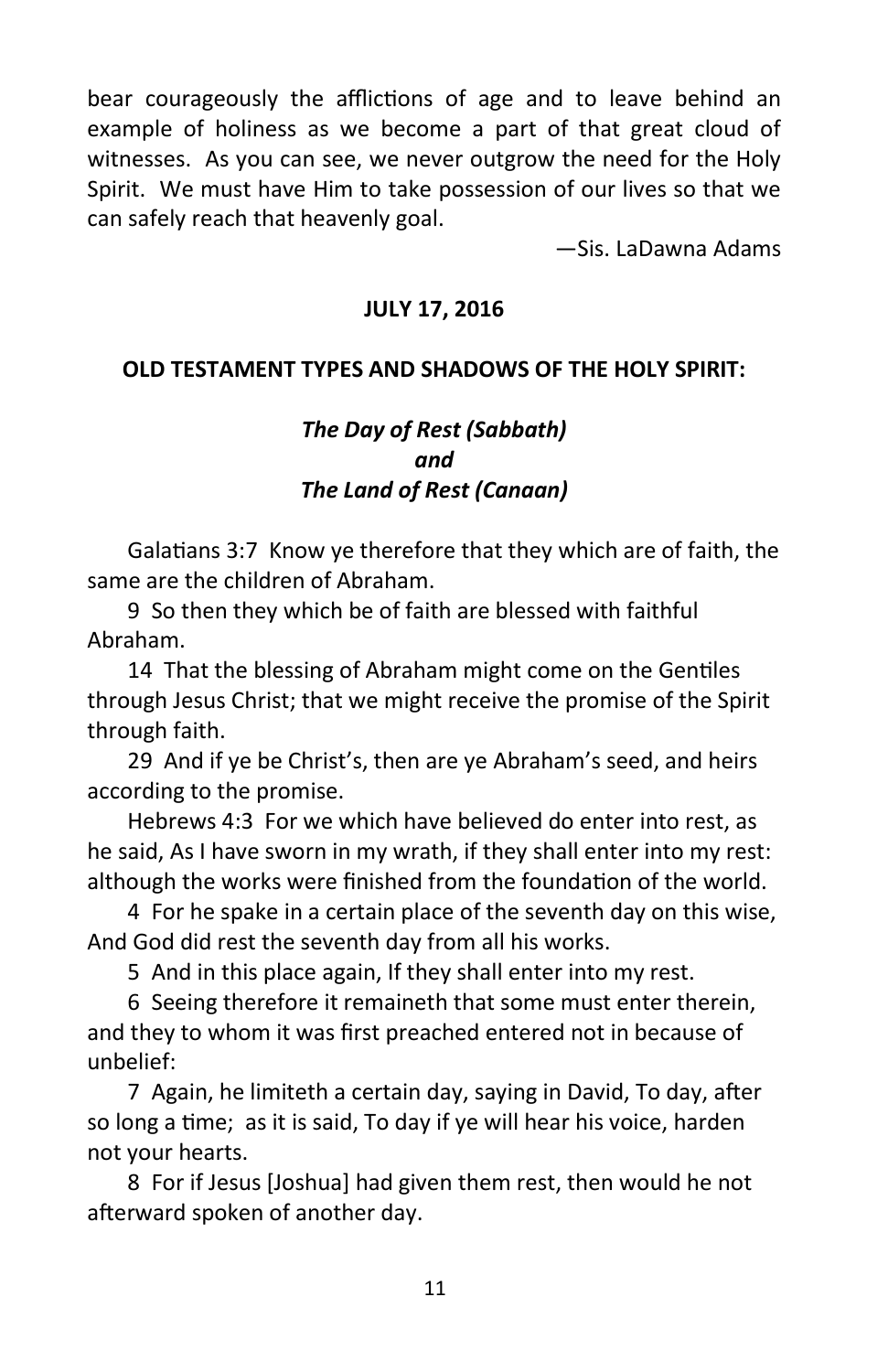9 There remaineth therefore a rest to the people of God.

10 For he that is entered into his rest, he also hath ceased from his own works, as God did from his.

**MEMORY VERSE:** And, behold, I send the promise of my Father upon you: but tarry ye in the city of Jerusalem, until ye be endued with power from on high. —Luke 24:49

**CENTRAL THOUGHT:** As historical types, both the Sabbath rest and the land of Canaan point forward toward a spiritual fulfillment. The Scriptures clearly show that the land of promise and the consecrated day of rest represent the life of the Holy Spirit in the consecrated believer.

#### **WORD DEFINITIONS**

Hebrews 4:7 "Limiteth": to mark off by boundaries; to determine. "In David": A quotation from Psalm 95:7-9. "For he is our God; and we are the people of his pasture, and the sheep of his hand. To day if ye will hear his voice, Harden not your heart, as in the provocation, and as in the day of temptation in the wilderness: When your fathers tempted me, proved me, and saw my work."

Hebrews 4:8 "Jesus": Joshua, son of Nun (as in the Syriac version), who was a type of Christ. He was a temporal savior, while Jesus Christ was a spiritual one. "Jesus, the transliteration of the Hebrew term 'Yehoshua'/Jehoshua, contracted to 'Joshua', which means 'Yahweh saves' (or 'Yahweh is salvation')."—*HELPS Wordstudies*. "Another day": not any particular day of the week, but a spiritual day, meaning the Gospel day or dispensation.

Luke 24:49 "Promise of my Father": a legal term that refers to an officially sanctioned promise; this is used of the Holy Spirit, Who had been promised in Isaiah 44:3, to be poured out upon His people in the times of the Messiah. "Endued": invested, or clothed with.

#### **LESSON BACKGROUND**

The covenant God made with Abraham was that through him and his seed all nations of the earth would be blessed (Genesis 12:3;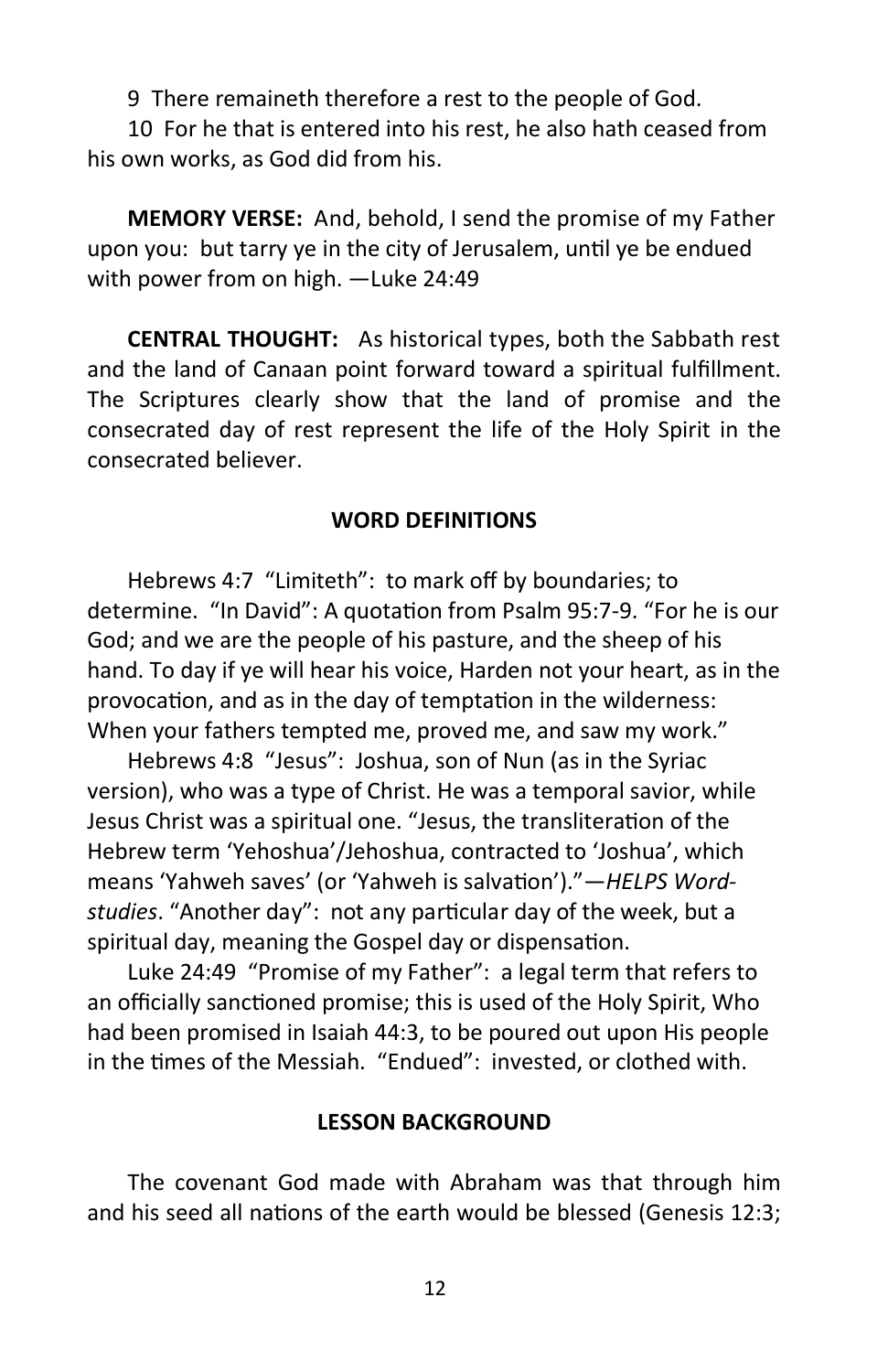17:1-8; 22:17-18). The covenant included all the land he could see, from the north to the south, to the east, to the west (Genesis 13:14- 16; 15:18-21). It promised victory over his enemies (Genesis 14:20; 22:17).

This victory was literally fulfilled through the Israelites, descendants of Isaac and Jacob, who later conquered and possessed the land of Canaan. As time went on, Israel's conquest and glory faded time and again when they forsook God and worshiped the idols they had once destroyed. The prophets began to look forward to a restoration of the glory through the Seed who had been promised to Abraham, and the establishing of His kingdom in the days of the Roman empire. The angel Gabriel's promise to Mary was that her Son would be this promised King (Luke 1:31-33), and Zacharias' inspired prophecy clearly applied the inheritance and conquest in a spiritual way, not literal (Luke 1:67-75). The book of Hebrews and Paul's epistles to the Romans and Galatians further establish that the covenant was now extended to all those who believe, not just to the Jews—called the circumcision, because of the covenant token which God established in Genesis 17—who obeyed Moses' law. Now the Gentiles were included in this blessing, and the inheritance they would receive was not the literal land of Canaan, but the spiritual kingdom—righteousness, peace and joy in the Holy Spirit (Romans 14:17).

Likewise, the Sabbath, a day of rest set apart by God and given to His people, the Israelites, as a perpetual covenant and sign between God and His people (Exodus 31:12-17), also pointed forward to a spiritual fulfillment in Christ, Who declared Himself "Lord of the Sabbath" (Luke 6:5). The clear explanation by Paul in Colossians 2:14-17 and in Hebrews 3 and 4 lets us know that the Sabbath was a shadow that represented a true substance, which came through Christ.

The "rest" of both the Sabbath and Canaan is a soul rest. In Hebrews 4:4-5, Canaan is referred to by God as "My rest" as well as the Sabbath— "God did rest"—so we know they are both pointing to the same thing, a rest that remains for the people of God; a rest that is a ceasing from our own works and taking our own way; a rest that comes by believing in, relying upon and trusting in Christ alone for salvation. It is a rest that begins now with the "earnest" of the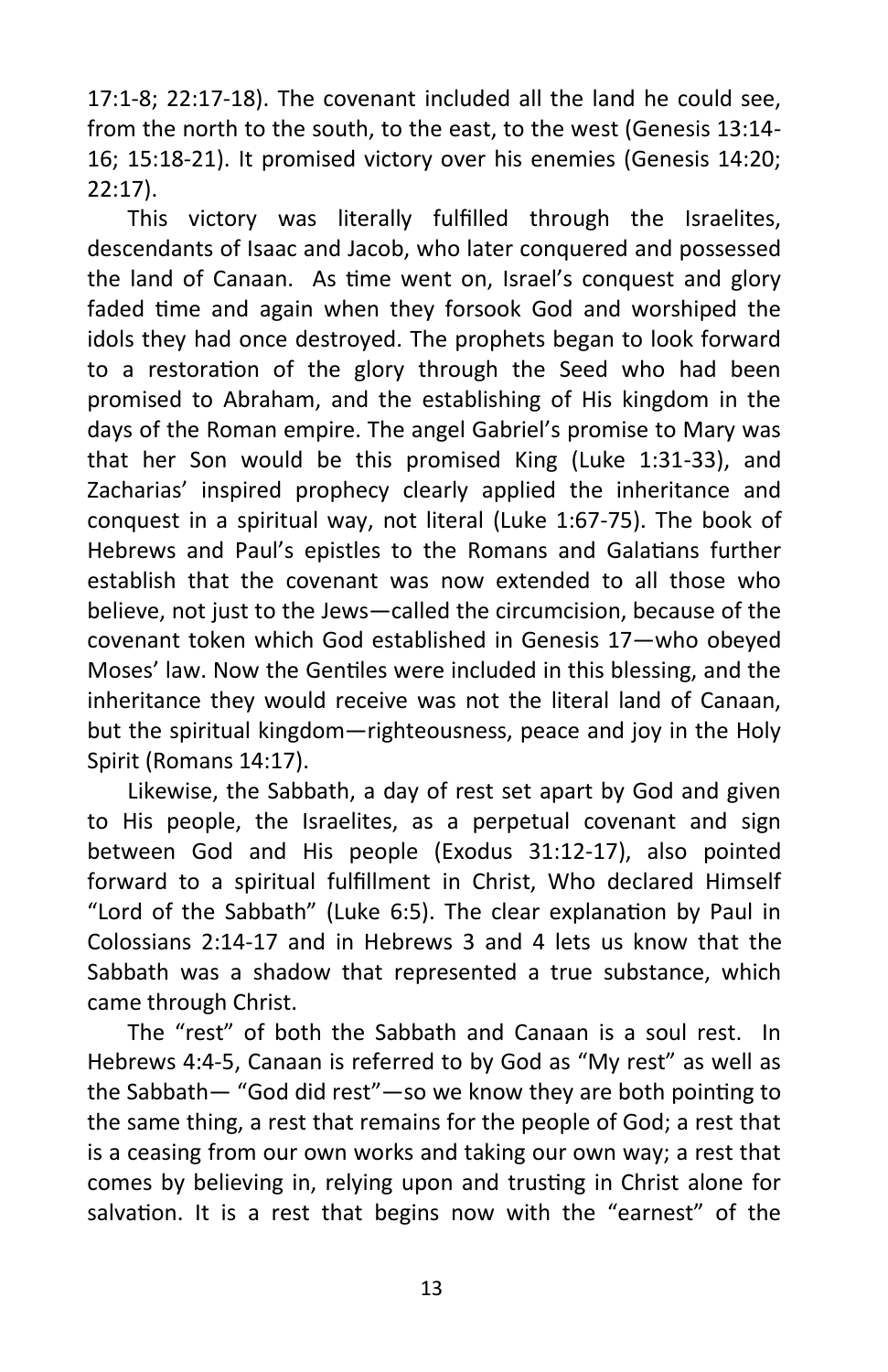inheritance being the precious indwelling Holy Spirit (Ephesians 1:13- 14) and the remainder to be enjoyed in realms eternal.

—Sis. Angela Gellenbeck

# **DISCUSSION:**

- 1. *They That Be of Faith:* To whom does this refer?
- 2. *The Blessing of Abraham:* Explain what this means.
- 3. *Heirs:* What do we inherit? What, according to the Scriptures, is the "earnest" of that inheritance?
- 4. *A Personal Rest:* What does it mean to cease from our own works?

# **COMMENTS AND APPLICATION**

The parallels between the Canaan land conquest and the experience of the infilling of the Holy Spirit are numerous and very true to life. Just as Israel was delivered from Pharaoh and Egypt, and crossed the Red Sea, even so we are delivered from our taskmaster (satan), and from Egypt (sin), and cross over into the justified life. It is God's plan that we soon cross the Jordan into Canaan, just as He would have had the Israelites do, had they not drawn back in unbelief. After we cross the Jordan, there are cities and kingdoms to conquer, battles to fight, and giants to slay, just as in the historical example. There is always ground to gain and perpetual vigilance to keep land already won. Those who would teach that one crosses directly from Egypt to Canaan, or that Canaan represents going to heaven when we die, incorrectly interpret the allegory. One must be delivered from sin, having obtained forgiveness through faith and repentance, in order to receive the Holy Spirit. The battles and conquest are part of this life, not the next.

So also are the parallels between the Sabbath and the rest of the soul. Just as a person ceased from labor, industry and personal gain and bearing burdens on the Sabbath, we enter a perpetual and spiritual Sabbath rest when we surrender our own ways, quit living for our own personal gain or pleasure (Isaiah 58:13-14), yield to the Lord our struggles and burdens and cares, and live entirely unto the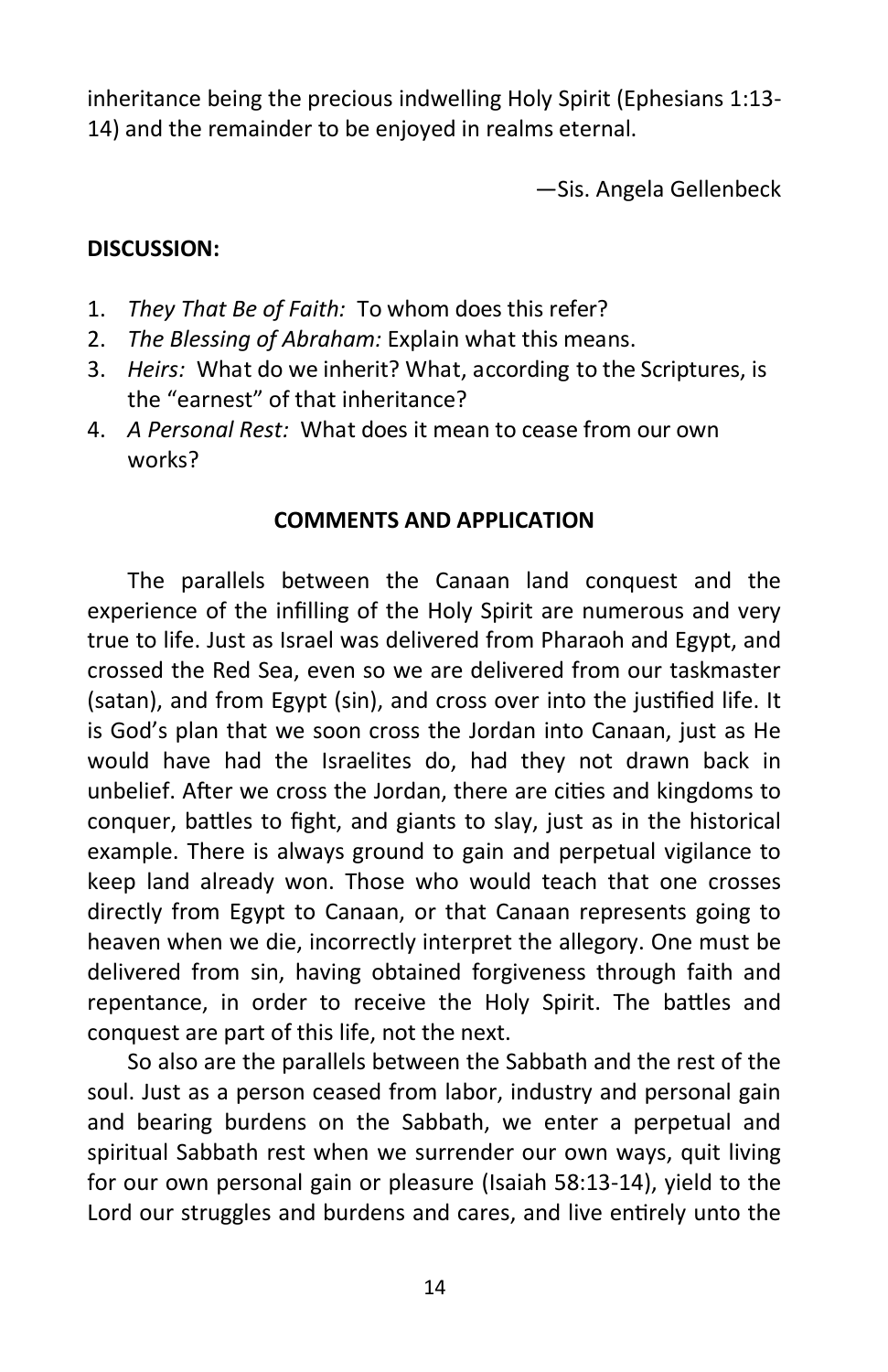will of God. Such a life is not way over in heaven, but is available to us now.

It may seem paradoxical that Canaan was a land of conquest yet was called "My rest" by God. But look at it this way. It is a place where we rest from the burdens, bondage, and reproach of Egypt, or sin. By gaining victory over every enemy, we rest more and more in the deliverance of Christ. And He rests, or abides, in us. We are His Sabbath—set apart unto Him—and His Canaan—His temple, His habitation, and the place of His rest.

—Sis. Angela Gellenbeck

# **REFLECTIONS**

Let us ponder the following lyrics from inspired songwriters of the past:

Dwelling now in Canaan land With the pure and holy band, Oh, how precious and how glorious is my rest; Jesus smiles upon me here, I am free from doubt and fear, I am dwelling on Mount Zion's shining crest.

Of the seed of Abraham, Heir of God through Christ I am, And this blessed Canaan is His will to me; Cross the Jordan's swelling stream, Where celestial sunrays gleam, Richest blessings are awaiting here for thee.

> --From *The Bliss of Canaan* by Clara M. Brooks, Song #28 in *Songs of Grace and Glory*, 1918

Are you disappointed, wand'ring here and there, Dragging chains of doubt and loaded down with care? Do unholy feelings struggle in your breast? Bring your case to Jesus, He will give you rest.

Have you by temptations often conquered been, Has a sense of weakness brought distress within? Christ will sanctify you, if you'll claim His best, In the Holy Spirit He will give you rest.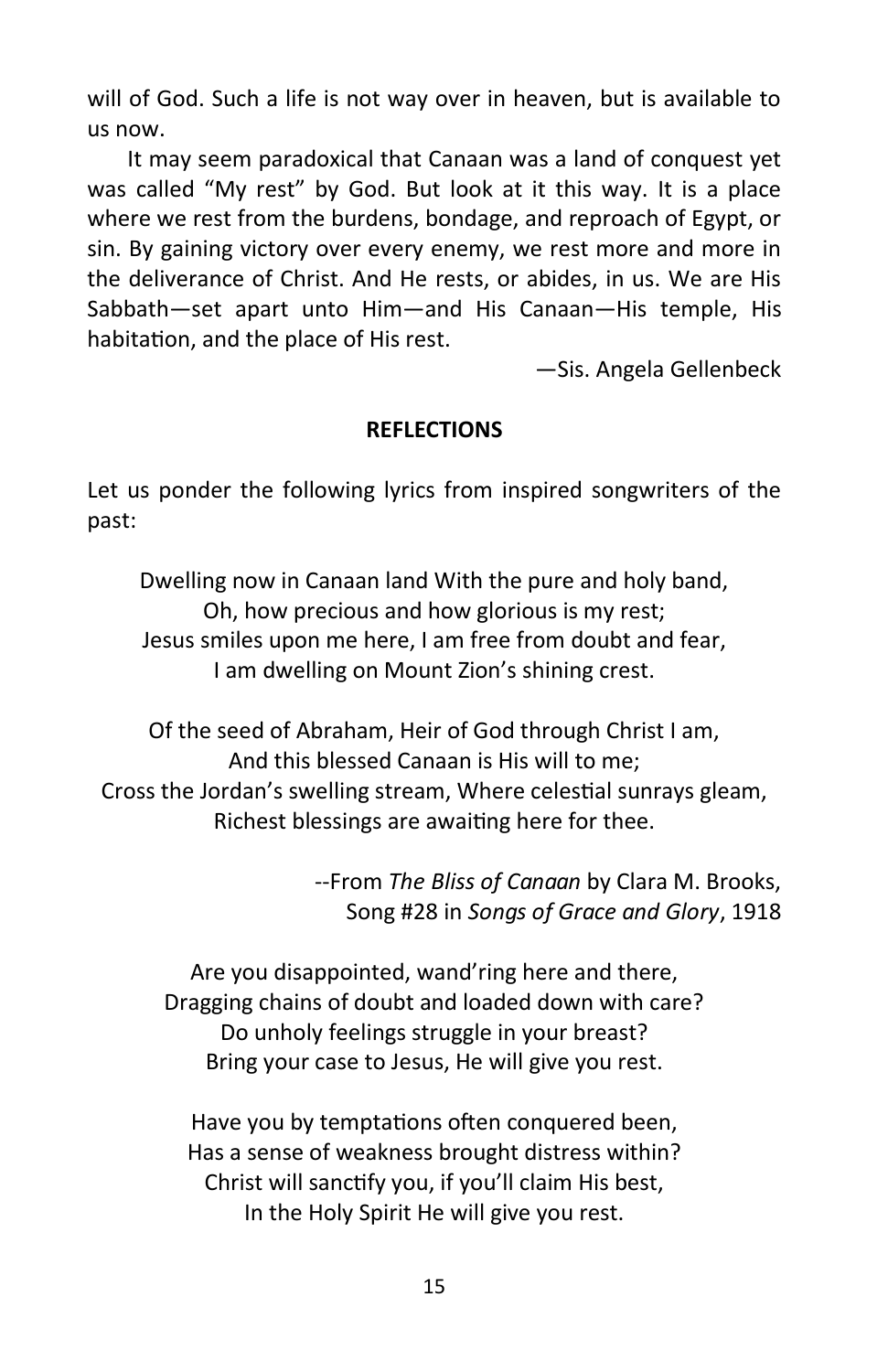—From the old familiar song, *Come Unto Me*, by Charles P. Jones

I have read how a believer, One who knows his wrongs forgiv'n, May be cleansed from sin completely, Made as pure and clean as Heav'n –

Have the very root of evil From his being swept away, Leaving in his joyous bosom, An unending sabbath day.

—From verse 3 of *It Is True Within My Heart*, by C. W. Naylor, *Evening Light Songs* #136 (see also *Evening Light Songs* #161)

—Submitted by Bro. Harlan Sorrell

# **JULY 24, 2016**

# **OLD TESTAMENT TYPES AND SHADOWS OF THE HOLY SPIRIT:**

# *Pentecost*

# *Old Testament Observance*

Leviticus 23:15 And ye shall count unto you from the morrow after the sabbath, from the day that ye brought the sheaf of the wave offering; seven sabbaths shall be complete:

16 Even unto the morrow after the seventh sabbath shall ye number fifty days; and ye shall offer a new meat offering unto the LORD.

17 Ye shall bring out of your habitations two wave loaves of two tenth deals: they shall be of fine flour; they shall be baken with leaven; they are the firstfruits unto the LORD.

18 And ye shall offer with the bread seven lambs without blemish of the first year, and one young bullock, and two rams: they shall be for a burnt offering unto the LORD, with their meat offering, and their drink offerings, even an offering made by fire, of sweet savour unto the LORD.

19 Then ye shall sacrifice one kid of the goats for a sin offering, and two lambs of the first year for a sacrifice of peace offerings.

20 And the priest shall wave them with the bread of the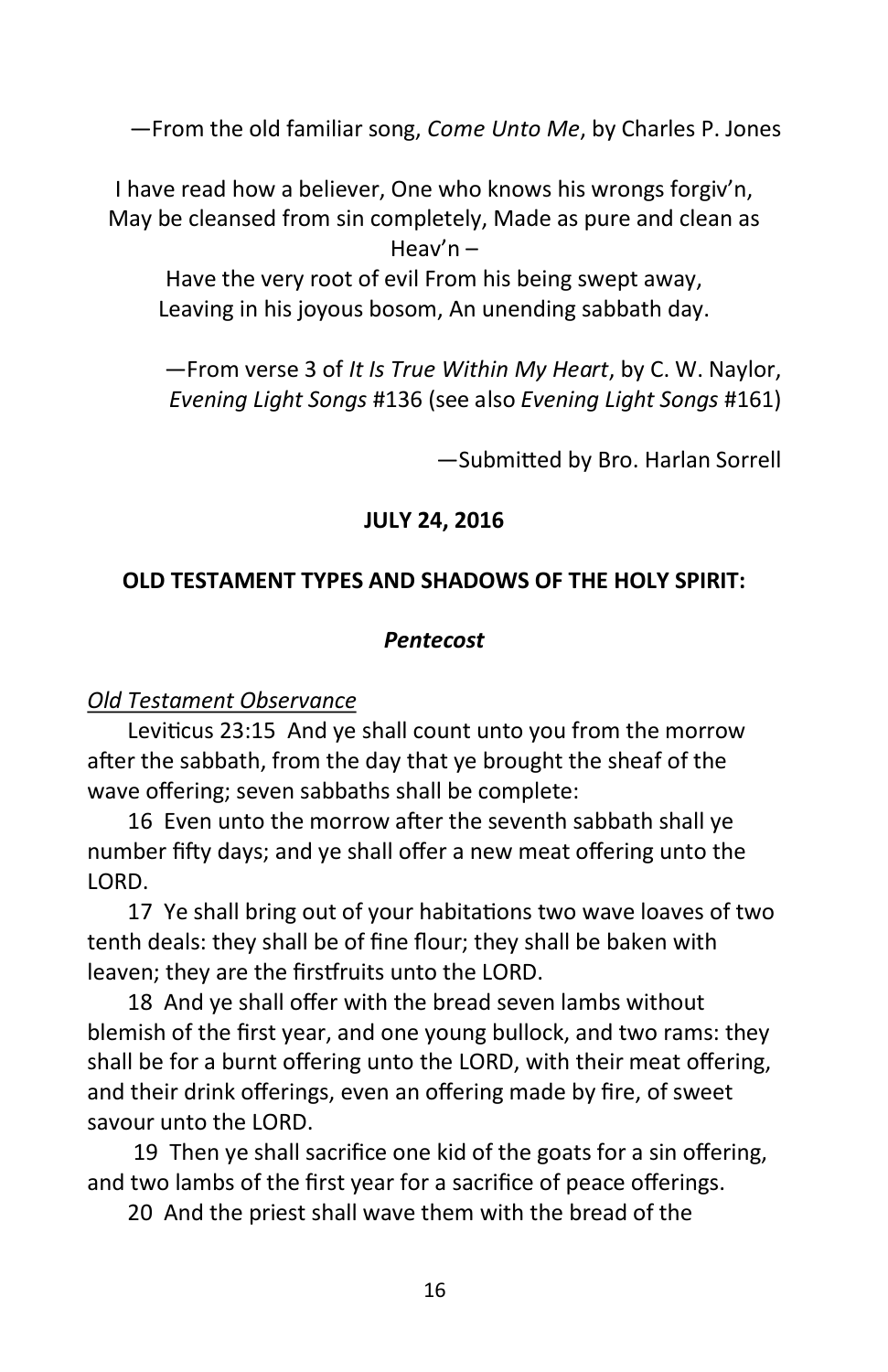firstfruits for a wave offering before the LORD, with the two lambs: they shall be holy to the LORD for the priest.

# *New Testament Fulfillment*

Acts 1:4 And, being assembled together with them, [Jesus] commanded them that they should not depart from Jerusalem, but wait for the promise of the Father, which, saith he, ye have heard of me.

5 For John truly baptized with water; but ye shall be baptized with the Holy Ghost not many days hence.

8 But ye shall receive power, after that the Holy Ghost is come upon you: and ye shall be witnesses unto me both in Jerusalem, and in all Judaea, and in Samaria, and unto the uttermost part of the earth.

Acts 2:1 And when the day of Pentecost was fully come, they were all with one accord in one place.

2 And suddenly there came a sound from heaven as of a rushing mighty wind, and it filled all the house where they were sitting.

3 And there appeared unto them cloven tongues like as of fire, and it sat upon each of them.

4 And they were all filled with the Holy Ghost, and began to speak with other tongues, as the Spirit gave them utterance.

**MEMORY VERSE:** Thy people shall be willing in the day of thy power, in the beauties of holiness from the womb of the morning: thou hast the dew of thy youth. —Psalm 110:3

**CENTRAL THOUGHT:** The Feast of Pentecost was observed fifty days after the Feast of First-fruits, which was the second day of unleavened bread following the Passover. These feasts point forward to Christ's death, resurrection and the coming of the Spirit, respectively.

# **WORD DEFINITIONS**

Leviticus 23:16 "Meat offering": gift; tribute; grain or cereal offering, whether raw, roasted, ground to flour, or prepared as bread or cakes.

Leviticus 23:18 "Sweet savour": quieting, soothing, restful,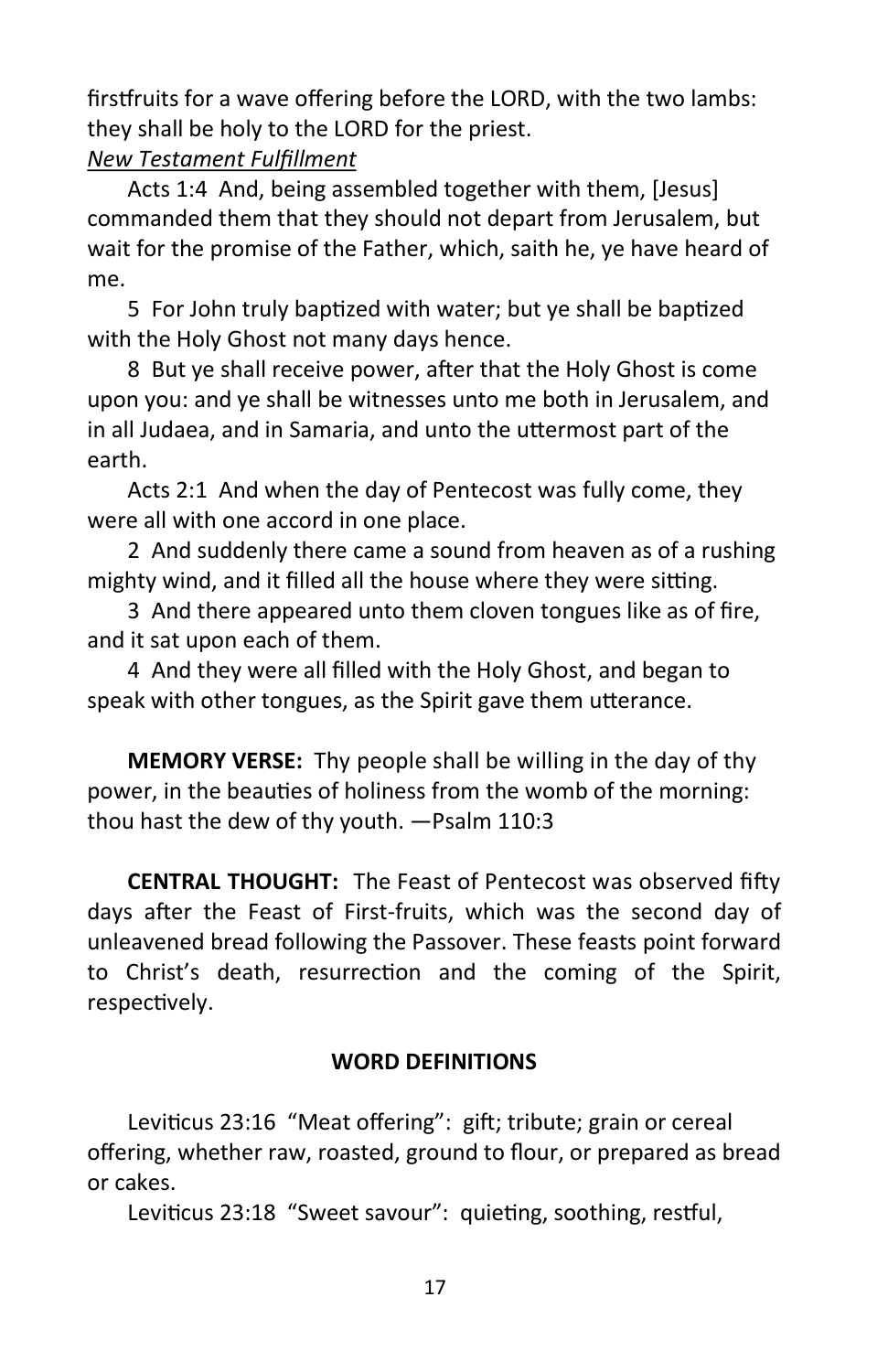pleasant (to the Lord) odor or scent.

Acts 1:8 "Power": force; specially, miraculous power; strength; ability; might. The English word "dynamite" comes from this word!

Acts 2:1 "In one accord": with one mind; unanimous; having the same passion, the same desire.

Psalm 110:3 "Willing": free-will offerings. "Day of thy power": a prophecy of the day of Pentecost, when the disciples were endued with power from on high.

#### **LESSON BACKGROUND**

The Jewish year began with three important feasts. The Feast of Passover, commemorating the deliverance from Egyptian bondage, was observed each year with the Passover lamb being sacrificed and eaten with bitter herbs on the fourteenth day of the first month, one day before the Sabbath. This was followed by seven days of unleavened bread, during which no leaven was to be found in the homes of the Israelites.

On the second day of unleavened bread, the "morrow after the Sabbath", the Feast of First-fruits was held. This "feast within a feast" was kept by the waving of a sheaf of barley before the Lord as a special sort of meat-offering, and the sacrificing of a lamb for a burnt offering with a common meat-offering of flour. This sheaf of the first-fruits of the harvest was to be offered before any of the new grain was eaten.

Pentecost, usually called in the Old Testament the Feast of Weeks or Feast of Harvest, was kept fifty days after the waving of the barley sheaf. (After the translation of the Old Testament into the Greek language, it was called "Pentecost," from the Greek word for fifty.) It was observed by the bringing of two loaves of leavened bread made of the new wheat of the harvest, which was then supposed to be all gathered. These were waved before the Lord as was the sheaf of the first-fruits, and with it they represented the consecration of the entire harvest to God. This was also a special kind of meat-offering accompanying a burnt offering and a sinoffering.

Every Israelite was commanded to bring with him to the feast "a tribute of a free-will offering of thine hand, which thou shalt give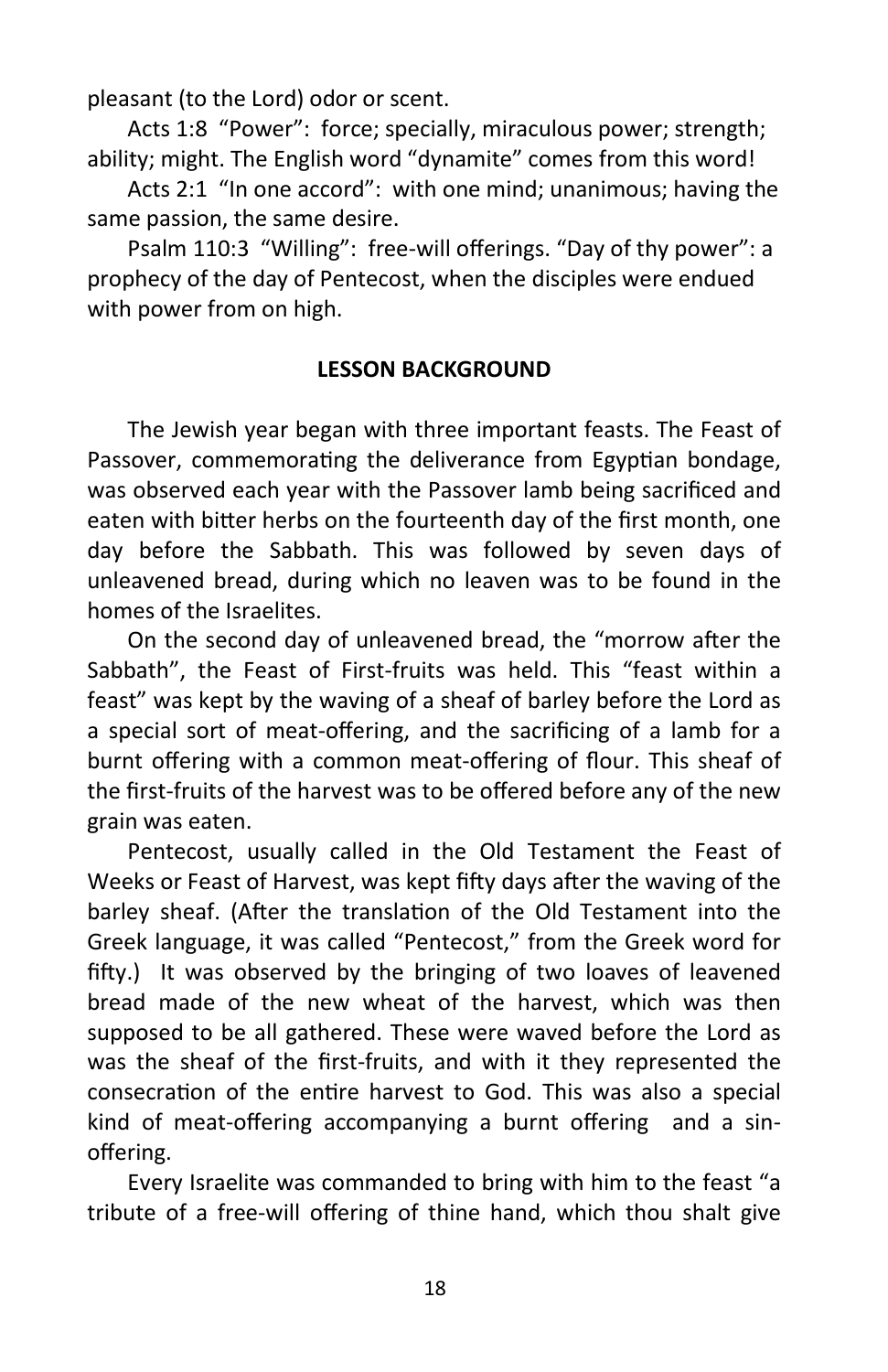unto the Lord thy God, according as the Lord thy God hath blessed thee." (Deut. 16:10). The two feasts with the intervening seven weeks were necessary to include the entire harvest, from the beginning to the end.

The three feasts are connected in both type and fulfillment. As the Passover lamb was killed on the first day of this feast, so Christ was crucified on that same day, becoming our Passover--our Substitute (I Corinthians 5:7). The following feast typified His Resurrection, as the "first-fruits" from the dead (I Corinthians 15:20). And fulfilling the example to the day, the Holy Spirit, according to His promise, was poured out upon the disciples on the day of Pentecost. As the Old Testament priests consecrated the entire harvest to God in worship and dedication, the disciples, both men and women, who had been waiting and praying for some ten days in the upper room, consecrated their lives to Christ, their individual desires and ambitions being consumed by one passion--to be filled with the power of the Holy Spirit.

> —Sis. Angela Gellenbeck (Adapted from Shadows of Good Things by R. R. Byrum)

# **DISCUSSION:**

- 1. *Shadow/Substance:* Show the parallels between Passover and Christ's death, Feast of First-fruits and Resurrection, and Feast of Pentecost and the coming of the Holy Spirit.
- 2. *Ye Shall Receive Power:* What kind of power is meant here?
- 3. *Consecration:* How important is entire consecration to the baptism of the Holy Spirit?
- 4. *Of One Accord:* Explain the significance of this important factor to the disciples in the upper room and to us today.

# **COMMENTS AND APPLICATION**

How may this lesson be applied to our hearts? First, there is no cleansing from sin or assurance of salvation without the shed blood of Christ. This was clearly shown in the example of the Passover lamb, and just as clearly proven to be fulfilled by Jesus Christ's death on the cross. We must apply His blood by faith to our hearts, trust in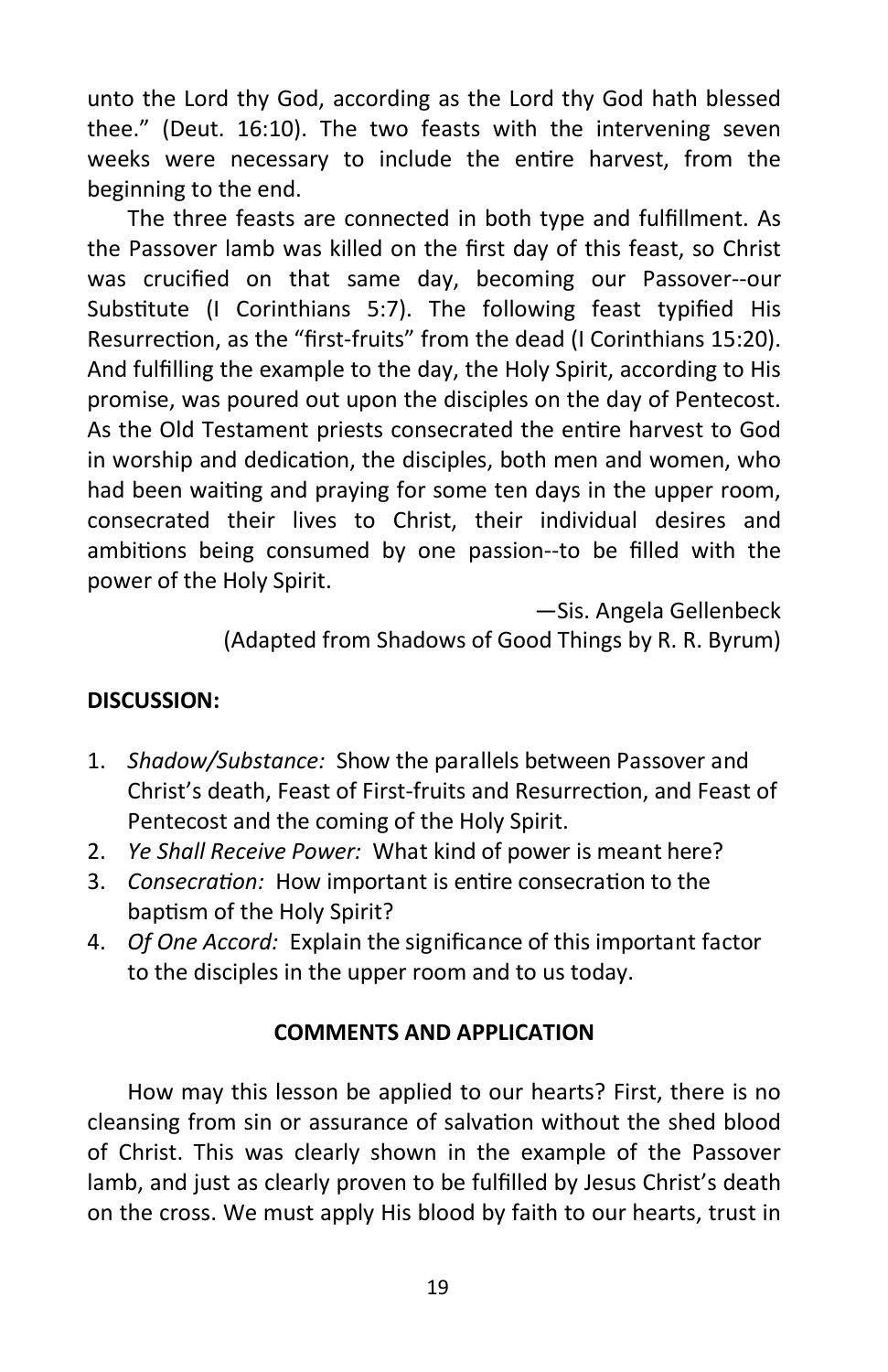it, and as the type of unleavened bread shows us, we must put away all sin—typified by the leaven—from our lives.

As the newly harvested first sheaf of grain, waved before the Lord in worship and consecration, pointed forward to Jesus' Resurrection--like the corn of wheat that had fallen to the ground and died, to be raised again to new life--we also partake in His resurrection and walk in newness of life, looking forward to the ultimate resurrection with Him at His coming (I Corinthians 15:20).

Pentecost represented the offering of the entire harvest to God. So we, with willing hearts, offer ourselves to God for consecrated service. A prophecy from Psalm 110:3 points forward to the "day of thy power", when the people were offering themselves as a free-will offering to God. Together, unanimously, having the same passion for the promised baptism of the Spirit, they waited unceasingly until He was poured upon them from on high. Let us do the same.

—Sis. Angela Gellenbeck

#### **REFLECTIONS**

Air is thin and light, seemingly so, anyway. I had opportunity to fly recently. Wholly yielding my body weight to an airplane seat while traveling 30,000 feet above the earth with nothing but that "thin air" beneath me takes faith! Yielding and consecrating myself wholly to an "invisible" God also takes faith. Is His power as great as the science that holds an airplane aloft? How can I be certain He will not betray me? Will fear hold me back because He might require more than I am able to give?

Charles W. Naylor and Clarence Hunter wrote the words to the song, "My Heart Says Amen to Thy Will." In Bro. Naylor's testimony regarding the inspiration for this song, he penned these words: "I had been passing through a time of sore conflict and deep trial. I had faced a situation that required all the strength of my manhood to meet successfully. It had seemed to demand the giving up of all my plans and hopes, and the making of a sacrifice than which none could be greater…I finally reached a point where I was perfectly contented with God's will, no matter what it may require of me." He then testified of a sweet-soul rest which followed that complete surrender. (–*Heavenly Song Stories of Church of God Song Writers*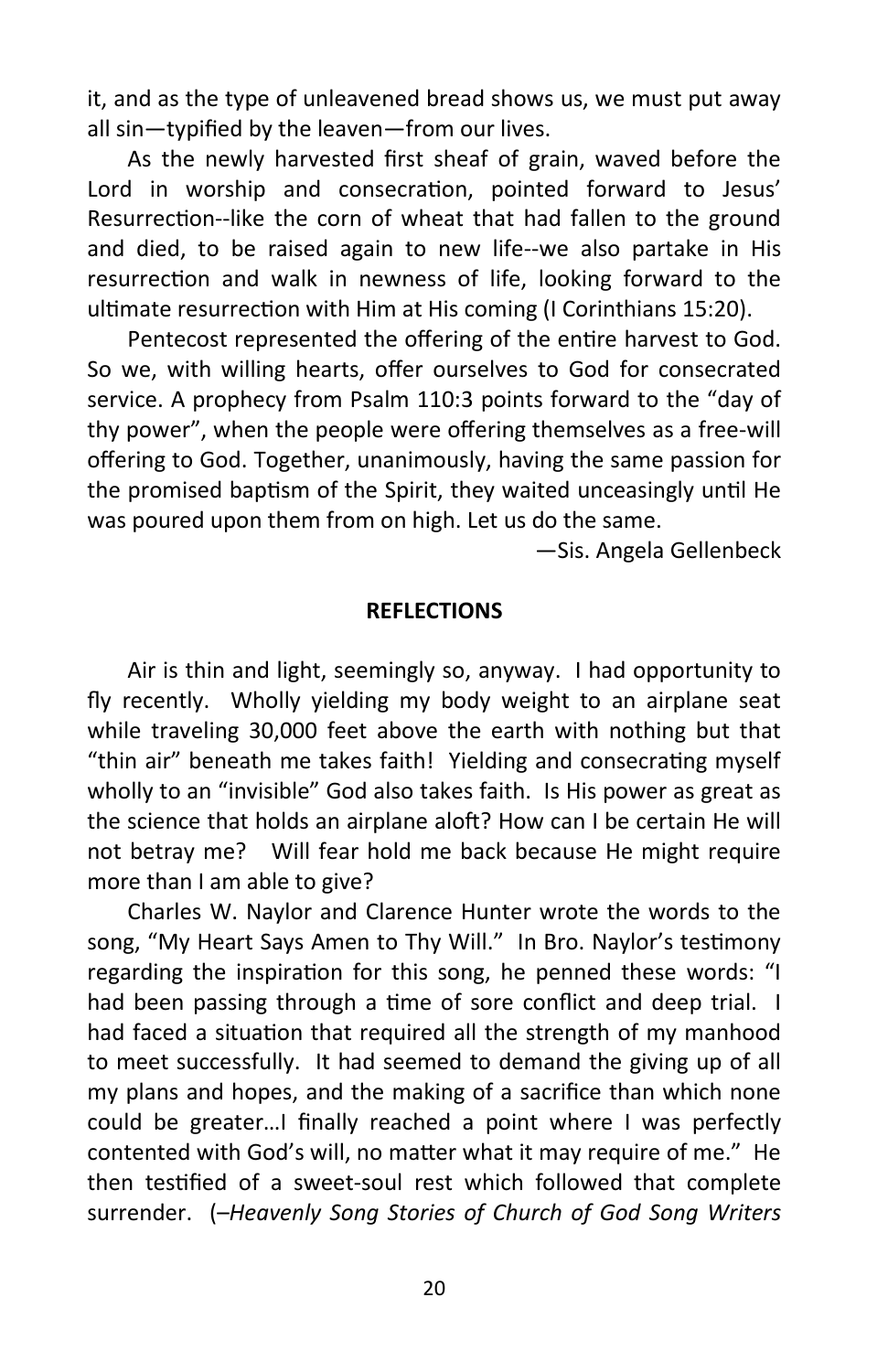# *and Their Songs*)

It is God's will that we be filled with the Holy Spirit. God has always given the best of Himself to you and me in so many different ways. Always. We don't need to be afraid. Just as the Israelites brought a free-will offering representative of their entire harvest to God and just as the disciples tarried in the upper room awaiting an infilling of the Holy Spirit, should we not also offer up and lay the best and worst of who we are on the altar of consecration and earnestly seek for an infilling of the Spirit? May our faith take wings and our answer be "Yes."

—Sis. Julie Elwell

# **July 31, 2016**

# **OLD TESTAMENT TYPES AND SHADOWS OF THE HOLY SPIRIT:**

# *The Holy of Holies*

Exodus 25:8 And let them make me a sanctuary; that I may dwell among them.

Hebrews 9:2 For there was a tabernacle made; the first, wherein was the candlestick, and the table, and the showbread; which is called the sanctuary.

3 And after the second veil, the tabernacle which is called the Holiest of all;

4 Which had the golden censer, and the ark of the covenant overlaid round about with gold, wherein was the golden pot that had manna, and Aaron's rod that budded, and the tables of the covenant;

5 And over it the cherubims of glory shadowing the mercyseat; of which we cannot now speak particularly.

6 Now when these things were thus ordained, the priests went always into the first tabernacle, accomplishing the service of God. 7 But into the second went the high priest alone once every year, not without blood, which he offered for himself, and for the errors of the people:

8 The Holy Ghost this signifying, that the way into the holiest of all was not yet made manifest, while as the first tabernacle was yet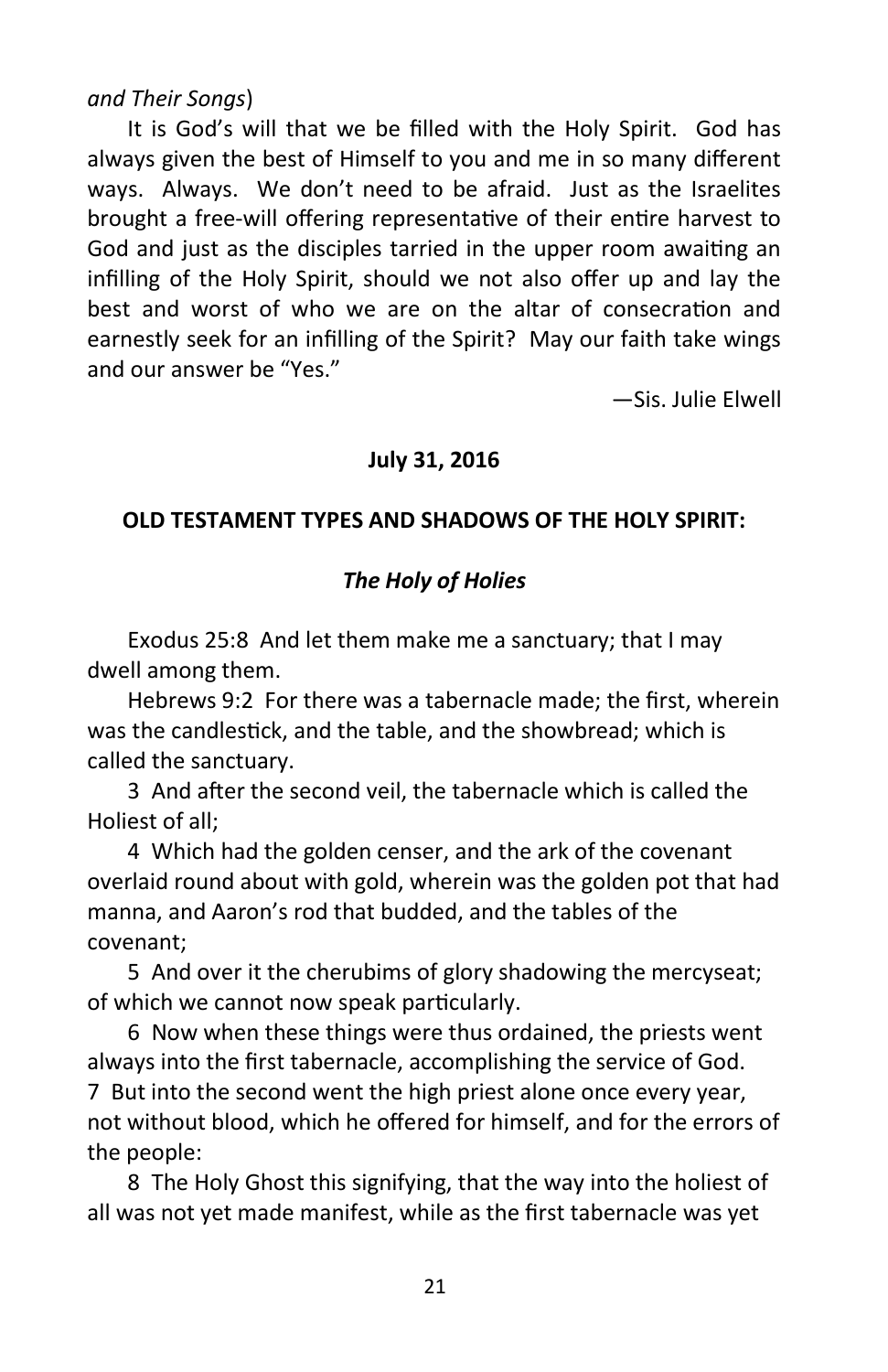standing:

9 Which was a figure for the time then present, in which were offered both gifts and sacrifices, that could not make him that did the service perfect, as pertaining to the conscience;

10 Which stood only in meats and drinks, and divers washings, and carnal ordinances, imposed on them until the time of reformation.

11 But Christ being come an high priest of good things to come, by a greater and more perfect tabernacle, not made with hands, that is to say, not of this building;

12 Neither by the blood of goats and calves, but by his own blood he entered in once into the holy place, having obtained eternal redemption for us.

13 For if the blood of bulls and of goats, and the ashes of an heifer sprinkling the unclean, sanctifieth to the purifying of the flesh:

14 How much more shall the blood of Christ, who through the eternal Spirit offered himself without spot to God, purge your conscience from dead works to serve the living God?

10:19 Having therefore, brethren, boldness to enter into the holiest by the blood of Jesus,

20 By a new and living way, which he hath consecrated for us, through the veil, that is to say, his flesh;

21 And having an high priest over the house of God;

22 Let us draw near with a true heart in full assurance of faith, having our hearts sprinkled from an evil conscience, and our bodies washed with pure water.

**MEMORY VERSE:** And there I will meet with thee, and I will commune with thee from above the mercy seat, from between the two cherubims which are upon the ark of the testimony. —Exodus 25:22a

**CENTRAL THOUGHT**: God's pattern for the construction of the tabernacle pointed forward to His plan for atonement and forgiveness of sins, followed by sanctification and entrance into the Most Holy place—the indwelling of the Holy Spirit.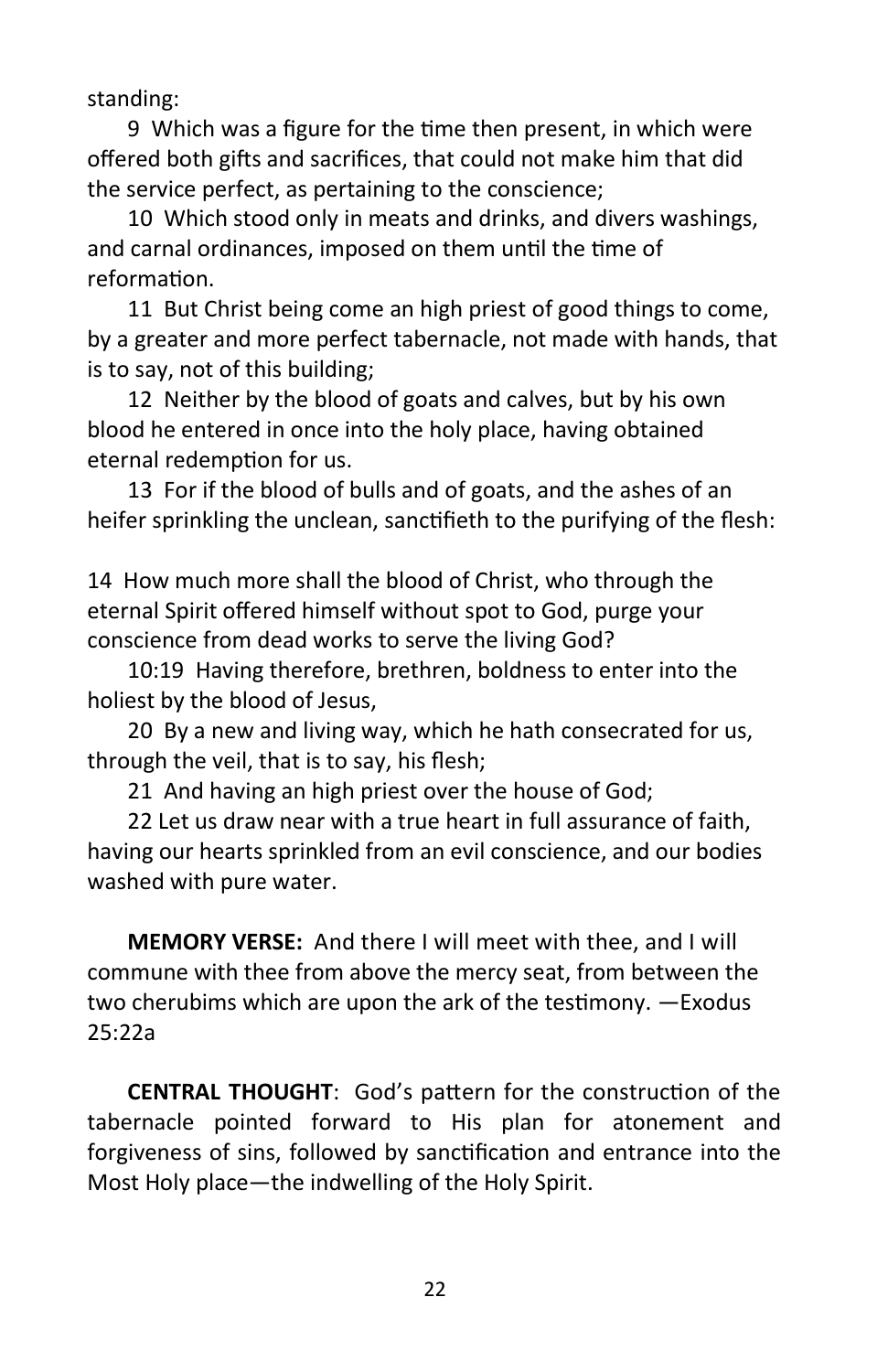#### **WORD DEFINITIONS**

Exodus 25:8 "Sanctuary": a consecrated, hallowed, sacred place.

Hebrews 9:5 "Cherubims": two golden figures of living creatures with two wings; they were fastened to the lid of the ark of the covenant in the Holy of holies (both in the sacred tabernacle and in Solomon's temple) in such a manner that their faces were turned toward each other and down toward the lid, which they overshadowed with their expanded wings. Between these figures God was regarded as having fixed his dwelling-place.—*Thayer's Greek Lexicon.*

Hebrews 9:9 "Figure": a parable; a comparison; a symbol. Hebrews 9:10 "Reformation": the times of the Messiah.

#### **LESSON BACKGROUND**

Only a brief explanation of the Old Testament tabernacle and its symbolism will be possible in this short lesson, but it is a subject worthy of much personal study and time. One can plainly see, in pattern and example, how the experience of full salvation is typified by the components of this building.

The tabernacle was divided into two rooms: The Holy Place and the Most Holy Place. There were two veils, one before the doorway to each room, with each having an altar, one before the first veil and the other before the second veil. There were also two applications of blood; one on the first, or brazen altar, and another on the second, or golden altar.

In the Most Holy Place was the ark, covered by the mercy seat, attached to which were golden cherubim, their wings overshadowing the mercy seat. Inside the ark were the stone tables of the ten commandments, the golden bowl which held manna, and Aaron's rod that budded.

The Most Holy Place was where God came to dwell. It was completely dark there, lighted only by the Shekinah glory of His presence. The people were never to enter; only the high priest entered once a year on the Day of Atonement, and then, only with blood to make intercession and atonement for the people. He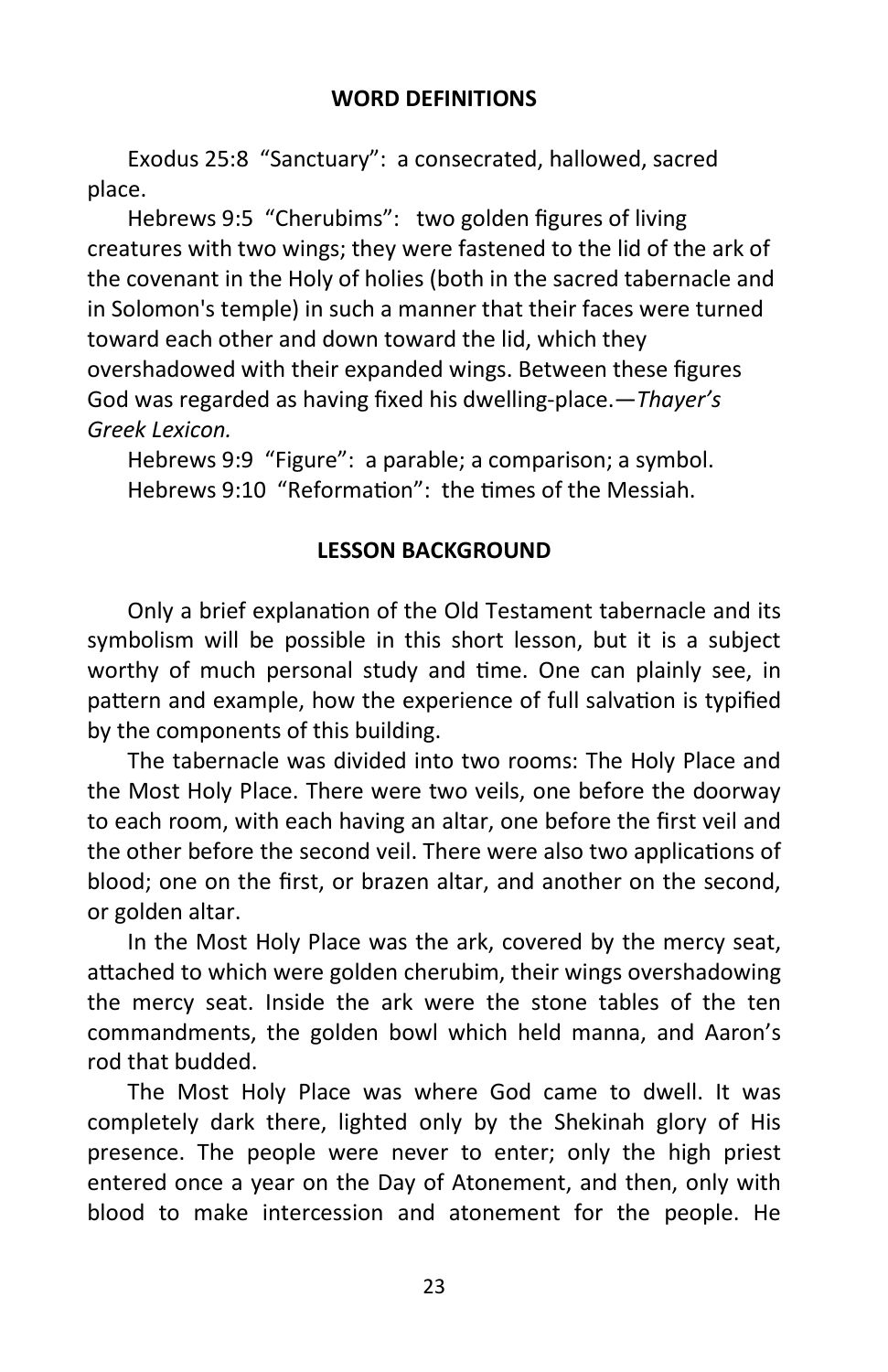represented our High priest, Jesus Christ, and just as He entered the presence of God in that literal tabernacle, Christ actually entered heaven itself, to intercede for us.

At Christ's death on the cross, the veil barring entrance to the Most Holy Place ripped down the middle from top to bottom (Matthew 27:51). The book of Hebrews explains that the way into the holiest place is now made possible by the blood of Christ, and believers are encouraged to enter boldly, having been washed by Jesus' blood and cleansed by the laver of His Word.

—Sis. Angela Gellenbeck

#### **DISCUSSION:**

- 1. *Scriptural Proof*: Which Scripture shows the tabernacle to be a symbol of something that came later?
- 2. *God's Desire*: What was God really wanting when He designed the sanctuary?
- 3. *The Veil Removed*: What is the significance of the torn veil?
- 4. *The Two Altars*: What might be represented by the brazen altar and the golden altar?

#### **COMMENTS AND APPLICATION**

"There in that sacred place the redeemed soul dwells in close communion with God. No veil now is needed to bar him from the presence of the infinitely Holy One, because he is cleansed from the last remains of sin and is pure 'as he is pure.' He 'dwelleth in the secret place of the Most High,' he abides 'under the shadow of the Almighty.' And under his golden 'wings shalt thou trust.' There, as on the stone tables, the law of God is perfectly written in the hearts of the sanctified by the restoration of the moral nature to primitive holiness. There their souls are satisfied with the hidden manna. And there the Shekinah light of the glory of God is their constant portion. In this heavenly condition they abide in God and God in them. And this blessed experience is the rightful heritage of all God's people."

—From Shadows of Good Things by R. R. Byrum, 1922.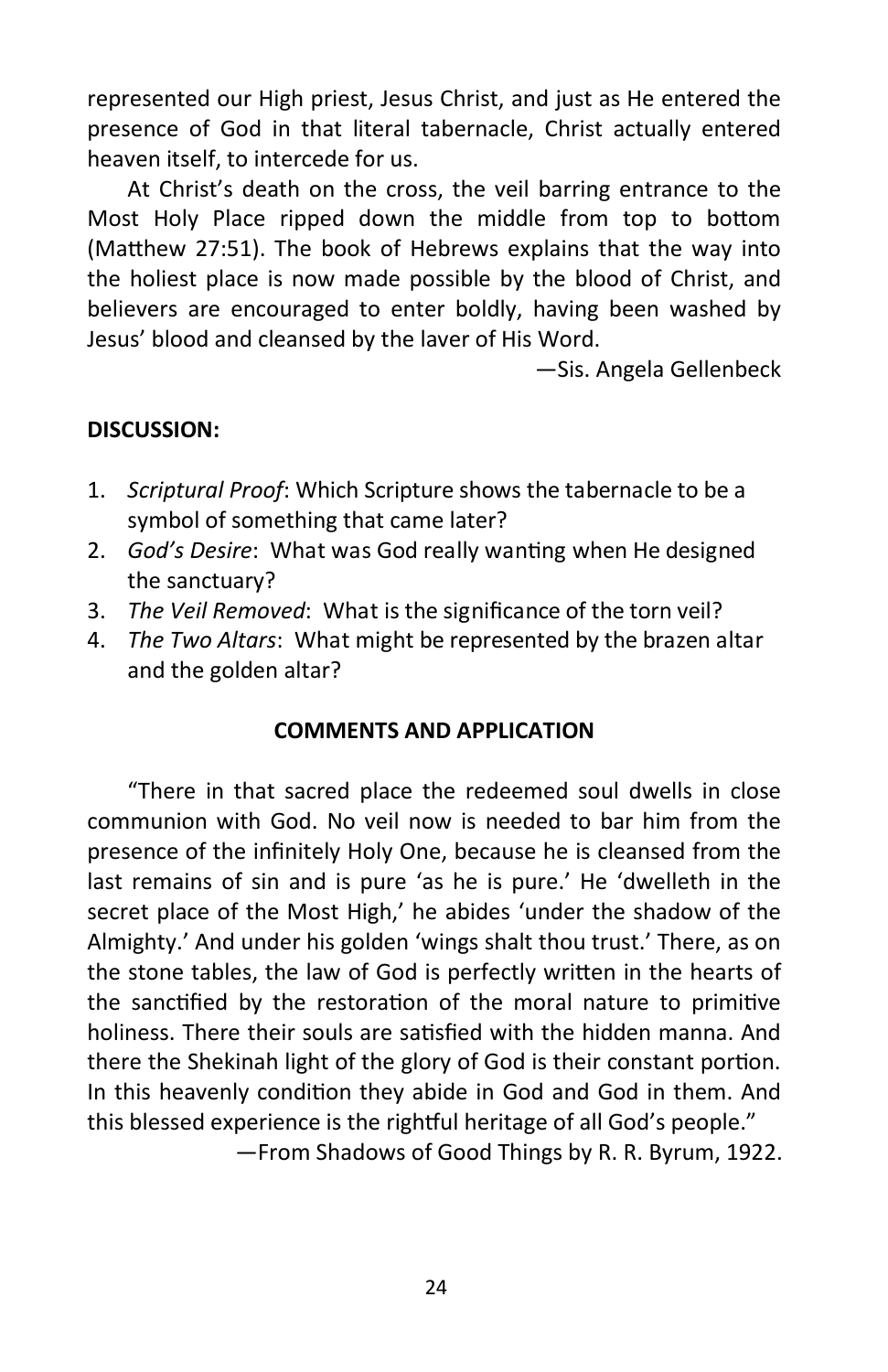#### **REFLECTIONS**

". . .When the times of refreshing shall come from the presence of the Lord." —Acts 3:19

As I lay on the couch in the quiet darkness, with the family all in bed, I was reflecting on the message we had heard earlier that evening during our revival. I gazed upward and saw a pitcher tilted and flowing out of it was something glistening and sparkling. It was coming into my head and flowing through my entire being. Joy and praise filled me. It kept flowing and I came to the place that I felt my body could handle no more. The pitcher then disappeared. I learned from this experience that our mortal bodies are not equipped to receive the fullness of God's glory; they will need to be changed.

Looking back, I believe the Lord was preparing me for difficulty, because great difficulty came. I have also noticed others' testimonies containing special revelations were many times in preparation for difficulty.

I am very grateful that through the blood of Christ, the Lord can pour into our hearts and spirits a fulfilling measure to meet our need.

—Bro. Bob Wilson

# **AUGUST 7, 2016**

# **JESUS, THE EXAMPLE OF THE SPIRIT'S WORKING, PROMISES THE HOLY SPIRIT**

Isaiah 11:2 And the spirit of the Lord shall rest upon him, the spirit of wisdom and understanding, the spirit of counsel and might, the spirit of knowledge and of the fear of the Lord;

3a And shall make him of quick understanding in the fear of the Lord (also Isaiah 42:1 and 61:1-3).

John 1:32 And John bare record, saying, I saw the Spirit descending from heaven like a dove, and it abode upon him.

33 And I knew him not: but he that sent me to baptize with water, the same said unto me, Upon whom thou shalt see the Spirit descending, and remaining on him, the same is he which baptizeth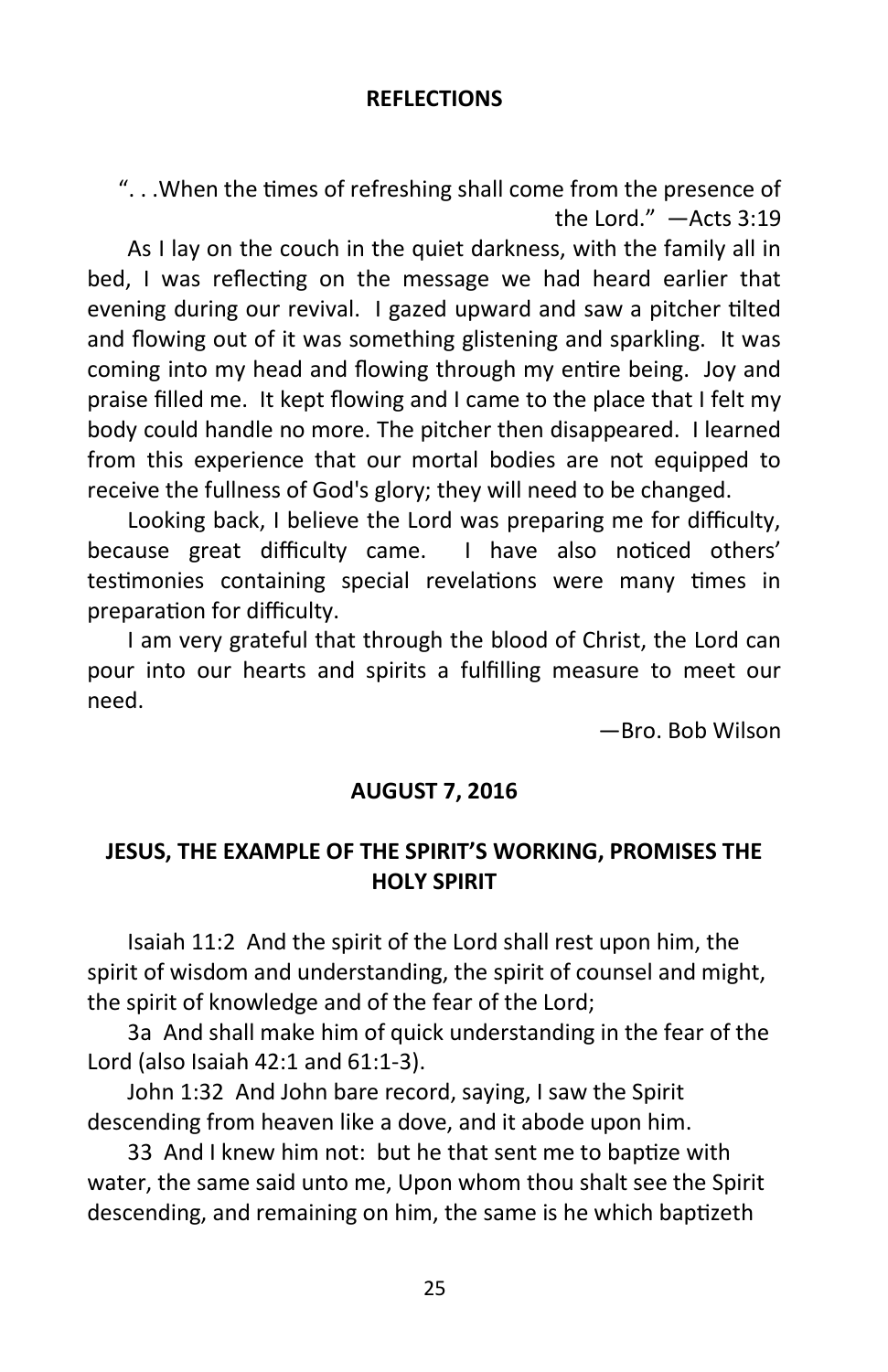with the Holy Ghost.

Acts 10:38 How God anointed Jesus of Nazareth with the Holy Ghost and with power: who went about doing good, and healing all that were oppressed of the devil; for God was with him (also Matthew 12:28).

John 7:37 In the last day, that great day of the feast, Jesus stood and cried, saying, If any man thirst, let him come unto me, and drink.

38 He that believeth on me, as the scripture hath said, out of his belly shall flow rivers of living water.

39 (But this spake he of the Spirit, which they that believe on him should receive: for the Holy Ghost was not yet given; because that Jesus was not yet glorified.)

John 14:16 And I will pray the Father, and he shall give you another Comforter, that he may abide with you for ever;

17 Even the Spirit of truth; whom the world cannot receive, because it seeth him not, neither knoweth him: but ye know him; for he dwelleth with you, and shall be in you.

John 15:26 But when the Comforter is come, whom I will send unto you from the Father, even the Spirit of truth, which proceedeth from the Father, he shall testify of me. (Also John 16:7,13,14.)

**MEMORY VERSE**: But the Comforter, which is the Holy Ghost, whom the Father will send in my name, he shall teach you all things, and bring all things to your remembrance, whatsoever I have said unto you. — John 14:26

**CENTRAL THOUGHT**: As the Holy Ghost descended and abode upon Jesus, filling Him with power and wisdom, so Jesus promised to baptize us with the Holy Ghost; fill us, empower us, teach us, and guide us.

# **WORD DEFINITIONS**

Isaiah 11:3a "Of quick understanding": literally, to smell; figuratively, to perceive, or discern; to discern those who had the fear of the Lord, such as Nathanael, whom He called, "an Israelite indeed," or the Pharisees, whom He called, "hypocrites".

John 7:38 "As the scripture hath said": More than one scripture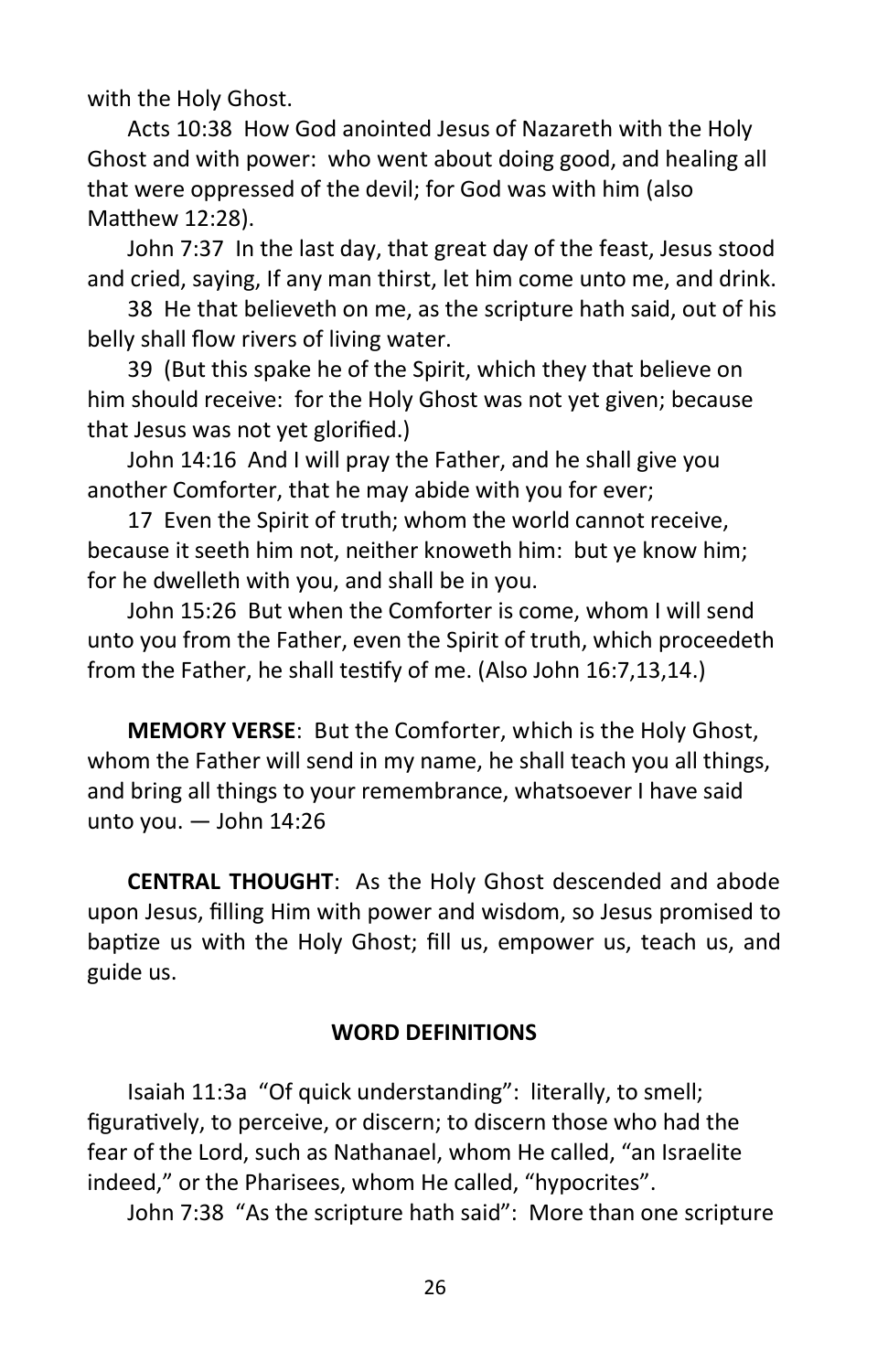expresses the thought: Exodus 17:6, Psalm 36:8, Isaiah 41:17, Ezekiel 47:1-12, Joel 3:18, and Zechariah 14:8.

John 14:16 "Comforter": someone called to one's aid or to plead one's cause; advocate; intercessor; helper; advisor; counsellor.

#### **LESSON BACKGROUND**

Isaiah prophesied of Jesus' birth, ministry and death; he particularly spoke several times of the Holy Spirit's power and inspiration working in and through Christ. These prophecies are later quoted in the Gospels, either by the writers or—as in "The Spirit of the Lord God is upon me" (Isaiah 61:1-3)—by Jesus himself as He preached the words to the congregation in the synagogue, telling them, "This day is this Scripture fulfilled in your ears" (Luke 4:21).

The Holy Spirit overshadowed Mary at Jesus' conception (Matthew 1:20; Luke 1:35). At the time of Jesus' baptism the Holy Ghost again descended in the form of a dove and continued upon him. The Holy Spirit led Jesus into the wilderness to be tempted (Luke 4:1); Jesus offered himself on the cross by the power of the Spirit (Hebrews 9:14), and was quickened in His dead body by the Spirit (I Peter 3:18). Jesus walked, breathed, preached, healed, delivered from devils and performed miracles (Matthew 12:28; Acts 10:38); all by and through the Spirit, which dwelt in Him in fullness (Matthew 28:18; John 3:34).

This is the Spirit which Jesus promised He would pour out on those who would come to Him. As His hour of death drew near, He began detailing to His disciples how the Spirit would work in their lives. After His resurrection, He appeared to them as they were assembled together (John 20:22). "Receive ye the Holy Ghost," He said, and breathed upon them, as an anticipation and preparation for the fullness which they were to receive at Pentecost.

—Sis. Angela Gellenbeck

#### **DISCUSSION:**

- 1. *Manifested in Him*: Name the various ways the Holy Spirit's power was manifested in Jesus Christ.
- 2. *Manifested in Us:* In what ways did Jesus promise the Spirit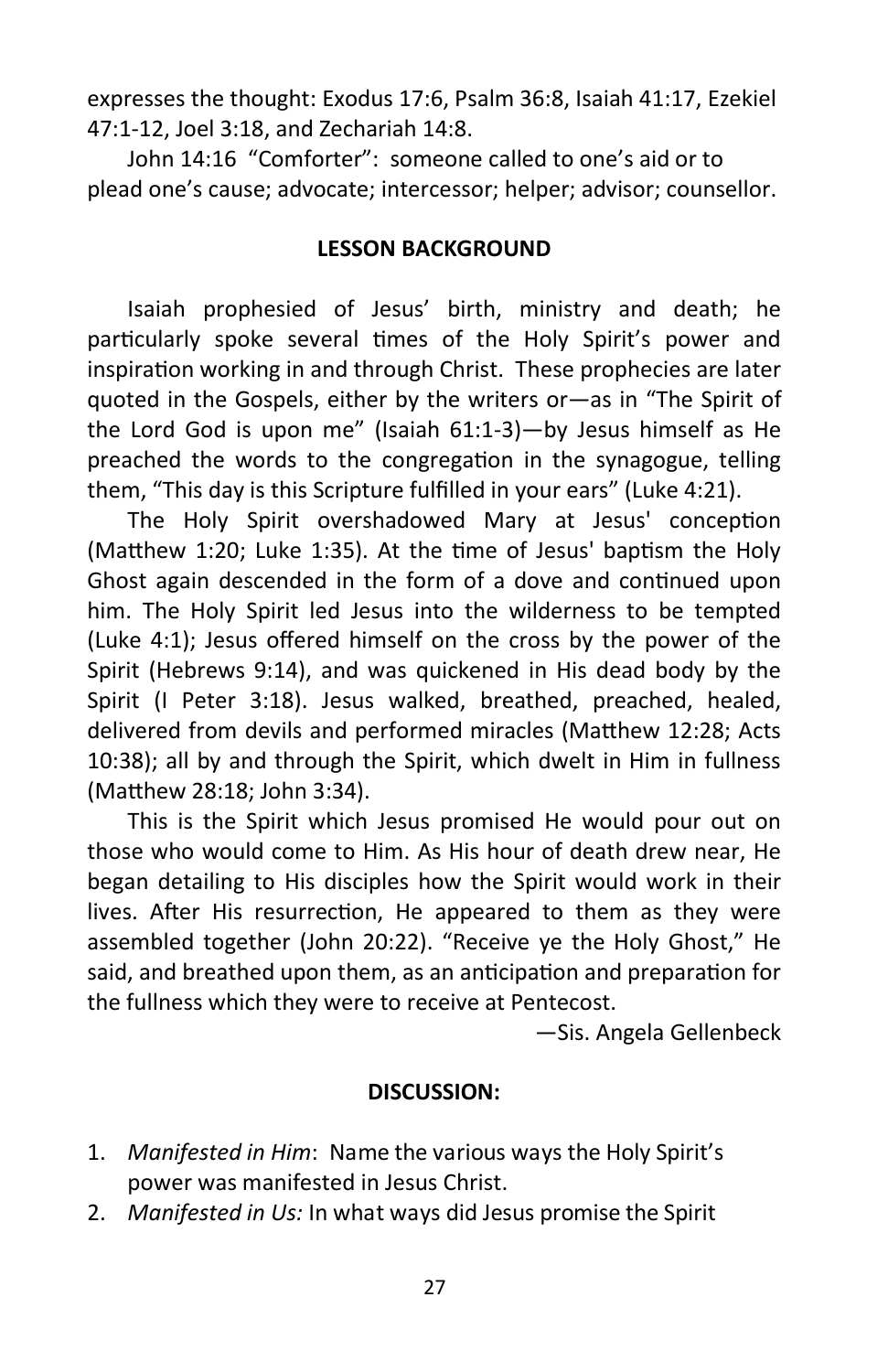would work in us?

3. *Representation:* What symbols were used by Jesus to represent the Holy Spirit?

#### **COMMENTS AND APPLICATION**

Surely there could be no question, as Jesus prepared His disciples for His return to heaven, as to the urgency and importance of the promised Spirit, nor any doubt but what He would fulfill what He had promised. He assured them that the Father would give the Holy Ghost to those who asked Him, just as an earthly father delights in giving good gifts, and necessary things for life, to his children (Luke 11:13). "It is your Father's good pleasure to give you the kingdom," He told them (Luke 12:32).

On our part, let there be no question or doubt as to His will, ability, or pleasure to give us the Holy Spirit. We must ask, in faith and with perseverance; tarrying, as He commanded the disciples to do, until He comes in His fullness. We must receive—take, or lay hold of—the Holy Spirit (John 20:22). Let us not be casual about the matter. He is our POWER—without Him we are helpless and weak. He is our LIFE—without Him we are dead.

—Sis. Angela Gellenbeck

#### **REFLECTIONS**

Years ago, a young man was invited to attend a revival meeting being held in the Kansas City congregation. He was impressed by the services and truly believed what was being preached at the meeting was the truth. However, he had a chilling account of his own life as to why he could never be saved. This young man had been raised in a Christian home but had strayed away at a young age. He confessed that he had committed crimes that if the deeds were made known could land him in prison. He also said that the Holy Spirit had dealt with him many, many times and one night he grew tired of it. Thus, he went outside, looked up into the sky and shook his fist and said, "Don't ever visit me again!" *And the Holy Spirit never visited him again.* 

Jesus gave a warning in Matthew 12:32. "And whosoever

28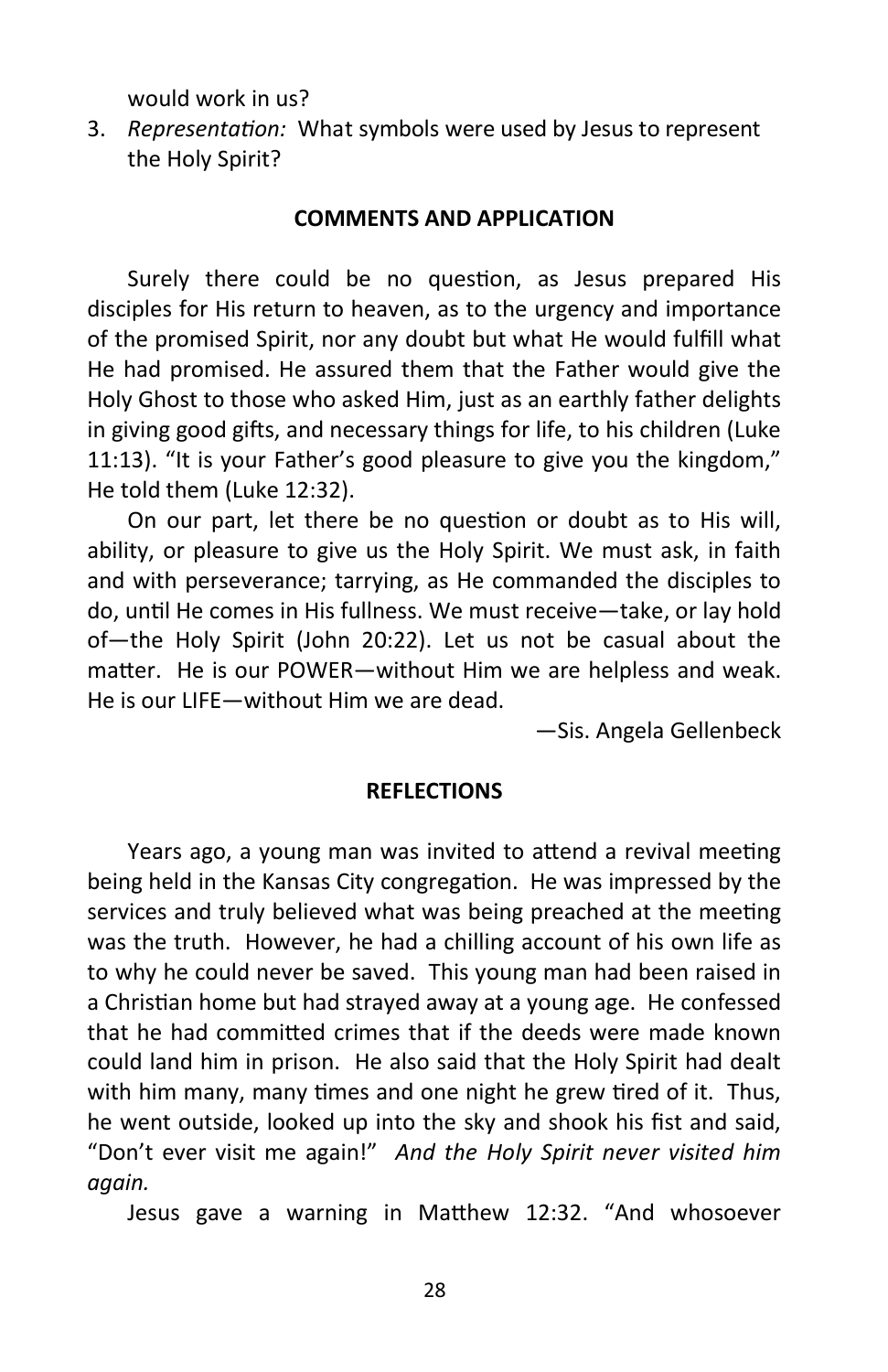speaketh a word against the Son of man, it shall be forgiven him: but whosoever speaketh against the Holy Ghost, it shall not be forgiven him, neither in this world, neither in the world to come". Blasphemy of the Holy Spirit is a purposeful and blatant disregard which completely cuts us off from any possible hope of connection to the Father and the Son. May we value the Holy Spirit and allow him to work in our lives

—Sis. LaDawna Adams

# **AUGUST 14, 2016**

#### **PENTECOST: THE HOLY SPIRIT POURED OUT**

Acts 1:4 And, being assembled together with them, commanded them that they should not depart from Jerusalem, but wait for the promise of the Father, which, saith he, ye have heard of me.

5 For John truly baptized with water; but ye shall be baptized with the Holy Ghost not many days hence.

8 But ye shall receive power, after that the Holy Ghost is come upon you: and ye shall be witnesses unto me both in Jerusalem, and in all Judea, and in Samaria, and unto the uttermost part of the earth.

9 And when he had spoken these things, while they beheld, he was taken up; and a cloud received him out of their sight.

12 Then returned they unto Jerusalem from the mount called Olivet, which is from Jerusalem a Sabbath day's journey.

13 And when they were come in, they went up into an upper room, where abode both Peter, and James, and John, and Andrew, Philip, and Thomas, Bartholomew, and Matthew, James the son of Alphaeus, and Simon Zelotes, and Judas the brother of James.

14 These all continued with one accord in prayer and supplication, with the women, and Mary the mother of Jesus, and with his brethren.

Acts 2:1 And when the day of Pentecost was fully come, they were all with one accord in one place.

2 And suddenly there came a sound from heaven as of a rushing mighty wind, and it filled all the house where they were sitting.

3 And there appeared unto them cloven tongues like as of fire,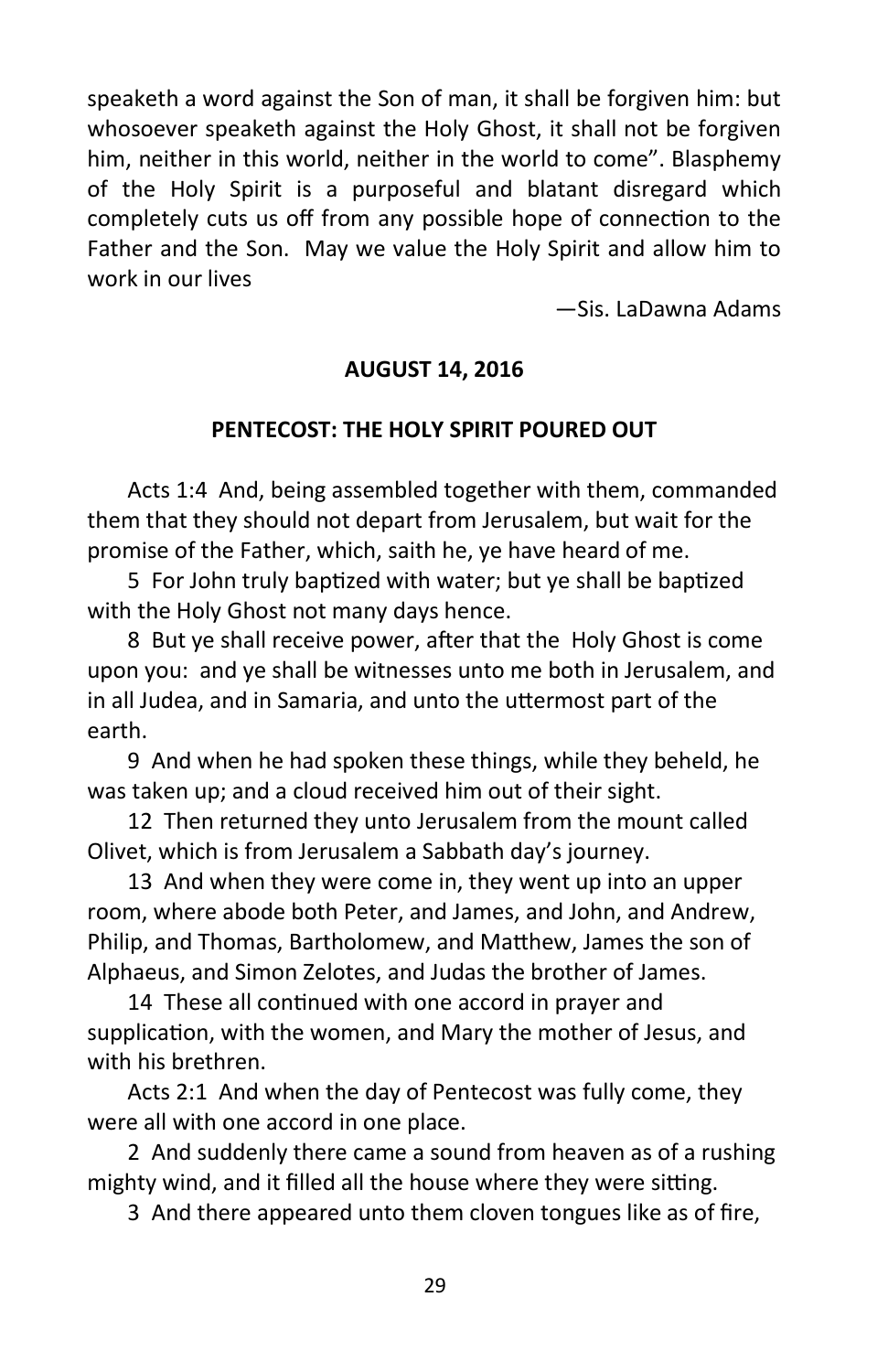and it sat upon each of them.

4 And they were all filled with the Holy Ghost, and began to speak with other tongues, as the Spirit gave them utterance.

11b We do hear them speak in our tongues the wonderful works of God.

**MEMORY VERSE:** And it shall come to pass in the last days, saith God, I will pour out of my Spirit upon all flesh: and your sons and your daughters shall prophesy, and your young men shall see visions, and your old men shall dream dreams: And on my servants and on my handmaidens I will pour out in those days of my Spirit; and they shall prophesy. —Acts 2:17-18

**CENTRAL THOUGHT:** In fulfillment of the types, shadows and prophesies of the Old Testament and Jesus' promise, the Holy Spirit was poured out upon the one hundred and twenty believing disciples who had met together in one accord in the upper room, continuing for about ten days in earnest prayer and supplication.

#### **WORD DEFINITIONS**

Acts 1:5 "Baptized": Dip under; submerge; immerse.

Acts 1:8 "Witnesses": eye or ear witness; one who testifies for one; also, a martyr; one who has proved the strength and genuineness of his faith in Christ by undergoing a violent death.

Acts 1:12 "The mount called Olivet": on the east side of Jerusalem, a mountain Christ much frequented, and from whence he ascended to heaven. It has its name from the multitude of olive trees which grew upon it. "A Sabbath day's journey": According to the Jews, who often called it "the bound of the Sabbath", seven furlongs, or two thousand cubits from any city or town, which was 0.596 miles (a little over half a mile).

Acts 2:2 "Mighty": strong; violent. "Wind": not just rushing or moving air, but rather, life-giving *breath*.

Acts 2:3 "Cloven tongues like as of fire": tongue-shaped, flame-like appearances; one such tongue sat upon each one of the brethren or disciples present.

Acts 2:4 "Other tongues": other actual languages.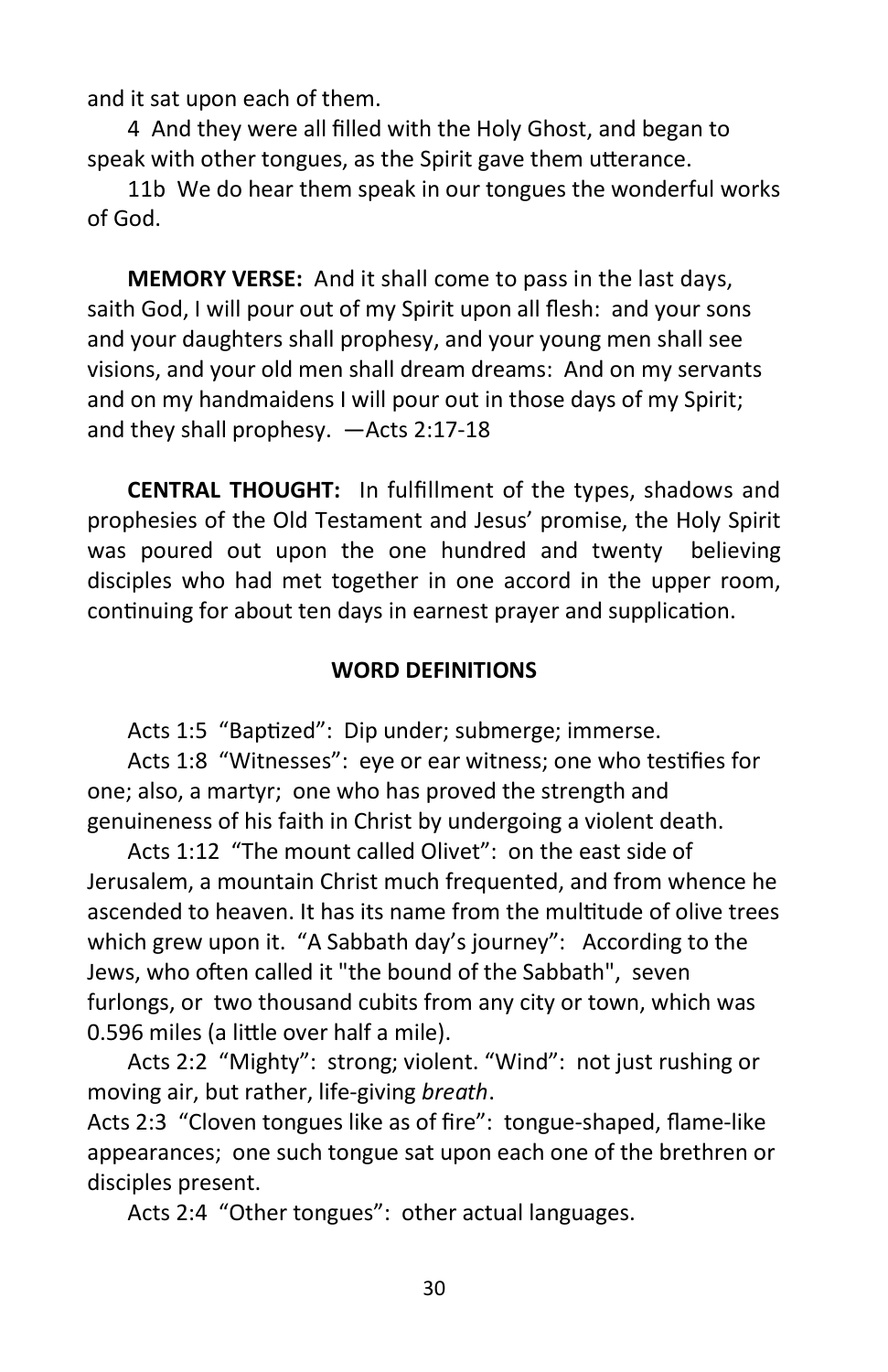#### **LESSON BACKGROUND**

We have studied various Old Testament historical and ceremonial types of the Holy Spirit; however, there is another beautiful event in II Chronicles 5 that foreshadows the sudden, overwhelming "filling" of the house by the presence and glory of the Lord on the day of Pentecost.

When Solomon finished the temple and brought the ark of the Lord and other furnishings into it, and the singers and musicians, all white-robed, began to sound praises to God, along with the one hundred and twenty priests, it was recorded that they "were as one, to make one sound to be heard in praising and thanking the Lord" (II Chronicles 5:13). Surely, this points forward to the one hundred twenty disciples, who had been made kings and priests unto God by Jesus' blood (Revelation 1:6) who prayed "in one accord". The resulting glory in the Old Testament temple was described as filling the house of the Lord, "so that the priests could not stand to minister by reason of the cloud. . ." As Haggai prophesied, "The desire of all nations shall come: and I will fill this house with glory, saith the Lord of hosts. . . The glory of this latter house shall be greater than of the former, saith the Lord of hosts. . . ." (Haggai 2:7, 9).

It was now not a literal sanctuary or temple, but the hearts of men and women. They were not literal Jewish priests, but a royal priesthood and a holy nation to "shew forth the praises," or "the wonderful works" of God.

—Sis. Angela Gellenbeck

#### **DISCUSSION:**

- 1. *Fully Come*: How many days after the Resurrection was Pentecost?
- 2. *Unto the Uttermost Parts of the Earth*: What did it mean to the disciples, and to many thereafter, to be a witness?
- 3. *I Will Fill this House with Glory*: Who prophesied particularly of this day, and how was it fulfilled?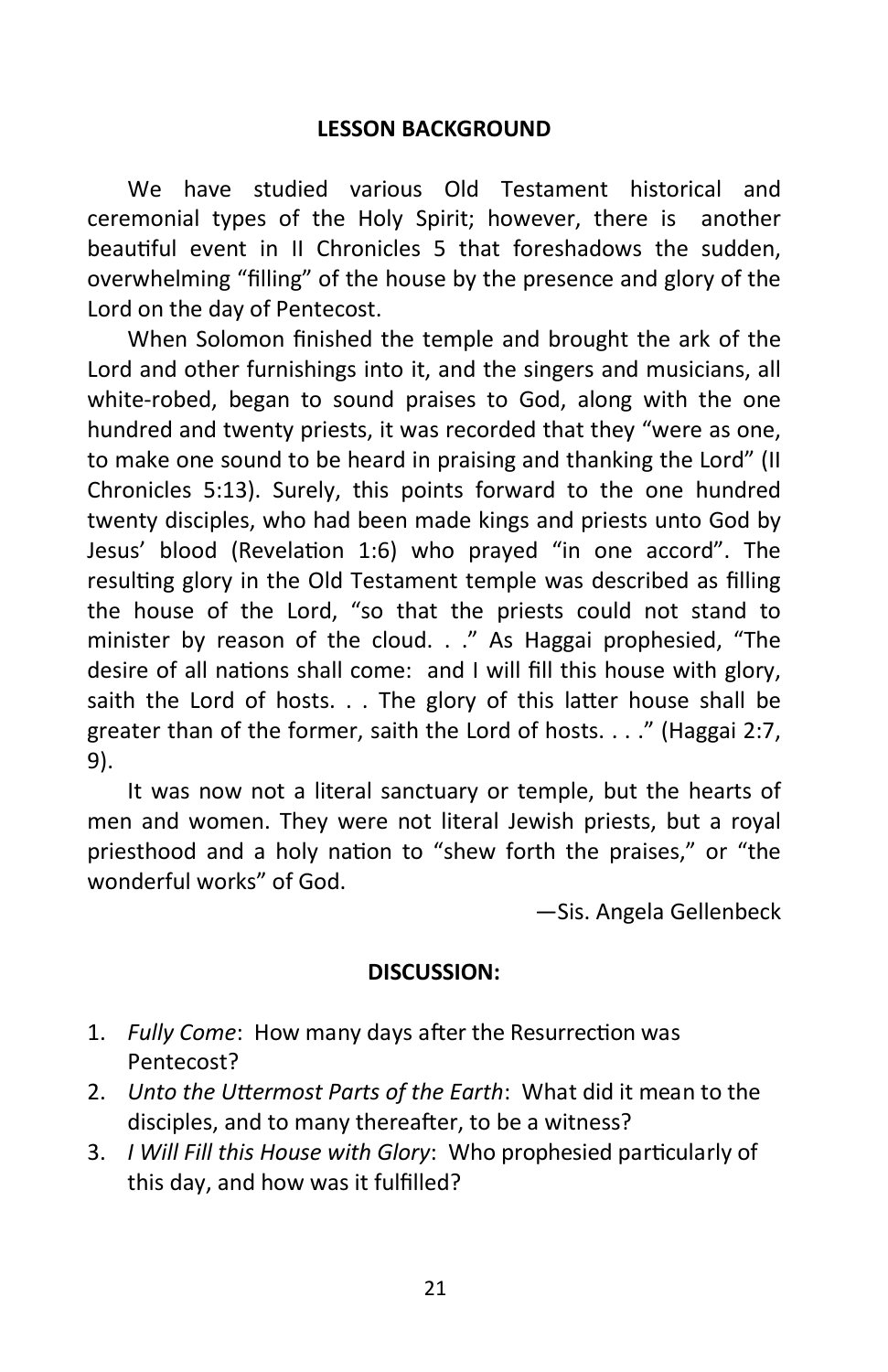4. *The Baptism*: What symbol of the Holy Spirit is in today's lesson? What other symbols have been used in the Scriptures?

#### **COMMENTS AND APPLICATION**

In the beginning lesson we studied the way the Holy Spirit visited and moved upon different individuals at different times in Israel's history. Some were given special abilities to perform certain tasks; some were kings who were given anointing to bear rule over God's people; some were prophets who were given a divine message about Israel's future and the coming of the Messiah. How were these visitations different from Pentecost?

I think that one difference is that the Old Testament saints were given the Spirit in measure, while in the New Dispensation He was given in fullness. In the Old Testament, He moved only upon the Children of Israel; in the New Testament, He was poured out upon all flesh, Jews and Gentiles alike.

There is also a difference in that He endued the New Testament saints with power; power to triumph over sin and truly live, at all times, holy unto the Lord. The reason is that He was now given through Christ. Jesus lived without sin, offered Himself to God as a substitute for mankind, redeemed man from the enemy, and in and by and through that sinless sacrifice, He sanctified forever those who come to God through Him. Hallelujah!

I have often thought of the disciples as they watched Jesus rise into the air—what they must have thought, how they must have felt, to see Him go away. Oh, how they would do ANYTHING to have Him again! He had assured them He would send the Comforter to them, Who would bring His Words, His abiding presence—His LIFE—into their hearts. If we were there—would we have thought of doing anything else but seeking, waiting and praying for His visitation?

Would we have sought Him just that earnestly, with that same abandonment of selfish pursuits, desires and ambition; and just that many days--not ceasing, not being put off by the length of time passing and the feeling of "not getting somewhere"? It seems we are greatly affected by this "instant" age in which we live. We grow discouraged when we pray a while and "nothing happens". Ten days? Could we have done this for His outpouring upon us?

—Sis. Angela Gellenbeck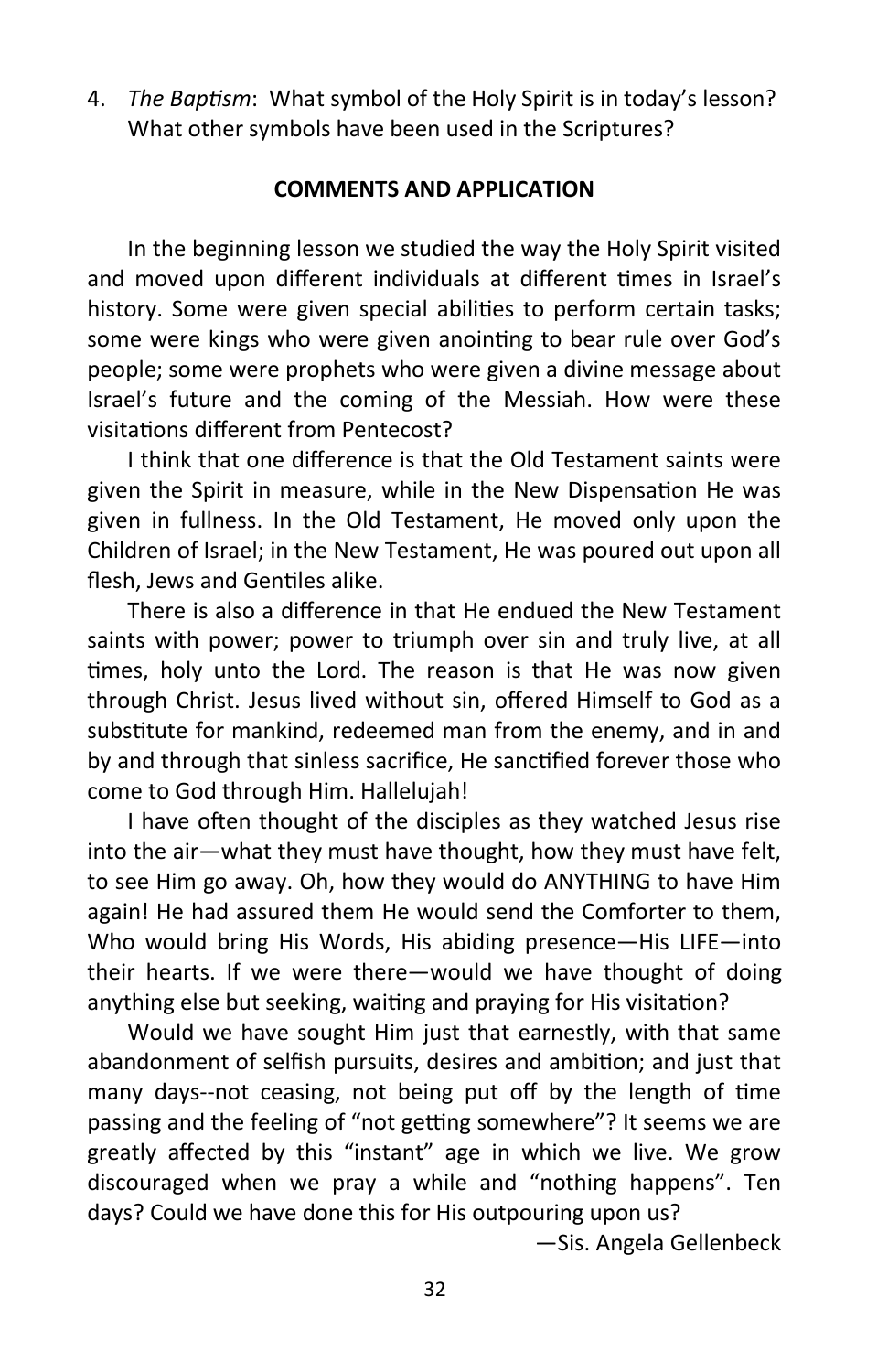#### **REFLECTIONS**

The Holy Spirit's work in our lives is a wonderful but often misunderstood topic of the Bible. Just the very thought of our dear Creator God spending time with us to teach us of His ways is very humbling. I'm reminded of the verse in John 1:12, "But as many as received him, to them gave he power to become the sons of God, even to them that believe on his name..." Power to overcome attitudes, power to forgive, power to yield my ways, power over pride, power to go forth with the gospel. Power to live a godly life. This is part of the Holy Spirit's work in our lives.

People who are truly born of the Spirit (John 3:8) will be led by the Spirit (Romans 8:14). Romans 8:16 says, "The Spirit itself beareth witness with our spirit, that we are the children of God." The Holy Spirit is a teacher, guide and purifier. His purpose is still the same today.

Proclaim and live the truth in Jesus name. God the Father, God the Son, and God the Holy Spirit—the Holy Trinity--work together and each compliments the other. Thank God for His great plan of salvation.

—James Bell

#### **AUGUST 21, 2016**

#### **THE HOLY SPIRIT'S GIFTS AND OPERATION IN THE CHURCH**

I Corinthians 12:4 Now there are diversities of gifts, but the same Spirit.

5 And there are differences of administrations, but the same Lord.

6 And there are diversities of operations, but it is the same God which worketh all in all.

7 But the manifestation of the Spirit is given to every man to profit withal.

8 For to one is given by the Spirit the word of wisdom; to another the word of knowledge by the same Spirit;

9 To another faith by the same Spirit; to another the gifts of healing by the same Spirit;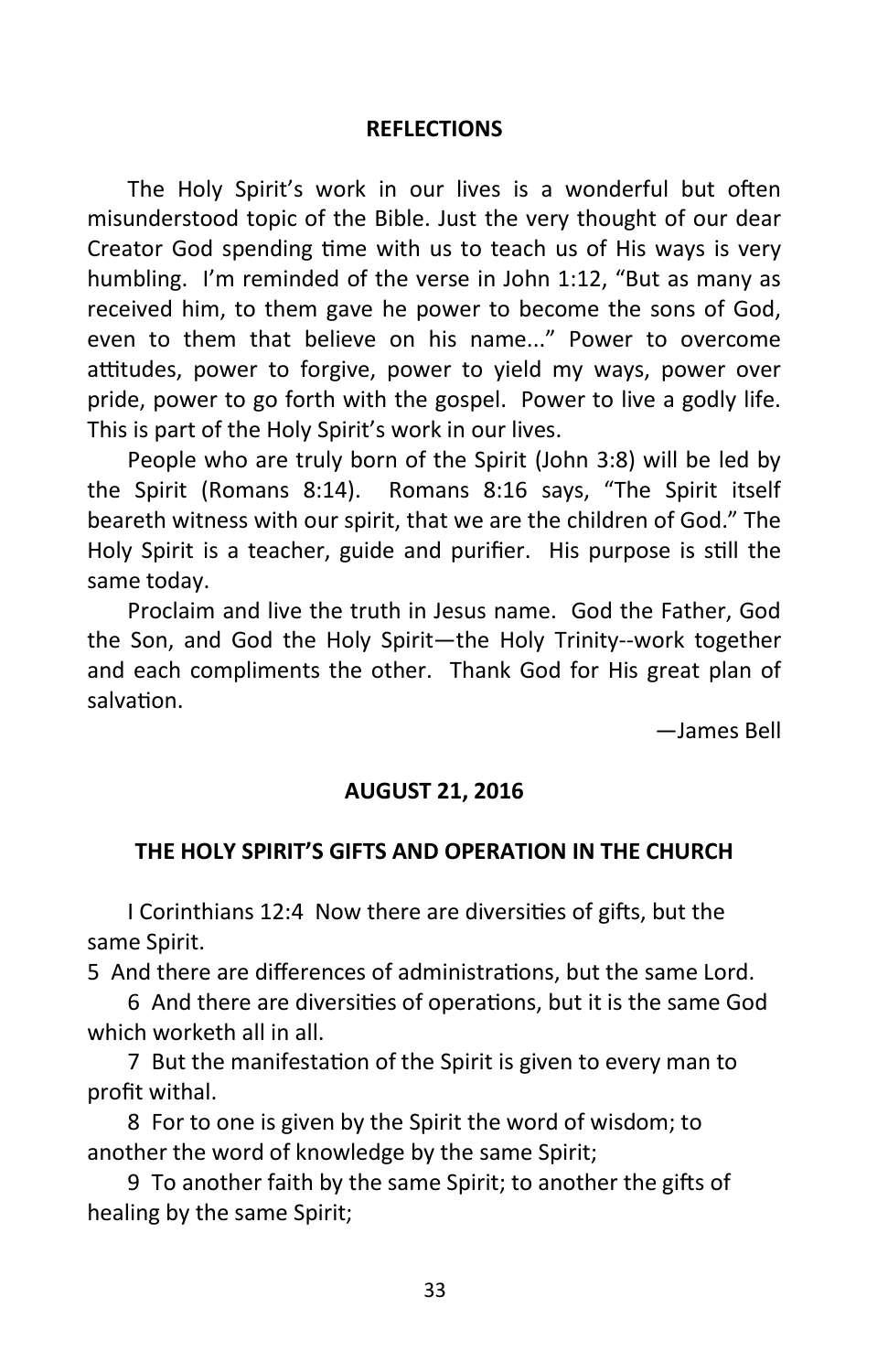10 To another the working of miracles; to another prophecy; to another discerning of spirits; to another divers kinds of tongues; to another the interpretation of tongues:

11 But all these worketh, that one and the selfsame Spirit, dividing to every man severally as he will.

12 For as the body is one, and hath many members, and all the members of that one body, being many, are one body: so also is Christ.

13 For by one Spirit are we all baptized into one body, whether we be Jews or Gentiles, whether we be bond or free; and have been all made to drink into one Spirit.

27 Now ye are the body of Christ, and members in particular.

28 And God hath set some in the church, first apostles, secondarily prophets, thirdly teachers, after that miracles, then gifts of healings, helps, governments, diversities of tongues.

29 Are all apostles? are all prophets? are all teachers? are all workers of miracles?

30 Have all the gifts of healing? do all speak with tongues? do all interpret?

Ephesians 4:11 And he gave some, apostles; and some, prophets; and some, evangelists; and some, pastors and teachers (Also Romans 12:3-8.)

**MEMORY VERSE**: For the perfecting of the saints, for the work of the ministry, for the edifying of the body of Christ. —Eph. 4:12

**CENTRAL THOUGHT**: The Spirit was given to personally infill each believer for the purpose of the edification and profit of the entire church; He endues different people with different gifts and unique administrations and operations of those gifts.

# **WORD DEFINITIONS**

I Corinthians 12:5 "Administrations": literally, attendance or waiting upon a table; aid or service; ministry, especially executing the commands of others. "The ministration or service of all who, endowed by God with powers of mind and heart peculiarly adapted to this end, endeavor zealously and laboriously to promote the cause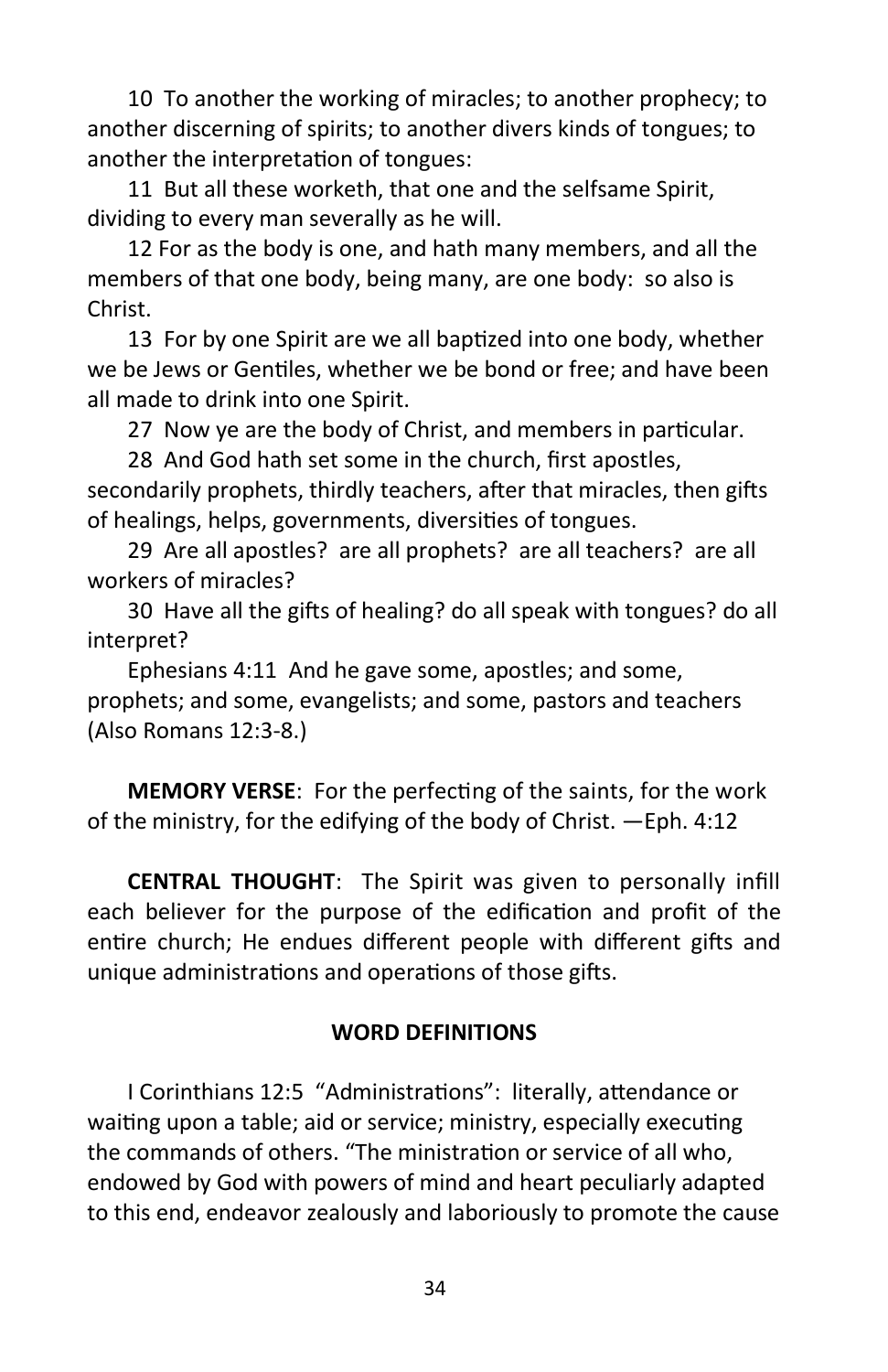of Christ among men, as apostles, prophets, evangelists, elders, etc." Also, " the ministration of those who render to others the offices of Christian affection." —*Thayer's Greek Lexicon*

I Corinthians 12:6 "Operations": a working; an effect; a thing wrought. Properly, "energizing ('operations'), focusing on the results of God's 'energy' (power) in people living in His faith." —*HELPS Word Studies*

I Corinthians 12:7 "Manifestations": exhibition; expression; announcement; a "coming to light."

I Corinthians 12:8 "Wisdom": Insight; skill. "An understanding of the deep mysteries of God, and His redemptive plan." —D. O. Teasley, *The Holy Spirit and Other Spirits*. "Knowledge": science; functional "working" knowledge from experience. "An understanding of the simple teachings of the gospel and the types and shadows of the Old Testament; a general knowledge of the doctrine of salvation." —D. O. Teasley, *The Holy Spirit and Other Spirits*.

I Corinthians 12:28 "Apostle": one sent or commissioned by Jesus Christ, as the twelve apostles, and Paul and Barnabas in the New Testament. "Prophet": one who speaks forth the message of God under inspiration, sometimes foretelling the future. "Teacher": instructor; master; fitted for teaching the things of God and the duties of man. "Miracles": power; mighty or marvelous works. "Helps": those who aid or assist. "Governments": properly, someone who steers (guides) a ship; (figuratively) the divine calling which empowers someone to lead in affairs relating to the Church. "Diversity of tongues": gift of speaking or interpreting actual languages.

Ephesians 4:11 "Evangelists": missionary; bringer of good news; one who does so as a vocation. "Pastors": shepherd; feeder, protector, ruler of a flock of men.

Ephesians 4:11 "Evangelists": missionary; bringer of good news; one who does so as a vocation. "Pastors": shepherd; feeder, protector, ruler of a flock of men.

#### **LESSON BACKGROUND**

In our first lesson of this series, we studied the way the Holy Spirit came upon different individuals in the Old Testament at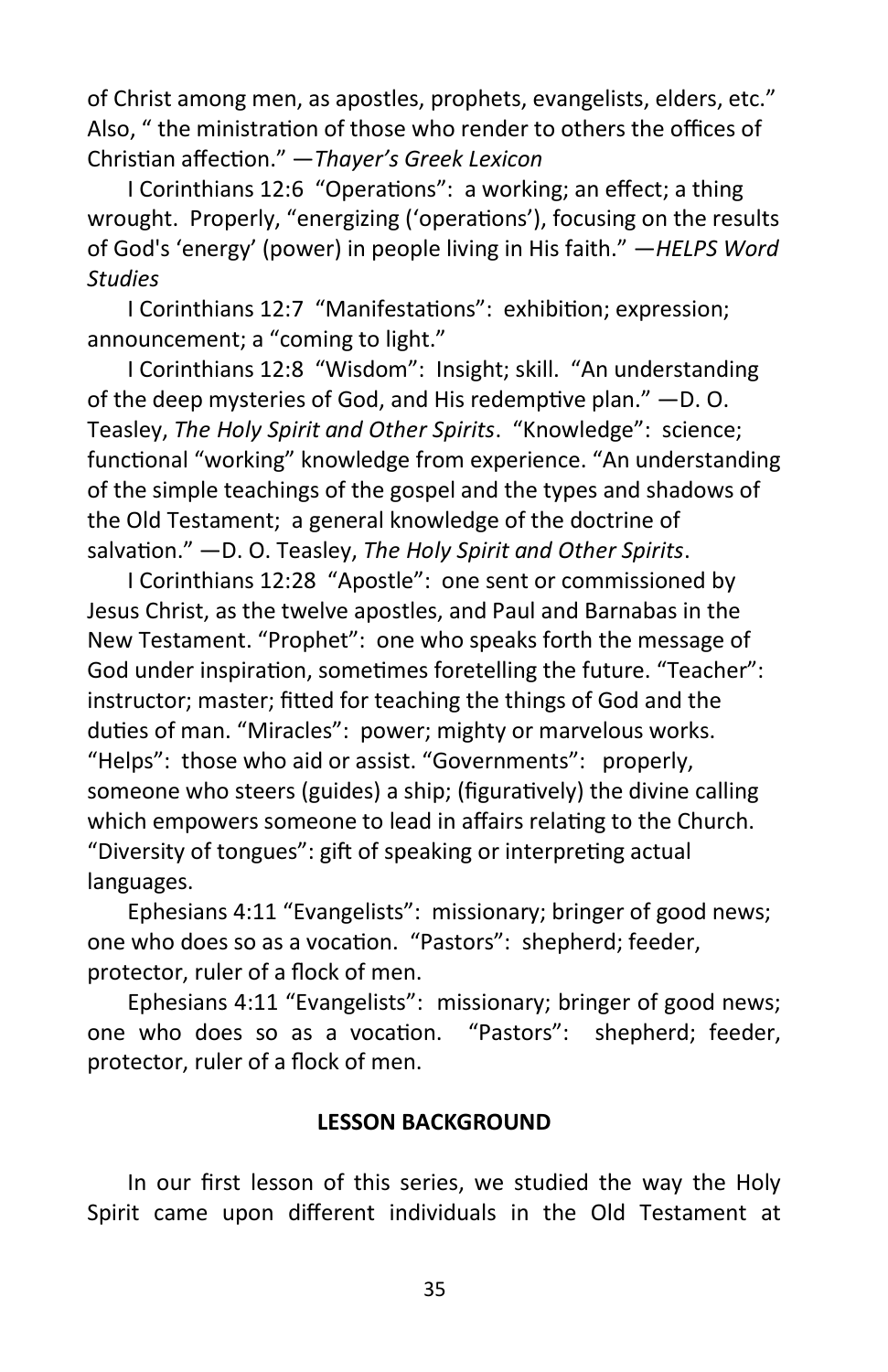various times and for specific reasons—for prophecy, government, military strength, craftsmanship, prayer and praise. These different operations seem to foreshadow the far greater dispensation of the Spirit upon the New Testament church, in gifting the disciples with their various gifts and callings.

After the Holy Spirit was given, the apostles and other disciples went about preaching the Gospel with boldness. Thousands began to be added to the church through the new birth. The work spread to other cities. There were duties that naturally occurred with such large gatherings of people—distributing the mutually shared and donated food and necessities of life, appointing leaders and instructors of the new converts, and sending forth of missionaries to new fields. The book of Acts, written by Luke, gives an overview of the massive work of the early church, and how it was accomplished so successfully under the guidance of the Holy Spirit. It openly shares the mishaps and "hitches" in the organization, the conflicts between personalities and how they were resolved, and the many facets of the opposition, both from the Jews and from the pagans.

In Paul, the converted Pharisee and former persecutor of the Christians, Christ had a true Apostle who was sent by the Holy Spirit to establish new congregations throughout Asia and into Europe. He also sent letters to the congregations, instructing them in the ways of God. The first letter to the Corinthians set in order many of the errors and conflicts of that church, and in it we read the clear explanation of the different offices of the Church of God and how they should operate. Similar letters of instruction about the gifts of the Spirit were sent to Ephesus and Rome.

—Sis. Angela Gellenbeck

# **DISCUSSION:**

- 1. *Differences*: Explain why it is important to understand and appreciate the different ways in which the Spirit works in different people.
- 2. *Who's the Head?* All kinds of problems arise when a *human* tries to usurp the place of God. According to the Scripture, who is the Head of the church?
- 3. *What God Hath Chosen*: Are divine gifts necessarily the same as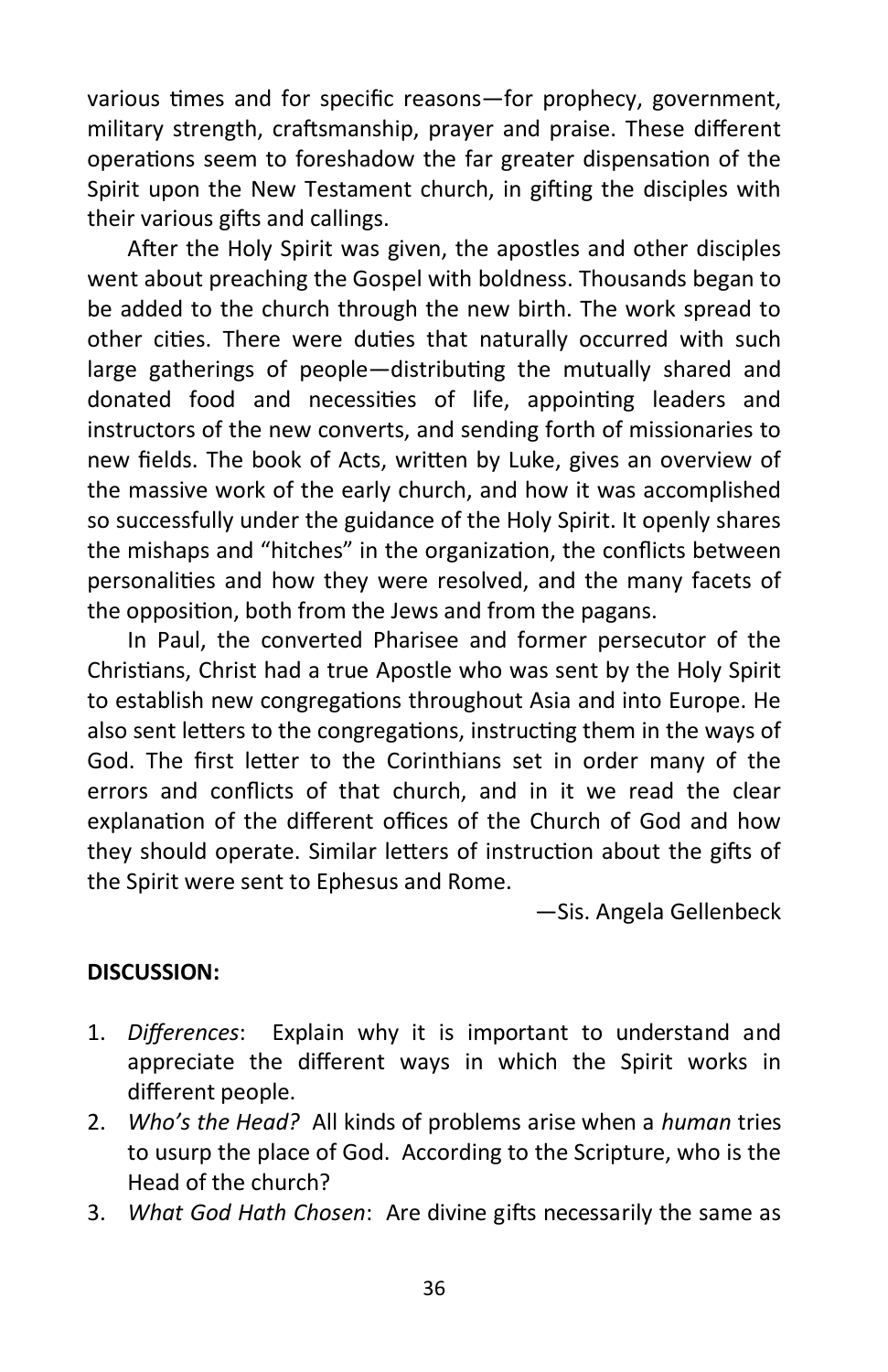human abilities? Would God sometimes call someone without natural ability to fill that place? Give Scriptural principles.

#### **COMMENTS AND APPLICATION**

It is always safe to go back and study the example of the early church. We need to keep our emphasis on the leadership of the Holy Spirit and implicitly follow His guidance in all affairs. We can see how Paul and Barnabas were either led to go or forbidden to go to the different areas of missionary work. We read how Peter was given the ability to discern the wickedness in Ananias and Sapphira and the authority to pronounce judgment.

It is always dangerous to assume we can manage these affairs all on our own, and to begin usurping the authority that is only given by the Holy Spirit to those who are vessels of honor, sanctified and fit for His use. Human ability does not mean a divine calling. Human frailty doesn't mean one cannot serve. Humility is the key, and earnest prayer is the way we will find the guidance that is so vital.

—Sis. Angela Gellenbeck

#### **REFLECTIONS**

The saints have a rich heritage of brothers and sisters who lived and taught the gospel of Jesus Christ. As I reflect over the past, I am often moved to tears when I consider how deeply I have been blessed by their gifts, consecration and love; wondering where would I be today if they hadn't yielded and answered the call of the Holy Spirit.

I remember Bro. Clifford Wilson, my first pastor; he also married my wife and I. A quiet and reserved man—he was not an evangelist and he very seldom preached at camp meetings—but as a pastor he could sure feed your soul with the dynamics of Christian living. I have fond memories of times we prayed together.

Bro. Willie C. Murphey had a special way of bringing comfort, hope and encouragement. One of his messages to his children was, "If you see me do it, it is okay; if you don't see me do it, you better refrain."

Bro. Louis Williams had a very special gift of song. He would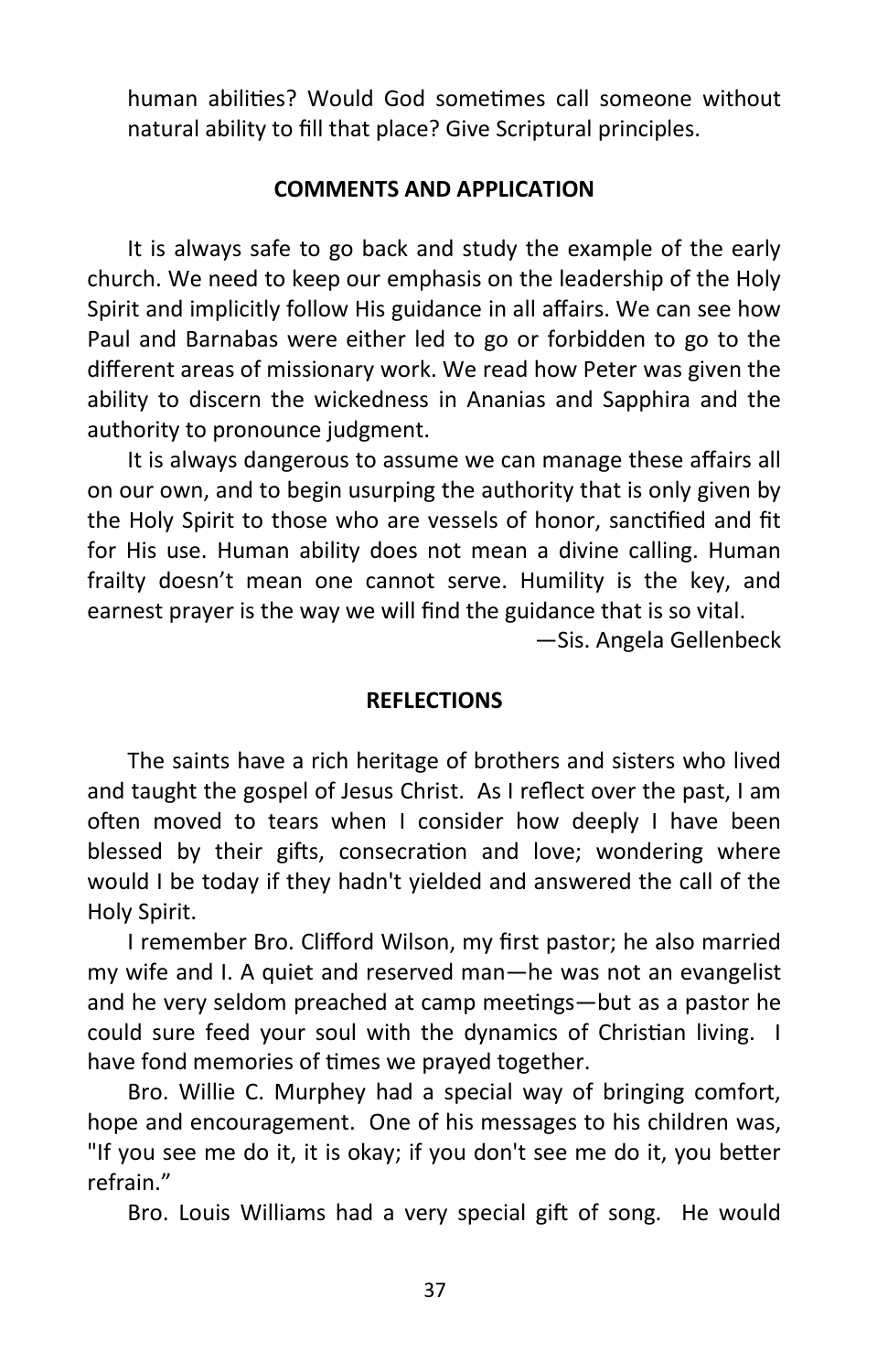bring the songs to life with his smile and enthusiasm for song; I would call it electrifying. "There is a message in every song."

Bro. Mart Samons had a real gift of reaching and calling the lost. I remember many of his messages, but two that stand out are "A Know-So Salvation" and "Laying Your All on the Altar" (sanctification). The conviction brought many to the altar seeking more of God.

Sis. Katherine Williams had a real gift of ministering, exhortation, and rejoicing. She was a woman of faith who would stand with you thru affliction.

Bro. Chuck Elwell was a very tender, compassionate man whose burden was on forgiveness and the love of God enabling us to love our fellow man. He was also gifted in prayer; when he prayed, heaven seemed to come down.

Bro. Ostis Wilson was very gifted with knowledge and understanding of the deeper mysteries of the scriptures. It was said that when he first started some felt like he had missed his calling. However, his mother asked them to give him a little time. Oh, the wealth the church would have missed, if he hadn't followed on!

I feel like the Hebrew writer—"...what shall I more say? for the time would fail me "to tell of Bro. O.C. Porter, Bro. Richard Madden, Sis. Fern Stubblefield, Bro. Louis Kimble, Bro. Archie Sowder, Bro. Stanley Dixon, Bro. Herschell Hargrave, Sis. Ruth Murphy, Bro. Vada McMillan, Sis. Margaret Eck, Sis. Opal Wilson, Bro. Isaac Chandler, Bro. Murphy Allen, Bro. Ira Stover, Bro. Darius Gibson, Bro. Ulysses Phillips. . . .They are gone from us, yet their lives and messages still live on.

—Bro. Bob Wilson

# **AUGUST 28, 2016**

# **THE CLEANSING OPERATION OF THE HOLY SPIRIT**

Malachi 3:2 But who may abide the day of his coming? and who shall stand when he appeareth? for he is like a refiner's fire, and like fullers' soap:

3 And he shall sit as a refiner and purifier of silver: and he shall purify the sons of Levi, and purge them as gold and silver, that they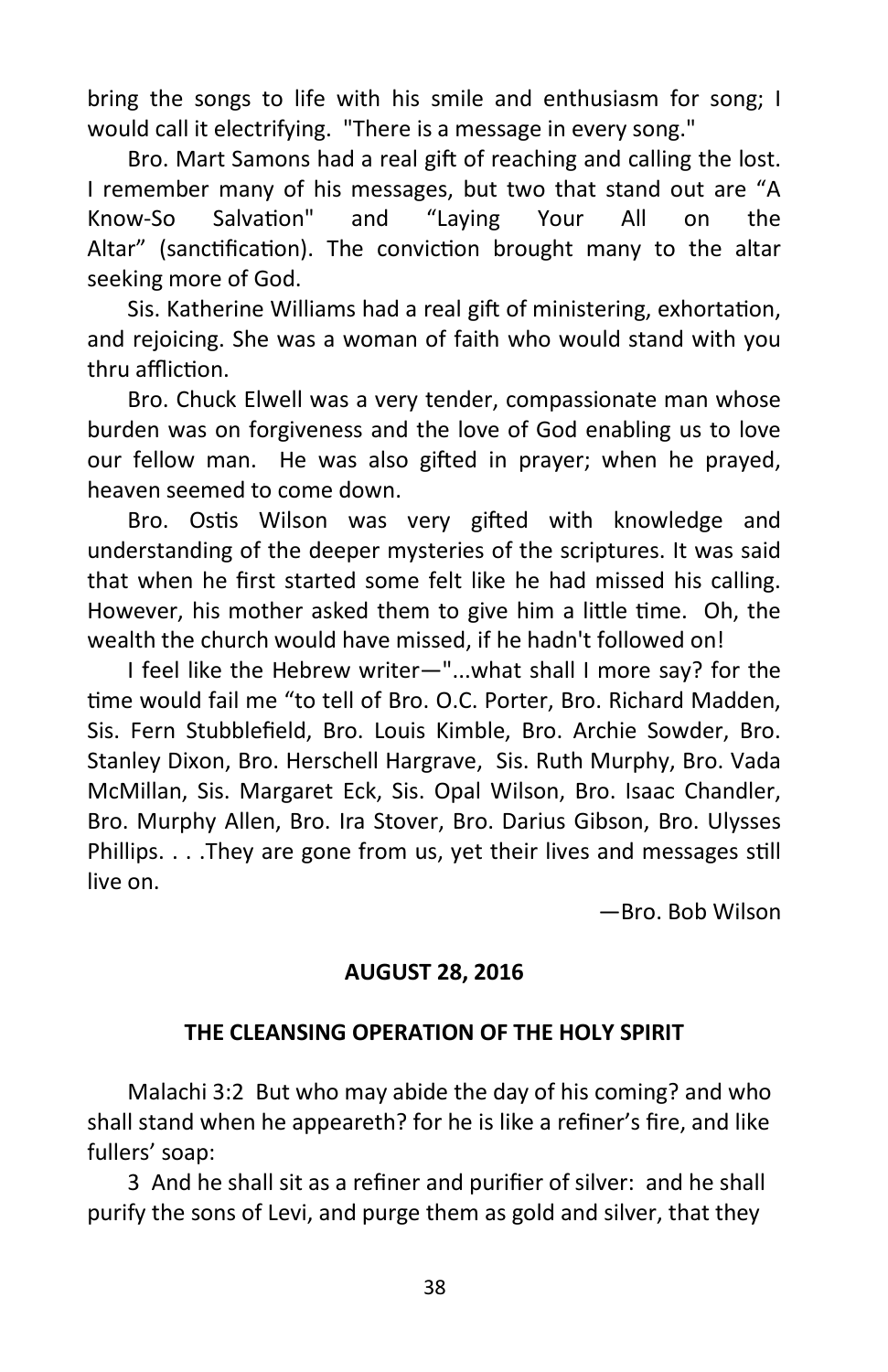may offer unto the Lord an offering in righteousness. (See also I Peter 2:5.)

Matthew 3:11b He shall baptize you with the Holy Ghost, and with fire:

12 Whose fan is in his hand, and he will throughly purge his floor, and gather his wheat into the garner; but he will burn up the chaff with unquenchable fire.

Mark 9:49 For every one shall be salted with fire, and every sacrifice shall be salted with salt.

Acts 15:8 And God, which knoweth the hearts, bare them witness, giving them the Holy Ghost, even as he did unto us;

9 And put no difference between us and them, purifying their hearts by faith. (See also Romans 15:16.)

Romans 12:1 I beseech you therefore, brethren, by the mercies of God, that ye present your bodies a living sacrifice, holy, acceptable unto God, which is your reasonable service.

2 And be not conformed to this world: but be ye transformed by the renewing of your mind, that ye may prove what is that good, and acceptable, and perfect, will of God.

**MEMORY VERSE**: Not by works of righteousness which we have done, but according to his mercy he saved us, by the washing of regeneration, and renewing of the Holy Ghost; which he shed on us abundantly through Jesus Christ our Saviour. . . . —Titus 3:5-6

**CENTRAL THOUGHT**: In prophecy, in John the Baptist's testimony of Christ, in Christ's own words, and in the witness of the apostles Peter and Paul, we are assured of a refining, cleansing and renewing of our sinful nature into the nature of Christ, which takes place by the Holy Spirit's coming and indwelling. This refining, cleansing, and renewing by the Spirit takes place in conjunction with the cleansing and sanctifying power of the blood of Christ and the Word of God.

# **WORD DEFINITIONS**

Malachi 3:2 "Who may abide?" and "Who shall stand?": Who can endure, sustain or contain; or hold one's ground? These are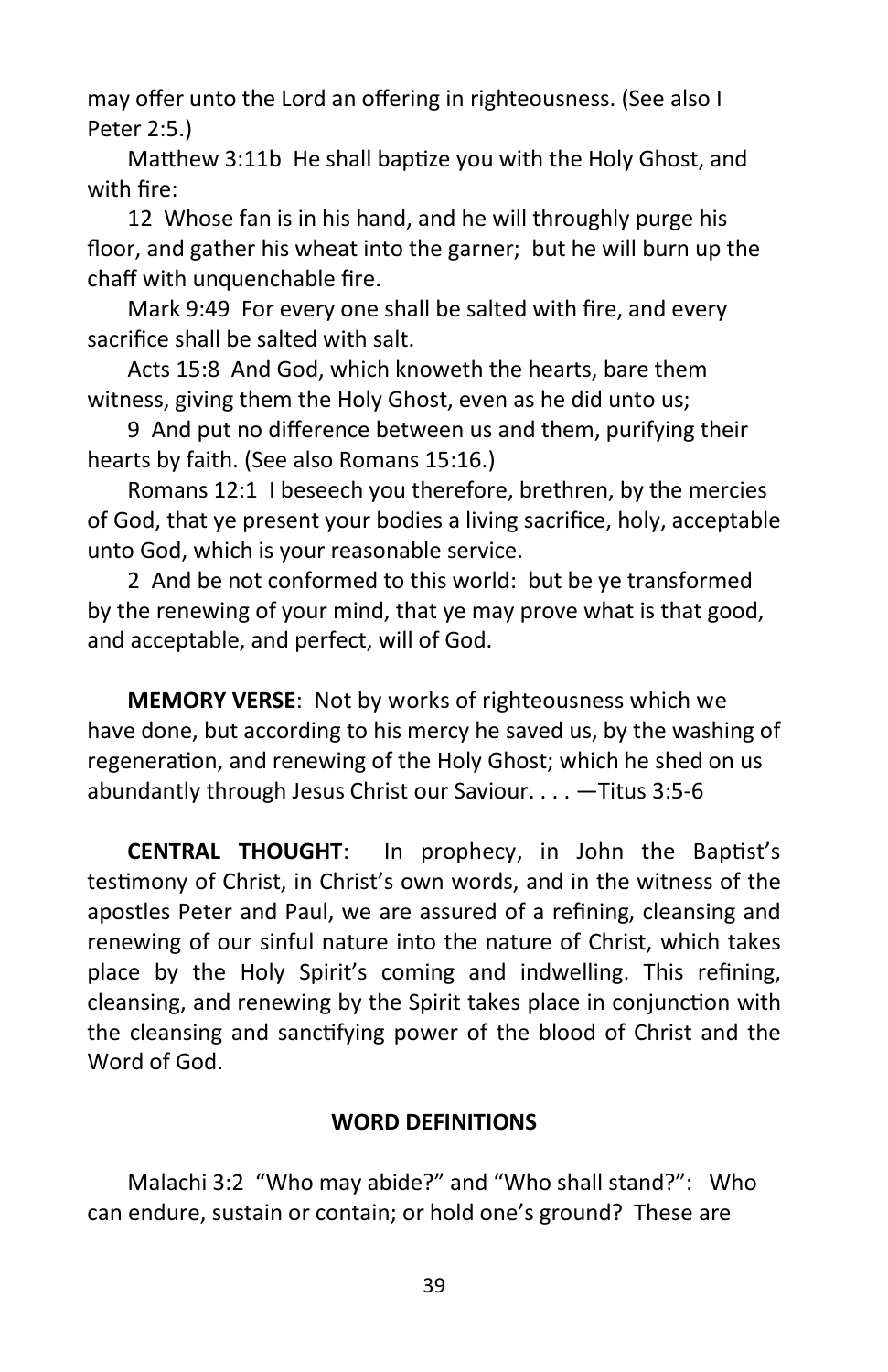questions like unto Psalm 130:3 and Joel 2:11.

Matthew 3:12 "Fan": a winnowing fork or shovel, for throwing up the grain which had been trampled out on the threshing floor, so that the chaff might be blown away by the wind. "Throughly": to perfectly and thoroughly cleanse; literally, to purge back-and-forth, all the way across. "His floor": "The threshing-floor was an open space, or area, in the field, usually on an elevated part of the land. It had no covering or walls. It was a space of ground 30 or 40 paces in diameter, and made smooth by rolling it or treading it hard. A high place was selected for the purpose of keeping it dry, and for the convenience of winnowing the grain by the wind. The grain was usually trodden out by oxen. Sometimes it was beaten with flails, as with us; and sometimes with a sharp threshing instrument, made to roll over the grain and to cut the straw at the same time."—Barnes' Notes on the Bible

Mark 9:49 "Salted with fire" refers to the baptism of the Holy Ghost which was represented by both salt and fire, because of the purifying grace and the refining process of the Holy Spirit.

Romans 12:2 "Renewing": completing a process; a complete change of heart and life; to make fresh and new.

# **LESSON BACKGROUND**

As we noted in a previous lesson, Malachi gives a prophecy of John the Baptist, who would herald the Messiah. The Messiah was the One who would administer the baptism of the Holy Spirit. The passage gives a clear picture of what the Spirit would do: He would cleanse the "priests" so they could make an acceptable offering in righteousness. Since born-again believers are now "kings and priests" (Rev. 1:6; 5:10) unto God, and offer up spiritual sacrifices (I Peter 2:5), they must then be purged by the "soap" and refined by the fire of the Holy Spirit.

John the Baptist referred to fire when he spoke of Christ baptizing with the Holy Spirit. He also used the picture of a threshing floor where the grain was threshed—-separating the grain kernels from the chaff and straw. The grain was then winnowed, a process which blew away the lighter-weight chaff. The chaff was then burned.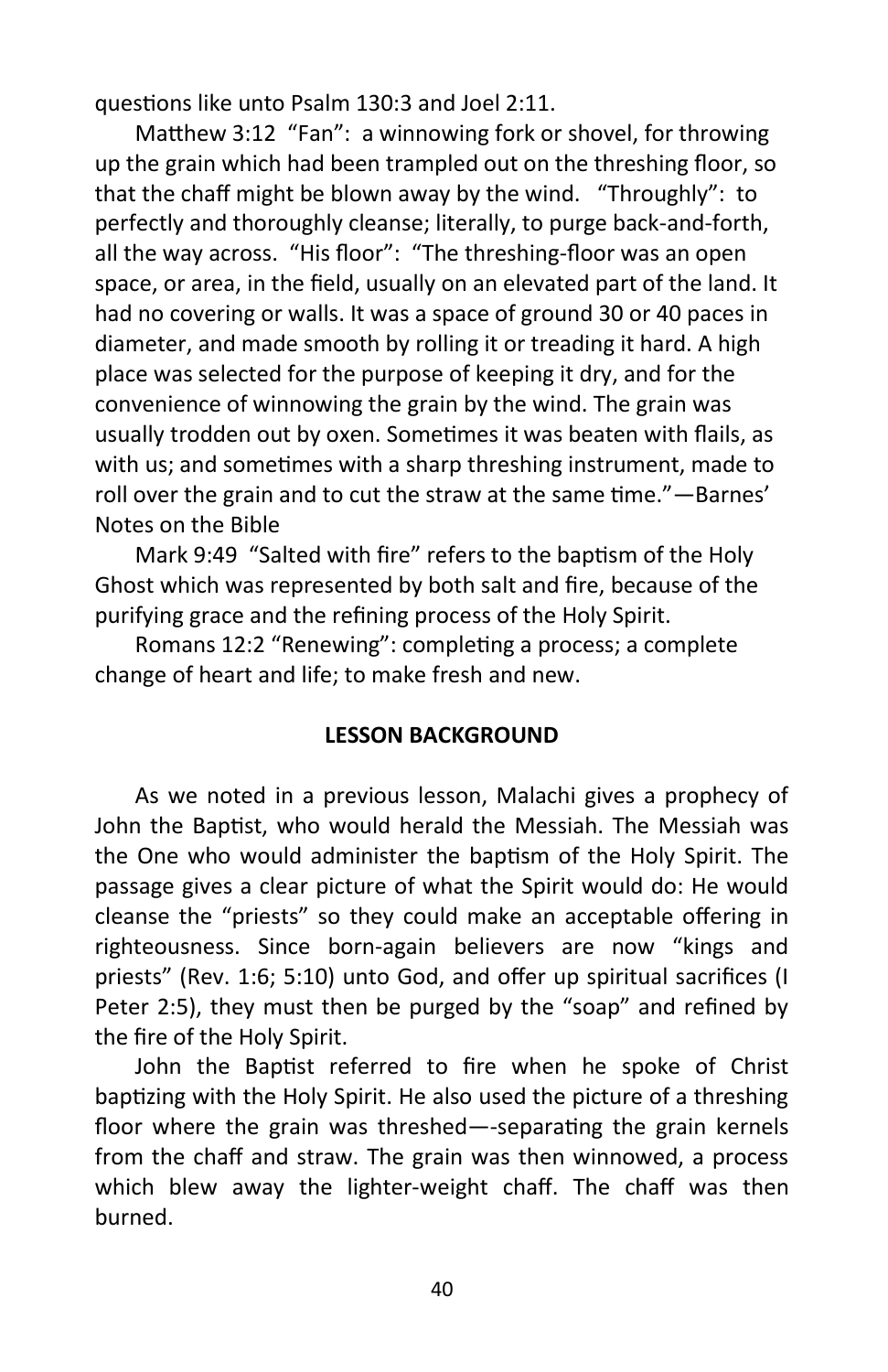Mark records Jesus as saying that the sacrifices would be salted with salt and with fire, again referring to the purging and purifying process of the Holy Spirit. (In the context He was referring to the self -denial required of His disciples.)

What was the visible sign which was placed upon the heads of the disciples when the Holy Spirit came at Pentecost? It was tongues, or flames, of fire, in keeping with the prophecies and promises; a symbol of the refining fire purifying their hearts.

Soon after the Holy Spirit was given, Peter was commissioned by God to go visit Cornelius, a Gentile, and preach the gospel of Christ's death, resurrection and sending of the Holy Ghost (Acts 10). Cornelius, his family, and household staff were indeed "ripe unto harvest"; they quickly believed and presented themselves on the altar of sacrifice, and were filled with with the Holy Spirit. Peter was testifying to the rest of the disciples later of the entire experience, and convinced them that the Holy Spirit was not just given to purify the Jewish believers, but also the Gentiles, who through faith now inherited the Spirit of promise.

Later, Paul exhorted and entreated the Roman believers, who had, many of them, been prostitutes and devotees at pagan altars, to now yield their bodies on the altar of sacrifice to God, unto holiness and not to the filthiness and uncleanness of the flesh. The renewing of the mind of which he spoke cannot be accomplished any other way than by the Holy Spirit, as the passage in Titus states.

—Sis. Angela Gellenbeck

# **DISCUSSION:**

- 1. *Cleansing Process*: To what did Malachi compare the Holy Spirit?
- 2. *Fulfillment :* Who are now the "sons of Levi", or priests, mentioned by Malachi?
- 3. *Salt and Fire:* Explain how both were used in a purification process.
- 4. *Renewing:* What must take place in the believer so this may be accomplished by the Holy Spirit?

# **COMMENTS AND APPLICATION**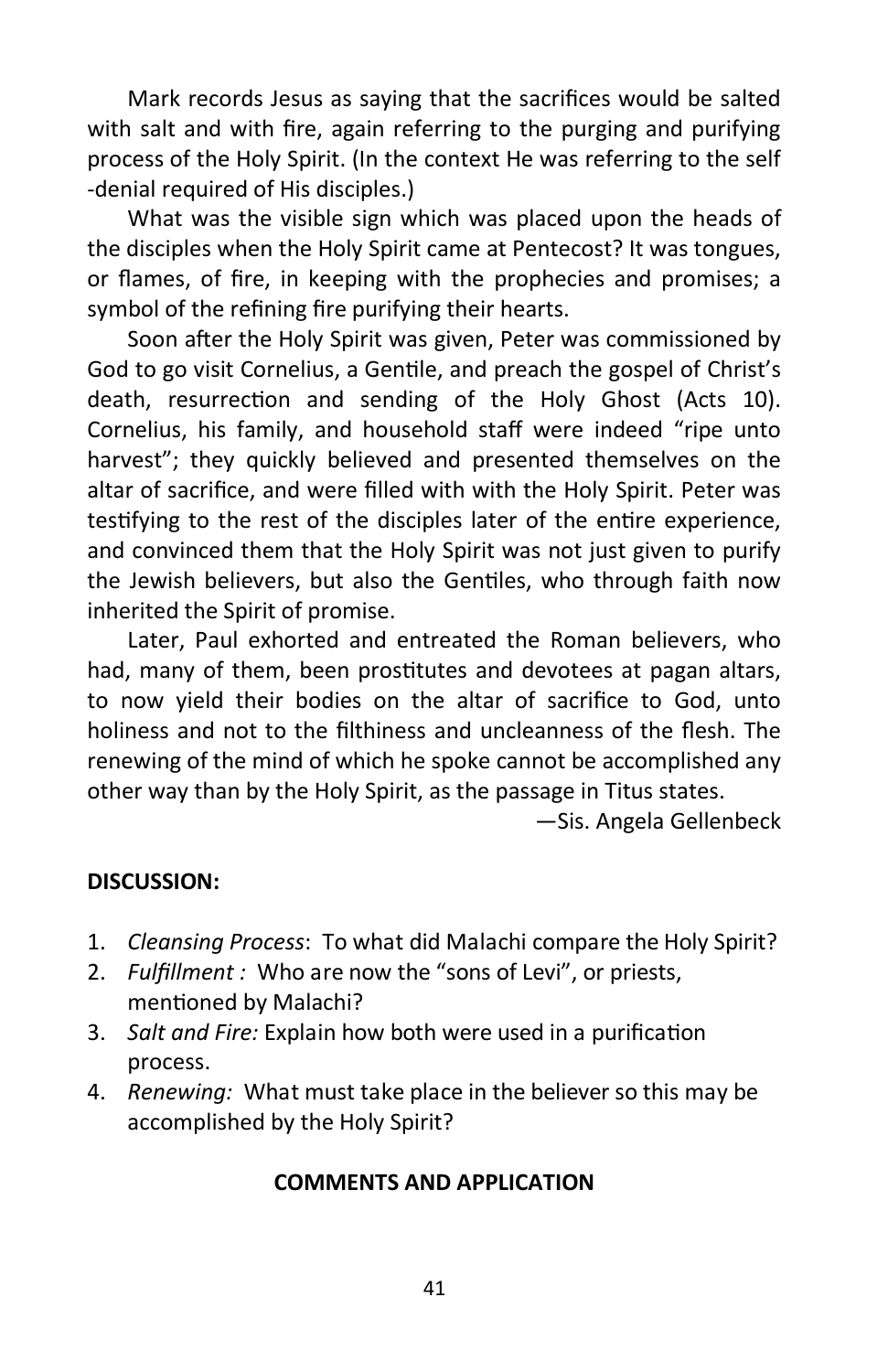As we have searched this collection of prophecies, promises and testimonies, is it not clear that when the Holy Spirit comes into the heart, He accomplishes a cleansing and purification? The next questions, then—and they are very important ones, because here is where there has been so much confusion in the religious world, even to the splitting up of groups and congregations who disagree on this one issue—are, WHAT does the Holy Spirit cleanse or purify? Does He remove "something" instantaneously? Is there an ongoing process of cleansing? It is important that we rightly divide the Word of truth here, because to define the process using unsound arguments or to make extreme claims of what the process will accomplish will confuse and discourage souls, causing them to doubt the possibility or validity of the teaching. Further doubt has been caused down through the years by people who professed the experience but lived carnal, ungodly lives. Consider: there are difficulties in explanation in other Bible doctrines, such as the Trinity, but that is no reason to discard the doctrines entirely.

When you combine the types and shadows of the tabernacle and the Canaan land, with the concepts of the refining and purging fire, I believe it helps to clarify what takes place. There is an initial "crossing the Jordan into Canaan", while there is also an ongoing warfare to rid the land of its enemies. There is an entrance into the Holiest, by the blood of Jesus, but there is also a continual offering upon the golden altar. There is a fire that fills the soul of the believer and consumes the dross and chaff of carnality, "the old man" of selfishness, as the believer is crucified with Christ and dies in complete surrender, taking up "his cross" and denying self. But there is still humanity that must constantly yield to God's design, a will that must continually surrender, and flesh that must be kept under. So, again and again, every day and all the way to the end of the journey, we need to seek for that renewing and RE-filling of the Holy Spirit, as the disciples did in Acts 4:31, always seeking with faith and confidence for what God has promised to give in His good pleasure.

—Sis. Angela Gellenbeck

#### **REFLECTIONS**

I believe that the area in which we, as Christians, too often fall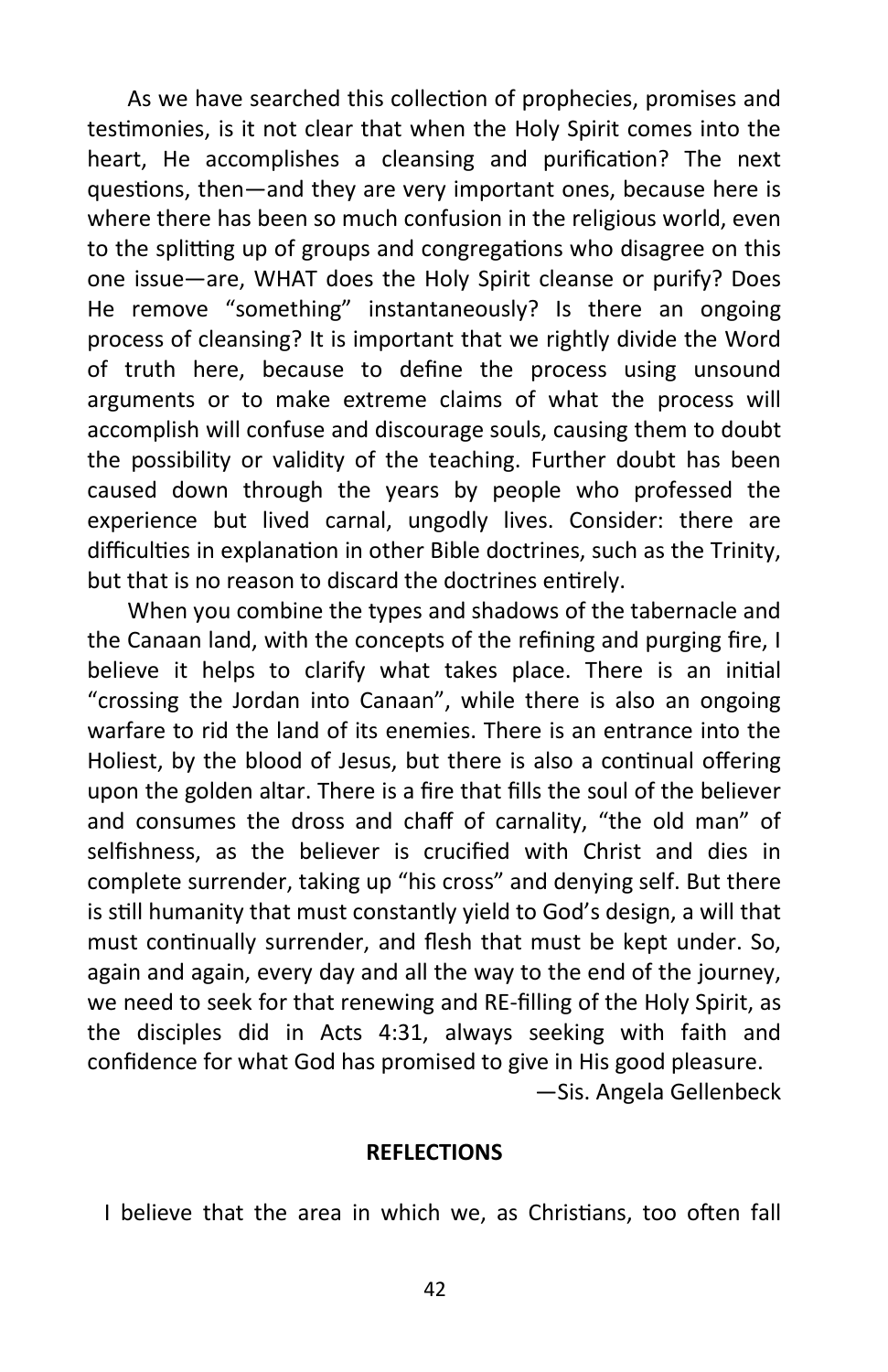short, is that of the "Pentecostal fullness" – the refining, sanctifying, dross-purging, love-inducing, power-enduing fullness of the Spirit. Too often our focus becomes diverted too much to the cares of this mortal life and there is not enough self-denial, sacrificing and fervency in prayer for the Spirit to work in and through us to the extent that He would like. Thus, without even realizing it, sometimes we quench the Spirit, and consequently we experience a spiritual power shortage. When this happens we can be sure that the fullness of the Spirit is lacking in us. It is then time to apply the "fix" to the problem! We need a "fresh anointing" and a "new touch of fire on our souls." A renewal of the consecration we made when we first presented our body a living sacrifice to God will restore the anointing, the fire, and the power.

Please read also Luke 11:9-13. How wonderful that God has made a way, and wills that we, who are inherently evil by nature (Ephesians 2:2-3), can "have this treasure in earthen vessels" (2 Corinthians  $4:7$ ) – the indwelling of His own Almighty presence through His Spirit. Thus our whole spirit, soul, and body can be "sanctified by the Holy Ghost" (Romans 15:16) and renewed in His own image. Truly, the excellency of the power is all of God, and not of us.

"Let the great Refiner throughly purge us, Purify our hearts like as by fire;

While for all the sanctifying fullness Here our waiting, longing hearts aspire.

Chorus:

"Send a new touch of fire on our souls, Lord, send it now, Lord, send it now, Lord;

Touch our lips today with the living coals [Isaiah 6:6-8], Send a new touch of fire on our souls."

> —Mrs. C. H. Morris, Reformation Glory #73, 1923 —Bro. Harlan Sorrell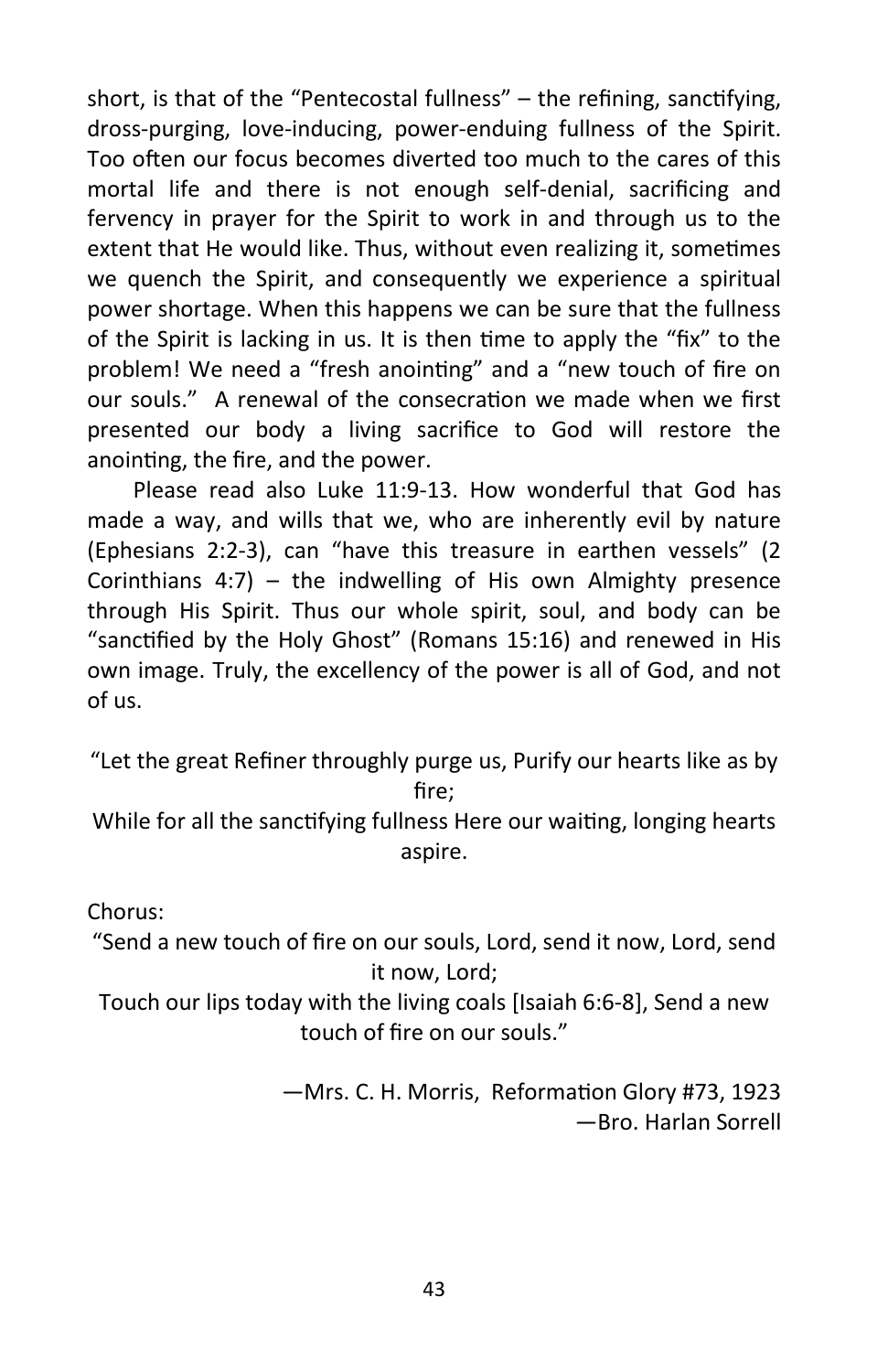#### **SEPTEMBER 4, 2016**

#### **THE FRUIT OF THE SPIRIT**

Galatians 5:22 But the fruit of the Spirit is love, joy, peace, longsuffering, gentleness, goodness, faith,

23 Meekness, temperance: against such there is no law.

Romans 5:5b The love of God is shed abroad in our hearts by the Holy Ghost which is given unto us.

Romans 14:17 For the kingdom of God is not meat and drink; but righteousness, and peace, and joy in the Holy Ghost.

James 3:17 But the wisdom that is from above is first pure, then peaceable, gentle, and easy to be intreated, full of mercy and good fruits, without partiality, and without hypocrisy.

James 3:18 And the fruit of righteousness is sown in peace of them that make peace.

I Corinthians 13:4 Charity suffereth long, and is kind; charity envieth not; charity vaunteth not itself, is not puffed up.

Colossians 1:10 That ye might walk worthy of the Lord unto all pleasing, being fruitful in every good work, and increasing in the knowledge of God;

11 Strengthened with all might, according to his glorious power, unto all patience and longsuffering with joyfulness.

II Timothy 2:24 And the servant of the Lord must not strive; but be gentle unto all men, apt to teach, patient. (Also Titus 3:2 and I Thessalonians 2:7.)

Ephesians 5:9 For the fruit of the Spirit is in all goodness and righteousness and truth. (Also Philippians 1:11)

Acts 6:5b And they chose Stephen, a man full of faith and of the Holy Ghost. . . .

8 And Stephen, full of faith and power, did great wonders and miracles among the people.

Colossians 3:12 Put on therefore, as the elect of God, holy and beloved, bowels of mercies, kindness, humbleness of mind, meekness, longsuffering.

I Corinthians 9:25 And every man that striveth for the mastery is temperate in all things. Now they do it to obtain a corruptible crown; but we an incorruptible.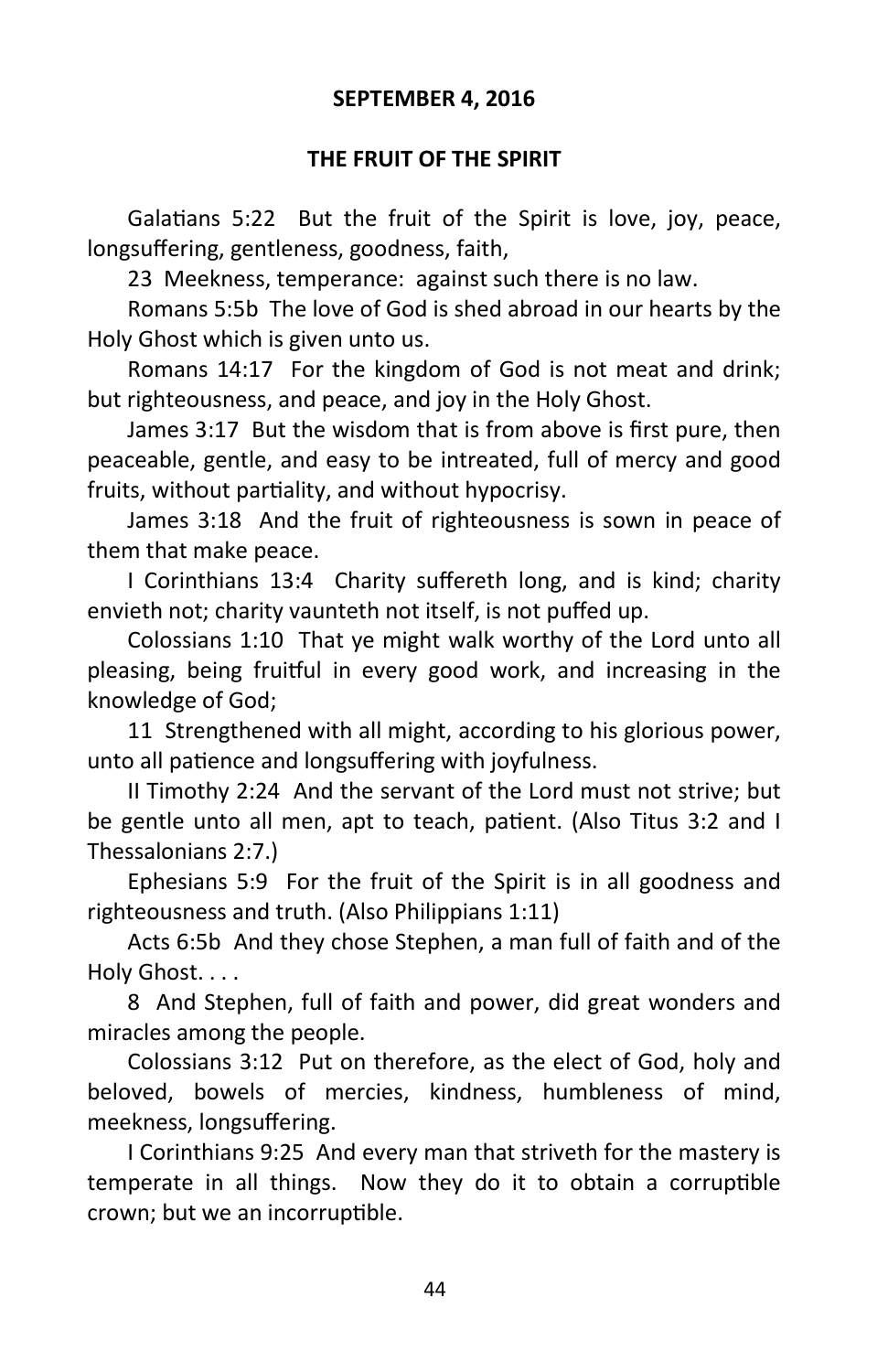27 But I keep under my body, and bring it into subjection: lest that by any means, when I have preached to others, I myself should be a castaway.

**MEMORY VERSE:** I am the vine, ye are the branches: He that abideth in me, and I in him, the same bringeth forth much fruit: for without me ye can do nothing. —John 15:5

**CENTRAL THOUGHT:** By the Holy Spirit's abiding in us, and our abiding, or being connected to Christ the Vine, we manifest His life within us by the fruit that we bear in attitudes, words and actions.

#### **WORD DEFINITIONS**

Galatians 5:22 "Love": Affection; good will; benevolence. "An intense desire to please God, and to do good to mankind; the very soul and spirit of all true religion; the fulfilling of the law, and what gives energy to faith itself."—*Adam Clarke*. "Joy": delight; gladness; rejoicing because of an awareness of God's grace. —*HELPS Word Studies.* "Peace": from a word that means "to join; tie together into a whole"; wholeness; oneness; quietness; rest. "Longsuffering": divinely regulated patience; forbearance; it denotes steadfastness or staying power; the quality of being long-tempered, opposite to short -tempered. "Gentleness": goodness; moral excellence; kindness that is serviceable, meets the need and avoids human harshness. "Goodness": uprightness; beneficence; virtue that comes from God; spiritual and moral excellence; it is strictly a biblical term and does not appear in secular Greek writings. "Faith": belief; trust; confidence; fidelity; faithfulness. It is "*God's persuasion*", is always born of God and is a gift from God.

23 "Meekness": mildness; gentleness; humility; "properly, temperance, displaying the right blend of force and reserve and avoids unnecessary harshness, yet without compromising." —*HELPS Word Studies* "Temperance": self-mastery; self-restraint; selfcontrol; continence. "Properly, dominion within, proceeding out from within oneself, but not by oneself." —*HELPS Word Studies*

45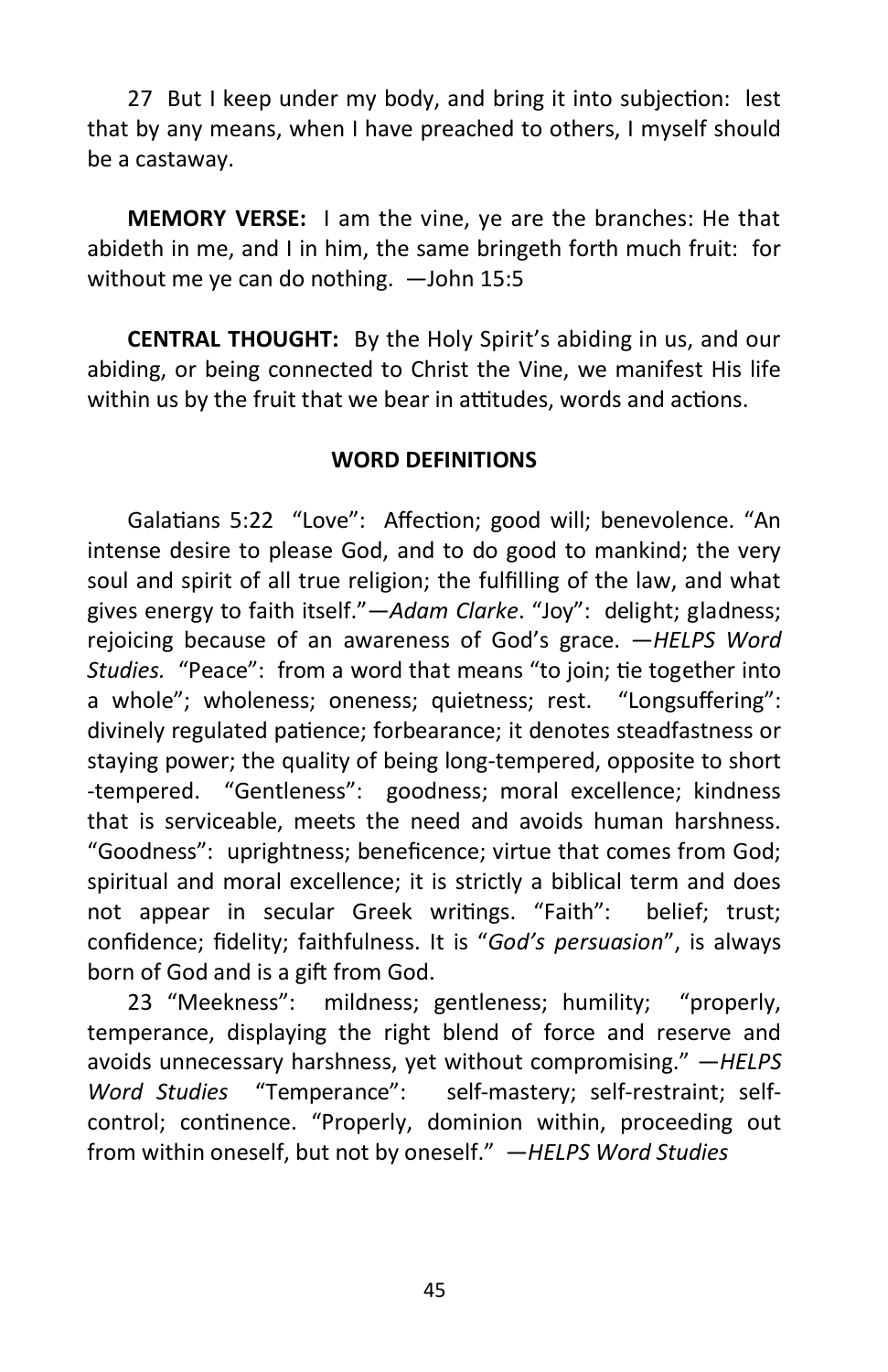Fruit-bearing is a familiar theme throughout the Bible. God referred to Israel as being a beloved and well-cared-for vineyard, from which He earnestly desired ripe and luscious fruit. So often the fruit was non-existent or wild and bitter (Isaiah 5:1-7; Jeremiah 2:21; Ezekiel 15:6; 17:6; 19:10; Hosea 10:1).

David and Jeremiah both describe a man who trusts and delights in the Lord as being a fruitful tree (Psalm 1 and Jeremiah 17:7-8). Solomon speaks of a fair garden which yielded sweet fruit and spices (Song of Solomon 4:12-16) (Could the nine which were mentioned point forward to the nine fruit of the Spirit in Galatians? Just a thought!) The prophets pointed forward to the coming of Christ's kingdom as a time when the barren deserts—the hearts of mankind—would blossom and be fruitful (Isaiah 32:15; 35:1-2).

Jesus spoke often about fruit. He described the ground of men's hearts in terms of the degrees of fruitfulness (Matthew 13, Mark 4, Luke 8). He also referred to Israel as being a vineyard, and revealed much about His love for souls in the parable of the fig tree (Matthew 21:33, Mark 12:1, and Luke 20:9; Luke 13:6). His vivid portrayal of His life in us as being like a Vine which gives fruit-bearing life to its branches gives the secret to lasting victory and joy (John 15).

The apostles' writings carry on the theme, with Paul's letter to the Galatians contrasting the life of bondage to the flesh, and the failure of the Law to provide deliverance; to the rich, victorious life of the Spirit. An in-depth study of the fruit mentioned here is always challenging and beneficial.

The Bible begins and ends with the picture of the tree of life, loaded with fruit. Genesis tells the story of sin, which separated mankind from this wonderful tree; Revelation tells the blessed story of redeemed man, who now has the right to the tree of life.

—Sis. Angela Gellenbeck

#### **DISCUSSION:**

\_\_\_\_\_\_\_\_\_\_\_\_\_\_\_.

1. *Who:* The love of God is shed abroad in our hearts by

2. *Where:* The joy of God is found in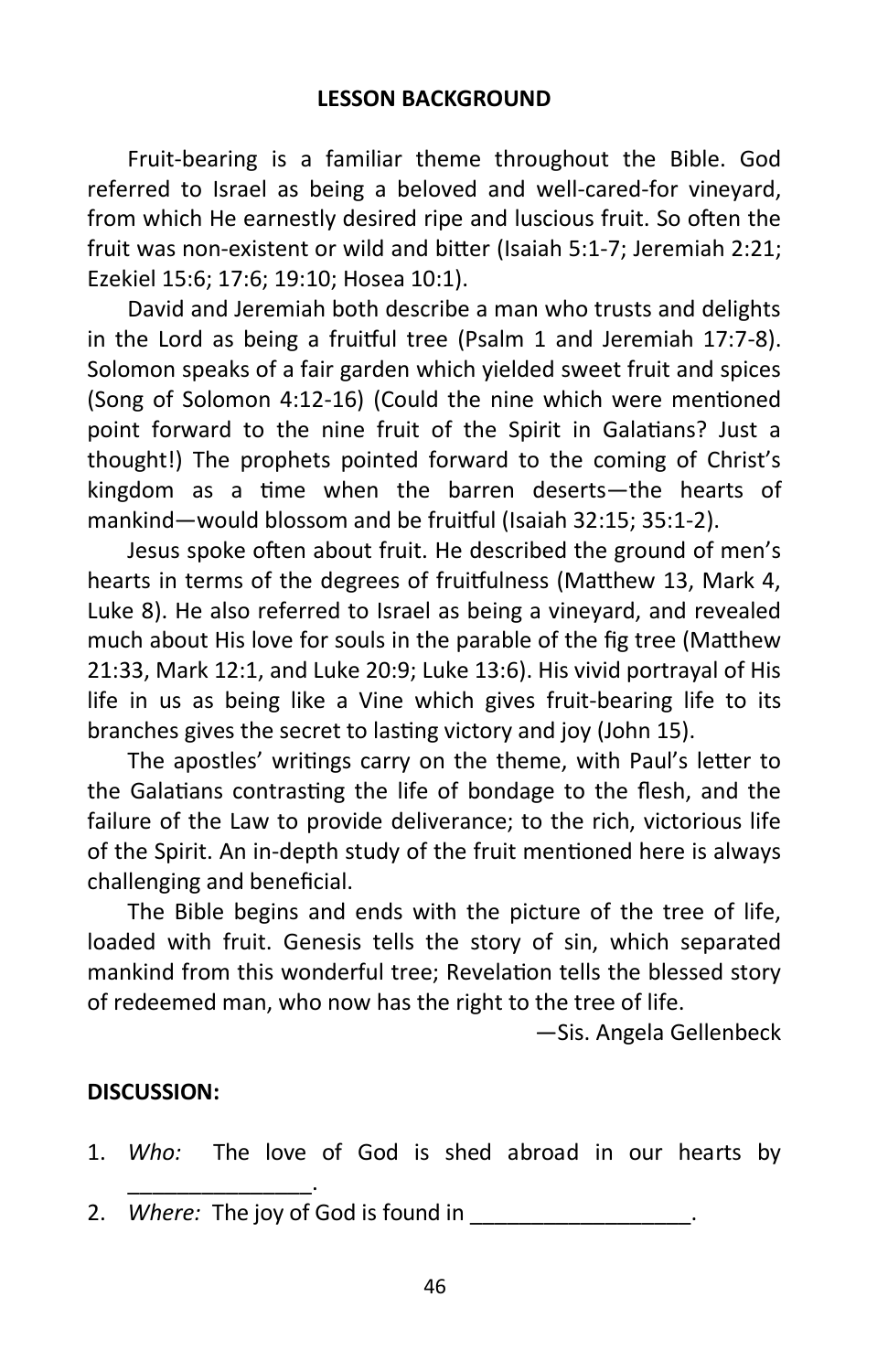- 3. *How:* The fruit of righteousness is sown
- 4. *What:* The "glorious power" of the indwelling Holy Spirit produces \_\_\_\_\_\_\_\_\_\_\_\_\_\_\_.
- 5. Why: Paul kept under his body

#### **COMMENTS AND APPLICATION**

Fruit is the result of a union. In plants, in animals, in people—and in our union with Christ, when His Spirit dwells in us. We could never bear real fruit on our own, no matter how hard we try.

Fruit is the test of our lives. You can't judge a man according to his appearance, Jesus says, but you can—you must—judge his fruit.

Fruit-bearing is also the result of a process. Christ is the Vine; His Father is the Husbandman. He cultivates, fertilizes, and prunes the vines, so the harvest may be optimal. His care over us, His vineyard, is exceedingly tender! "I will water it every moment: lest any hurt it, I will keep it night and day" (Isaiah 27:3). However, many times the pruning process is painful and scarring. We wonder if we will survive. We hardly recognize ourselves when He is finished. We "lay in dust, life's glory dead." We are called to fall into the ground and die. But soon, out of that death, blossoms life that is endless, and fruit that is eternal.

May our prayer be always, "Let my beloved come into his garden, and eat his pleasant fruits" (Song of Solomon 4:16).

—Sis. Angela Gellenbeck

#### **REFLECTIONS**

The high school I attended was situated at the top of a long hill. I recall many mornings driving up the hill only to see a car on the side of the road which had run out of gas. Why did this happen – what was the cause? The driver, for whatever reason, had not kept his gas tank full. All of our actions produce an effect (or fruit) whether good or bad.

Just as Acts records that Stephen, the first martyr, was full of the Holy Ghost, so also must James, the Son of Zebedee, have been. Fox's Book of Martyrs records the following: "…as James was led to the place of martyrdom, his accuser was brought to repent of his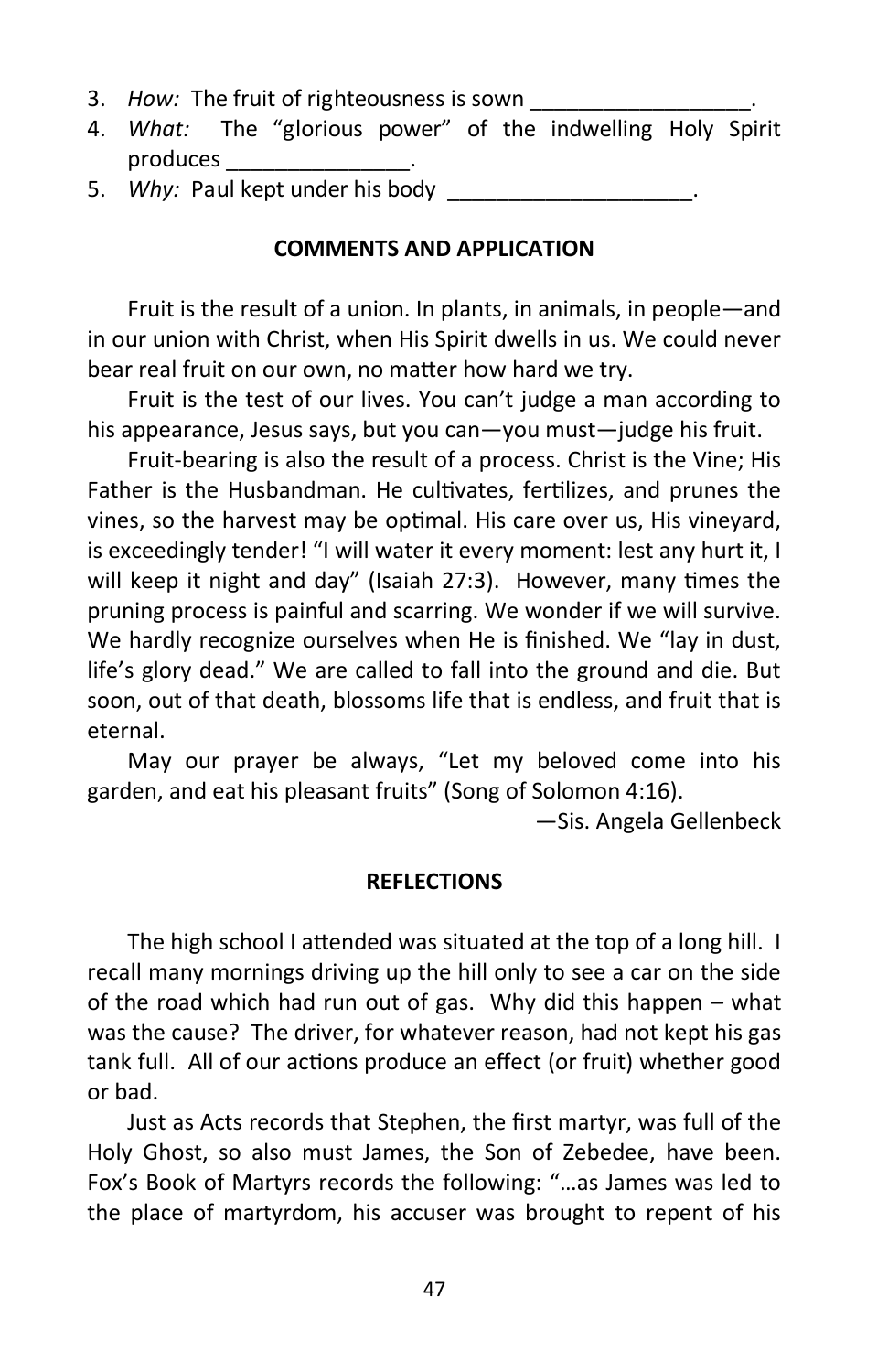conduct by the apostle's extraordinary courage and undauntedness, and fell down at his feet to request his pardon, professing himself a Christian, and resolving that James should not receive the crown of martyrdom alone." What an awe-inspiring "cause-and-effect" account!

Is it possible for us to also live extraordinary lives – lives that are loaded with spiritual fruit by an indwelling of the Holy Spirit? When we consider the lives of Stephen and James, we see the beauty of the end-result. But I wonder–what trials of faith did they endure, what failures did they get back up from, and what deaths to self did they previously die to finally produce such inspiring courage, love, and faith? Imperfect beings though we are, God loves us enough to prune and refine us. It gives us hope that, as we yield ourselves to the Lord, we too can live extraordinary lives through the Spirit. As we decidedly find a quiet place of prayer and make contact with Lord, we can maintain a "full tank." We don't have to end up a spiritual casualty on the side of the road, but can be full of the Holy Ghost, bearing much fruit.

—Sis. Julie Elwell

# **SEPTEMBER 11, 2016**

# **PERSONAL GUIDANCE OF THE HOLY SPIRIT**

Jeremiah 31:33 But this shall be the covenant that I will make with the house of Israel; After those days, saith the Lord, I will put my law in their inward parts, and write it in their hearts; and will be their God, and they shall be my people.

Ezekiel 36:27 And I will put my spirit within you, and cause you to walk in my statutes, and ye shall keep my judgments, and do them.

John 14:26 But the Comforter, which is the Holy Ghost, whom the Father will send in my name, he shall teach you all things, and bring all things to your remembrance, whatsoever I have said unto you.

John 16:13 Howbeit when he, the Spirit of truth, is come, he will guide you into all truth: for he shall not speak of himself; but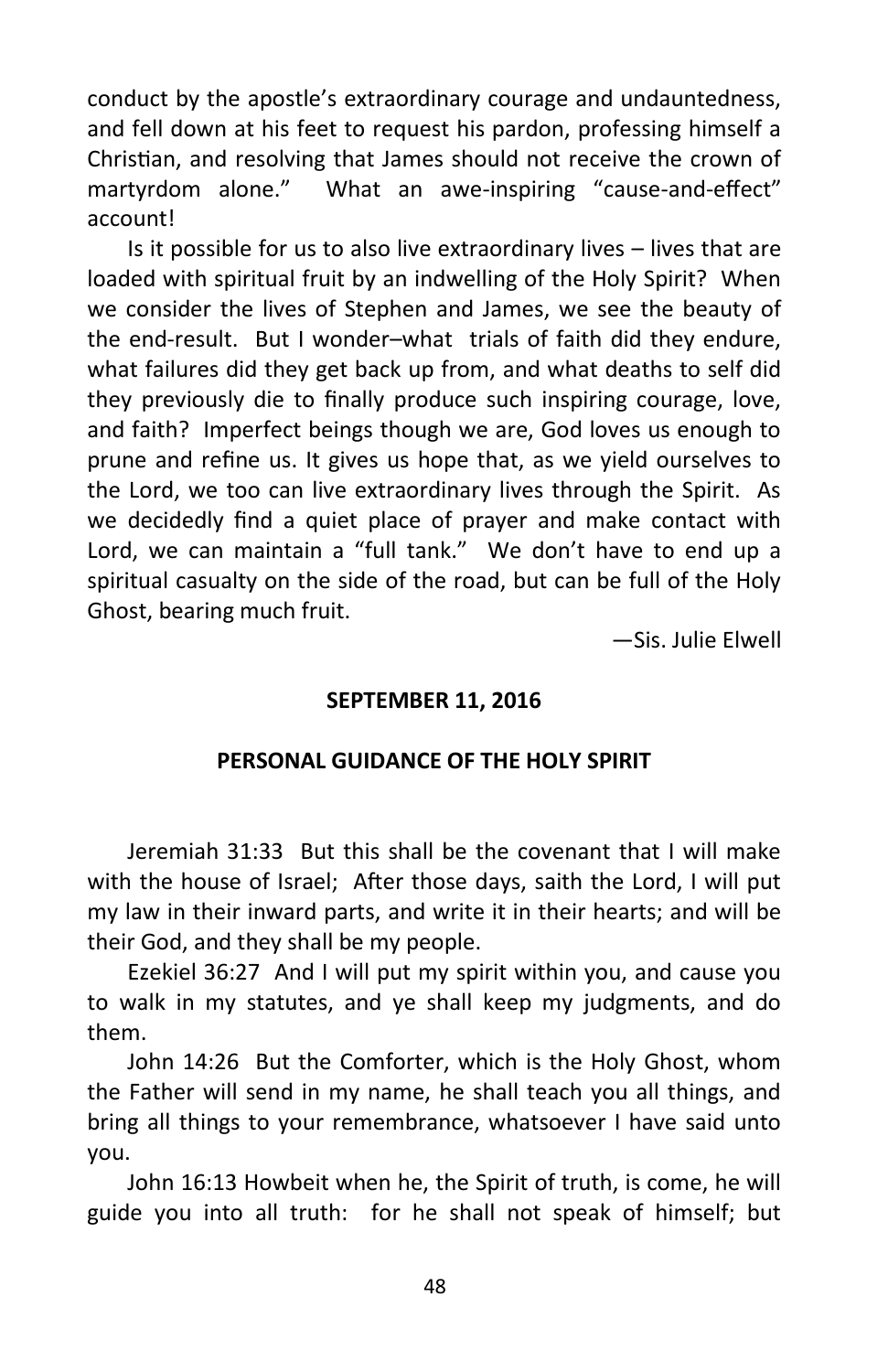whatsoever he shall hear, that shall he speak: and he will shew you things to come.

14 He shall glorify me: for he shall receive of mine, and shall shew it unto you.

15 All things that the Father hath are mine: therefore said I, that he shall take of mine, and shall shew it unto you.

Romans 8:14 For as many as are led by the Spirit of God, they are the sons of God.

26 Likewise the Spirit also helpeth our infirmities: for we know not what we should pray for as we ought: but the Spirit itself maketh intercession for us with groanings which cannot be uttered.

27 And he that searcheth the hearts knoweth what is the mind of the Spirit, because he maketh intercession for the saints according to the will of God.

I Corinthians 2:12 Now we have received, not the spirit of the world, but the spirit which is of God; that we might know the things that are freely given to us of God.

**MEMORY VERSE:** But the anointing which ye have received of him abideth in you, and ye need not that any man teach you: but as the same anointing teacheth you of all things, and is truth, and is no lie, and even as it hath taught you, ye shall abide in him.—I John 2:27

**CENTRAL THOUGHT:** The Holy Spirit was given to be our personal Comforter and Guide, Who writes God's law in our hearts and causes us to walk in His ways; teaches us, leads us and guides us into all truth; shows us Jesus' very life and mind, things that are to come and things that are freely given to us from God; helps our weaknesses and intercedes for us as we pray.

#### **WORD DEFINITIONS**

Jeremiah 31:33 "Covenant": The prophetic covenant; a divine promise through a series of prophets to establish a new constitution with new institutions and precepts. From Hebrew *barah* (in the sense of *cutting*); a compact (because made by passing between pieces of flesh)—confederacy, covenant, league. "In their inward part": seat of thought and emotion.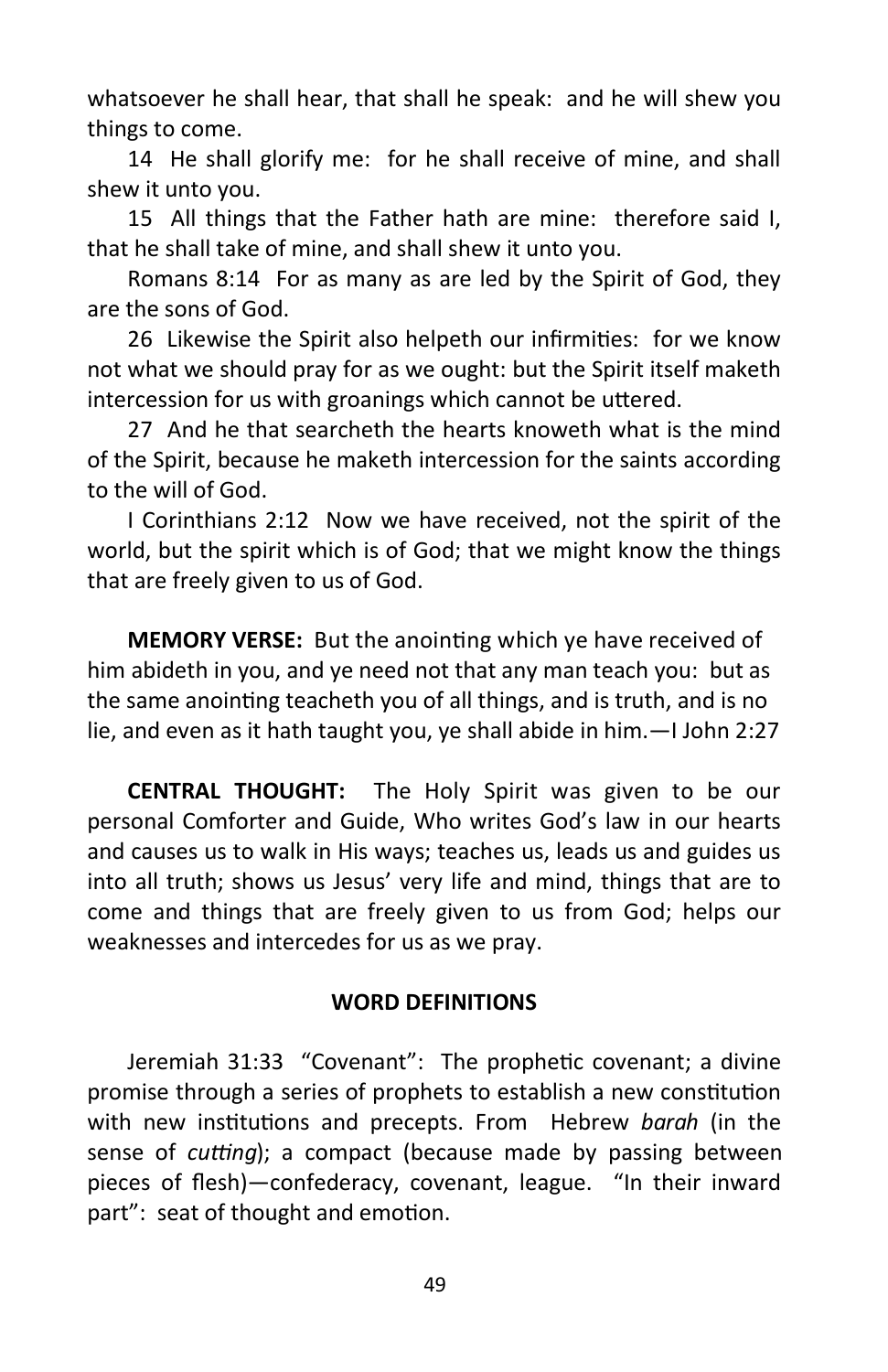Ezekiel 36:27 "Cause you": from a word that means accomplish; "sweetly, powerfully, successfully, yet without compulsion"— *Matthew Poole's Commentary.*

John 14:26 "Comforter": from Greek *parakletos*; "one who pleads another's cause before a judge, a pleader, counsel for defense, legal assistant; an advocate"; an intercessor; a helper, succorer, aider, assistant. "Jesus called the Holy Spirit the Paraclete. The margin of the Revised Version suggests the Latin word 'Advocate' as the nearest equivalent to Paraclete, and if 'Advocate' is substituted for 'Comforter' in St. John 14 to 16, it is astonishing how illuminating it becomes. The Spirit is not our Advocate, but Christ's. An advocate appears as representative of another, and the Holy Spirit comes to represent Christ, interpret and vindicate Christ, administer for Christ in His Church and Kingdom; to be to the believer all that Christ Himself was, and is -- with this difference, that the Christ was with His disciples and the Spirit is in them."—Samuel Chadwick, *The Way to Pentecost.*

Romans 8:26 "Infirmities": rather, *infirmity* (singular); weakness; lack of strength; helplessness; handicaps that go with the weakness. "Maketh intercession": To meet with, or encounter, for the purpose of supplication or consultation, in behalf of, or to confer benefit; to plead with; to make petition.

#### **LESSON BACKGROUND**

Both Jeremiah and Ezekiel pointed forward to what the Holy Spirit would do in the New Covenant. Not anymore, they said, would other men have to instruct us in the knowledge of God, but we would all be able to KNOW the Lord individually. The way He would make Himself known is by filling us with His Spirit, and with that Spirit He would write His desires, His laws, His very mind upon our hearts. Even better than that, He would CAUSE His will to be done in and through us. He would accomplish it in us. "Faithful is He who calleth you, who also will do it," Paul told the Thessalonians.

Jesus promised the different ministrations of the Spirit: He would teach us; bring to our memory things Christ has said; guide us into all truth; and manifest the very life and mind and will of Christ to us.

Paul's epistle to the Romans further shows how the Holy Spirit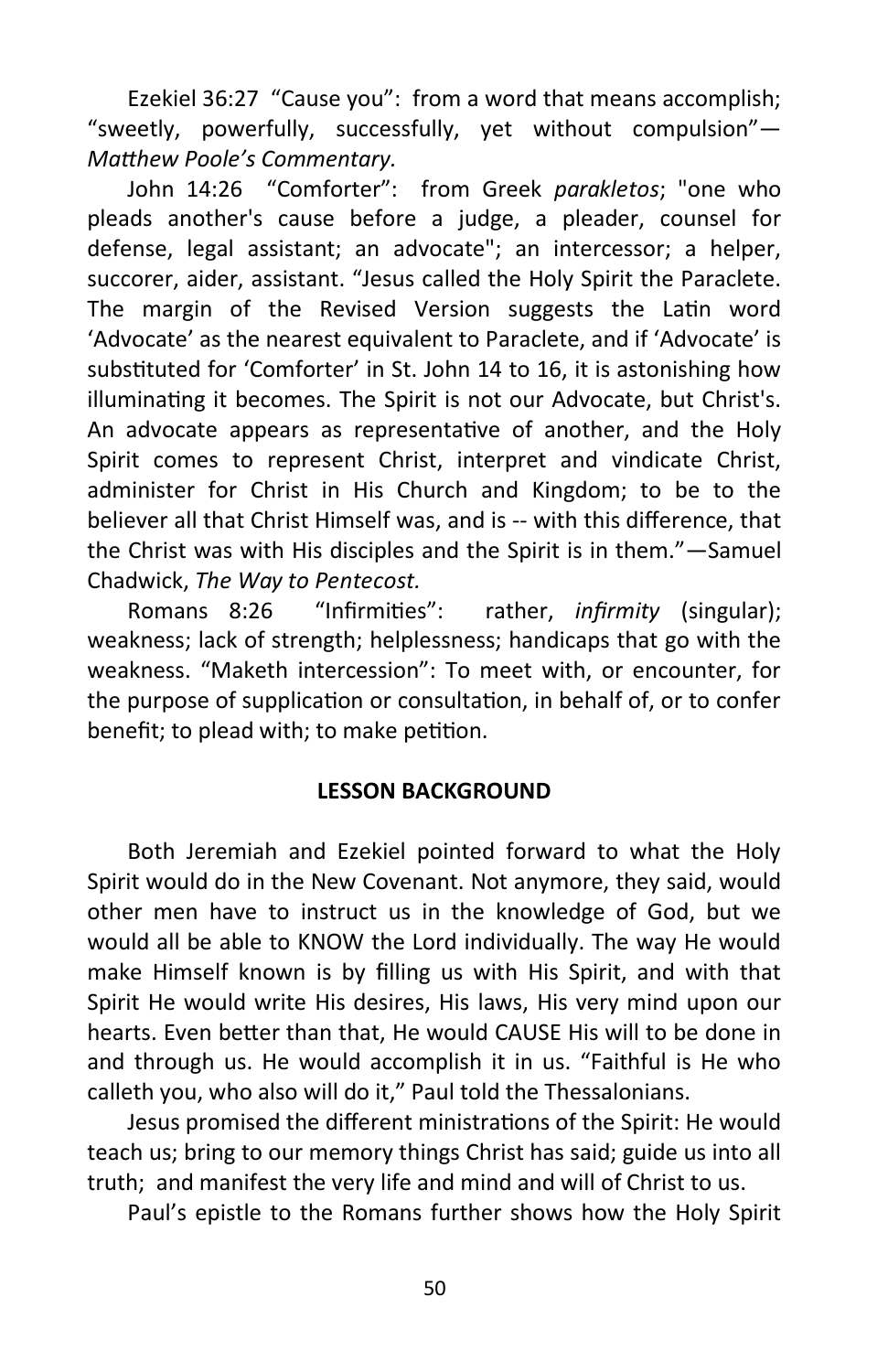would lead us—proving our sonship and adoption--and intercede for us in our behalf in the time of prayer, when in our weakness and ignorance we don't know how to pray.

John's declaration echoes the New Covenant provisions by emphasizing that a person could receive instruction through the Holy Spirit Himself, not necessarily through another person. Truly, there are things another human could NEVER show us. It takes the Spirit, who knows the "deeps" about everyone of us, and the "deeps" about God and His ways, and only He can interpret those to us.

—Sis. Angela Gellenbeck

#### **DISCUSSION:**

- 1. *The New Covenant:* Which prophets laid out the provisions for the personal guidance God would give by His Spirit?
- 2. *The Paraclete:* Explain how the meaning of this word is more than "Comforter".
- 3. *The Heavenly Teacher:* Without another human close by, the Spirit can instruct us. How does this Scripture balance with the Scripture that explains how the gifts of the Spirit are for the perfecting of the saints?

#### **COMMENTS AND APPLICATION**

I like what some of the commentators had to say about the personal guidance the Holy Spirit gives us in prayer: "Not as the Son intercedes for them, apart from themselves, at the mercy-seat; but within themselves, by inspiring them with these unutterable (or, unuttered) groanings; and they are conscious that such deep and intense yearnings are from the Divine Spirit moving them, and teaching them to pray. They may not still be able to put their requests of God into definite form, or even express them in words; but they know that God knows the meaning of what his own Spirit has inspired." —*Pulpit Commentary*.

"He intercedes for them, by making them to intercede; He indites [indite means *to compose*] their prayers for them, not in a book, but in their hearts; He shows them their need, what their wants are; He stirs them up to prayer, He supplies them with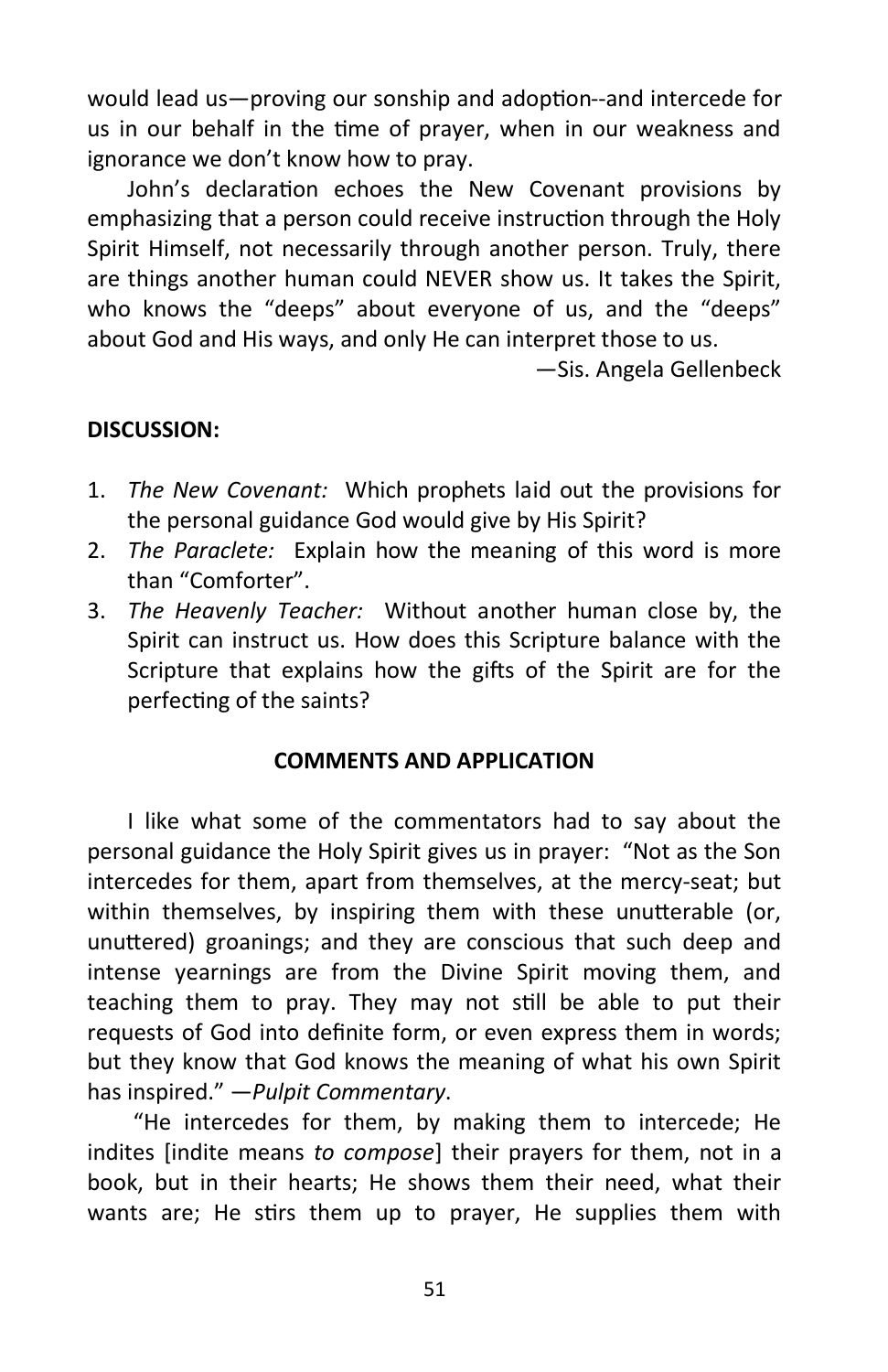arguments, puts words into their mouths, enlarges their hearts, gives strength of faith in prayer, and all the ardour and fervency of it; He enables them to come to God as their Father; and gives them liberty and boldness in his presence . . . ." —*Gill's Exposition of the Entire Bible.*

I see a great "circle" of prayer portrayed here. We come to the Father, through Christ, Who intercedes for us to the Father, Who then communicates His will and the more perfect knowledge of what we should pray for, through the Spirit, back to us, causing us to pray the very mind and will and heart of God. Such a prayer—such utterance, even in groanings without words—we know, with a surety of faith and confidence, will be answered, because we prayed according to His will. How we need the Spirit!

—Sis. Angela Gellenbeck

# **REFLECTIONS**

I was only nine years old when I attended the Guthrie, Oklahoma camp meeting for the first time. I was so excited and happy to be there. It was also the first time I had ever heard the song in our *Evening Light* songbook, #292, *Spirit Holy* (C. W. Naylor/A. L. Byers, 1918). The melody was just beautiful and the words so moved me that I wept. I thought the angels had come down to sing with us! These inspired words still resonate within me even today:

"Spirit Holy in me dwelling, ever work as Thou shalt choose; All my ransomed powers and talents for Thy purpose Thou shalt use. Spirit Holy, Spirit Holy, all my being now possess; Lead me, rule me, work within me, through my life Thy will express.

"In me now reveal Thy glory, let Thy might be ever shown; Keep me from the world's defilement, sacred for Thyself alone. Spirit Holy, Spirit Holy, all my being now possess; Lead me, rule me, work within me, through my life Thy will express."

—Sis. LaDawna Adams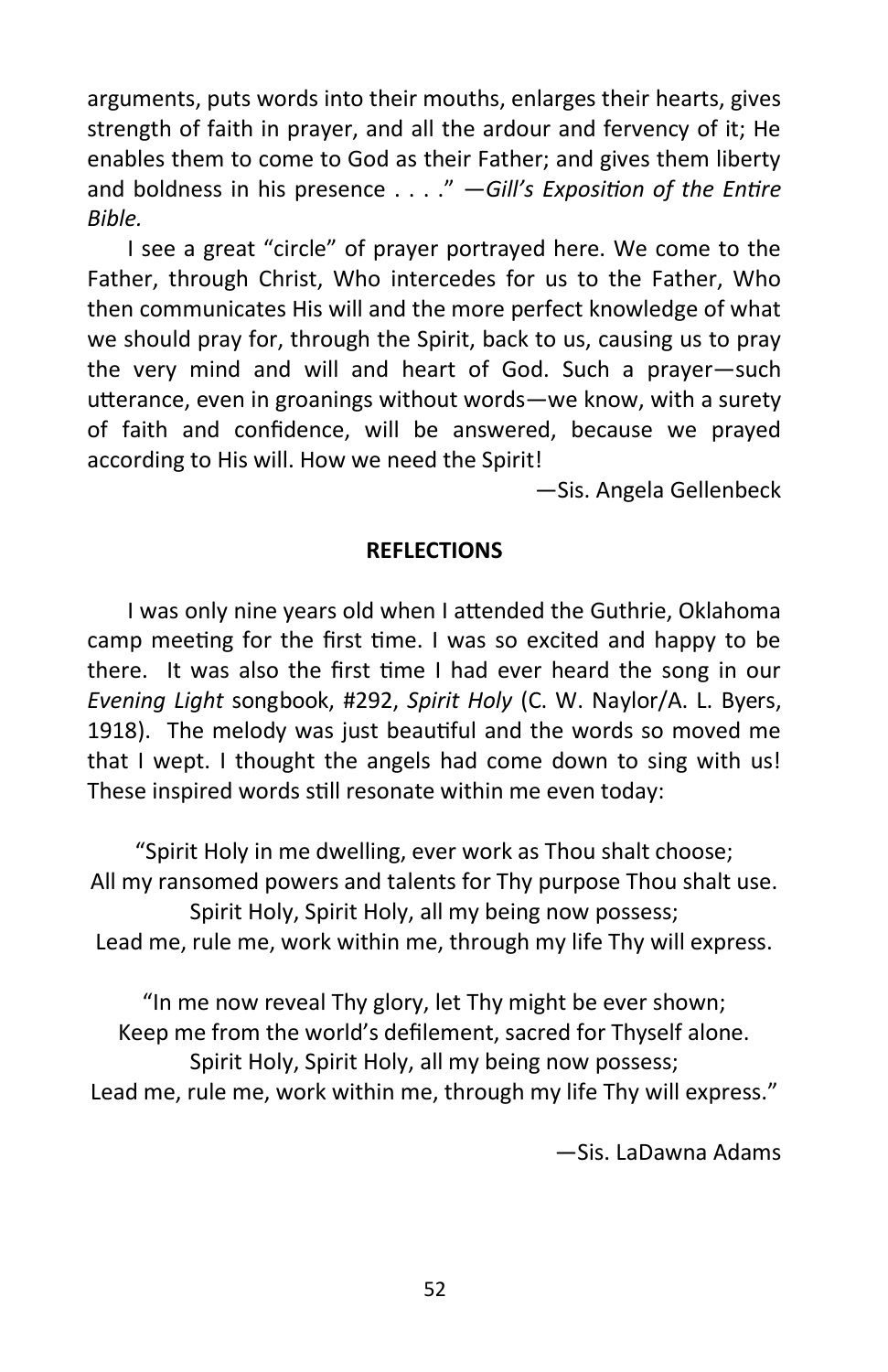#### **SEPTEMBER 18, 2016**

#### **WALKING IN THE SPIRIT**

Romans 8:1 There is therefore now no condemnation to them which are in Christ Jesus, who walk not after the flesh, but after the Spirit.

2 For the law of the Spirit of life in Christ Jesus hath made me free from the law of sin and death.

3 For what the law could not do, in that it was weak through the flesh, God sending his own Son in the likeness of sinful flesh, and for sin, condemned sin in the flesh:

4 That the righteousness of the law might be fulfilled in us, who walk not after the flesh, but after the Spirit.

5 For they that are after the flesh do mind the things of the flesh; but they that are after the Spirit the things of the Spirit.

6 For to be carnally minded is death; but to be spiritually minded is life and peace.

7 Because the carnal mind is enmity against God: for it is not subject to the law of God, neither indeed can be.

8 So then they that are in the flesh cannot please God.

9 But ye are not in the flesh, but in the Spirit, if so be that the Spirit of God dwell in you. Now if any man have not the Spirit of Christ, he is none of his.

10 And if Christ be in you, the body is dead because of sin; but the Spirit is life because of righteousness.

11 But if the Spirit of him that raised up Jesus from the dead dwell in you, he that raised up Christ from the dead shall also quicken your mortal bodies by his Spirit that dwelleth in you.

12 Therefore, brethren, we are debtors, not to the flesh, to live after the flesh.

13 For if ye live after the flesh, ye shall die: but if ye through the Spirit do mortify the deeds of the body, ye shall live. (Also Colossians 3:5.)

14 For as many as are led by the Spirit of God, they are the sons of God.

Galatians 5:16 This I say then, Walk in the Spirit, and ye shall not fulfil the lust of the flesh.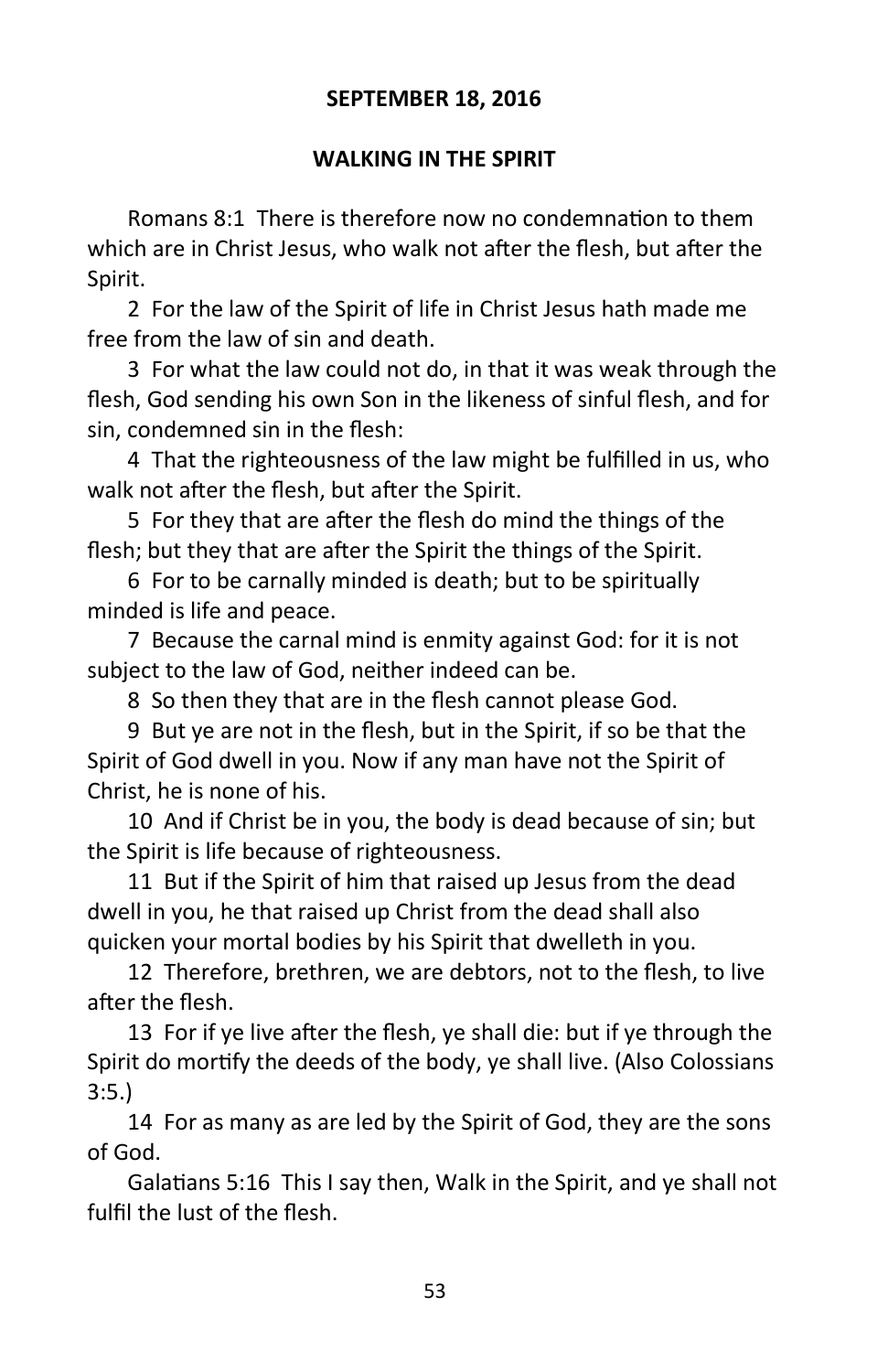24 And they that are Christ's have crucified the flesh with the affections and lusts.

25 If we live in the Spirit, let us also walk in the Spirit.

**MEMORY VERSE:** For he that soweth to his flesh shall of the flesh reap corruption; but he that soweth to the Spirit shall of the Spirit reap life everlasting. —Galatians 6:8

**CENTRAL THOUGHT:** In order to maintain the Spirit's indwelling, we must live and walk each day, responding not to the flesh and its desires, but to the guidance and control of the Holy Spirit.

#### **WORD DEFINITIONS**

Romans 8:1 "Condemnation": results of judgment; punishment following condemnation; sentence.

5 "Mind": to direct the mind to (same word as in Philippians 3:19 and Colossians 3:2). "To esteem, desire, and delight in the things that please and gratify our senses and animal appetites and passions, or our corrupt nature, namely, things visible and temporal; the things of the earth, such as pleasure (of sense or imagination), the praise of men, or the riches of this world,  $-$  to set our thoughts and affections upon them."—*Benson Commentary* 

7 "Enmity": Hostility; alienation.

10 "The body is dead because of sin": There seem to be opposite opinions of this phrase. One is that the body, even of a believer, will die because of sin and death having passed upon all men (Romans 5:12); however, the spirit does not die with the body, but will live on eternally through Christ (I Corinthians 15:22 and II Corinthians 4:7-5:6). The other thought is that "body" is referring to the flesh, or "the body of sin", or "the old man", which, because of the power of sin warring against the soul, is crucified with Christ (Romans 6:6-12; Galatians 2:20 and 5:24); and the spirit, through the imputed righteousness of Christ and the quickening power of His resurrection, is empowered to live unto righteousness and holiness. The mortification, or crucifixion of the flesh MUST take place (Romans 8:13; Colossians 3:3-5), and be maintained, in order for the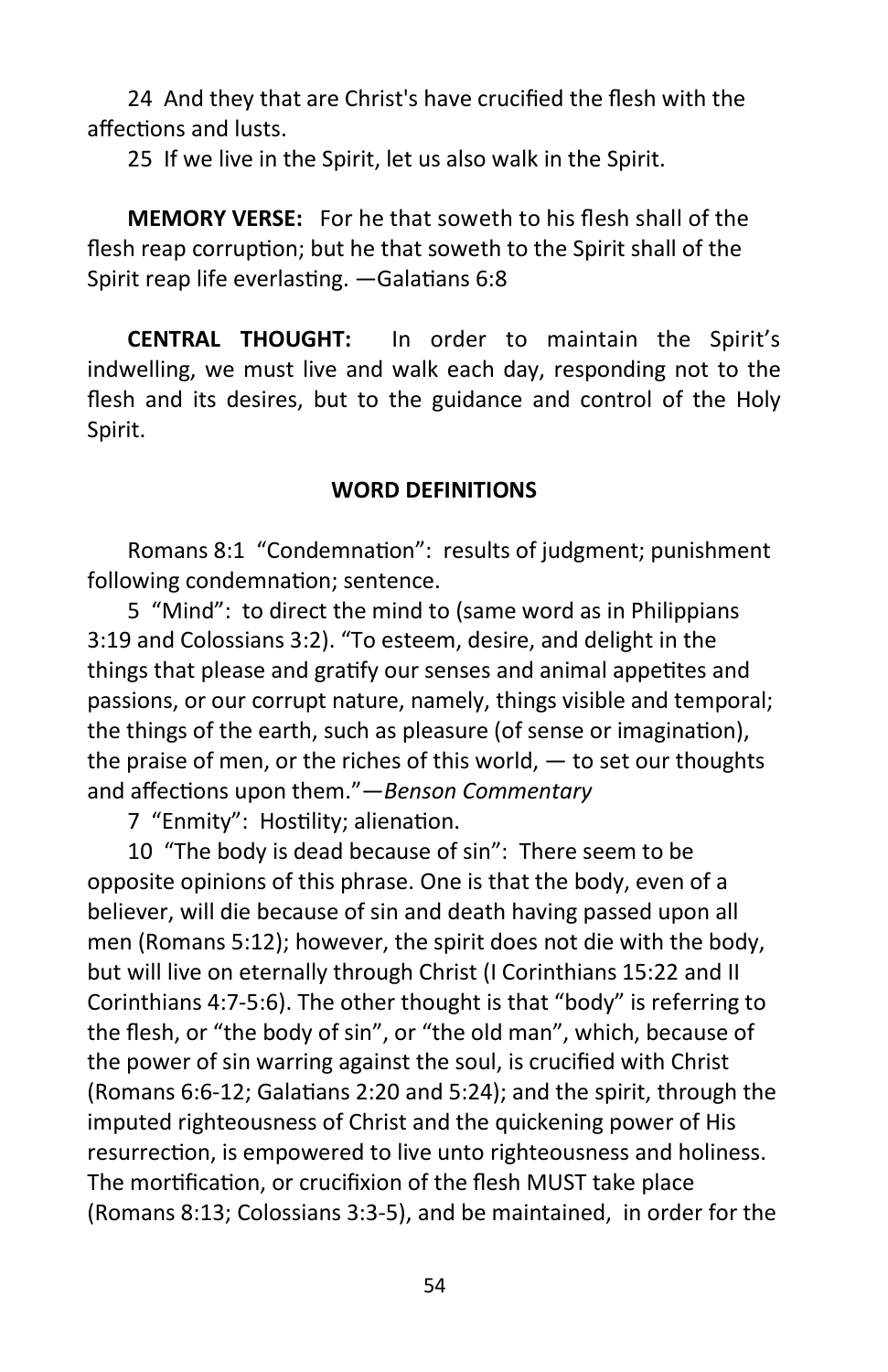new life of Christ to live in and through us. I believe this meaning follows the context of Romans 8 and many other scriptures that teach this truth.

Galatians 5:25 "In the Spirit": properly, "by the Spirit."

# **LESSON BACKGROUND**

The eighth chapter of Romans follows two chapters where the power of sin and death, the powerlessness of the law to save and deliver and the victory through grace and the Holy Spirit are clearly defined. The discussion continues in Galatians, and on into Colossians.

Up to this point, as the lessons have progressed, we have been given a clear picture of what the Holy Spirit came to do and what was necessary in the heart to prepare for His indwelling. Today's lesson emphasizes the proper way to respond to the guidance and leadership of the Spirit and the way to maintain His presence. There is great opposition in the religious world to the concept of crucifixion of the flesh and obedience to the Spirit; yet, this is the only way to real victory in the Christian life.

—Sis. Angela Gellenbeck

# **DISCUSSION:**

- 1. *No Condemnation:* How must we live in order to experience this?
- 2. *Quickening:* By Whom is this accomplished for our mortal bodies, both now as we encounter the powers of temptation and sin, and in the final Resurrection? What does this personally mean to you?
- 3. *Mortify:* What things are in this list in the scriptures?
- 4. *Harvest:* Walking in the Spirit requires denying/crucifying the flesh. What will we reap, both now and hereafter?

# **COMMENTS AND APPLICATION**

We have studied how the life in the Holy Spirit was foreshadowed by the conquest of Canaan—the toppling of its cities and slaying of its giants. We saw how the Sabbath rest pointed forward to how we set ourselves apart for God alone, ceasing from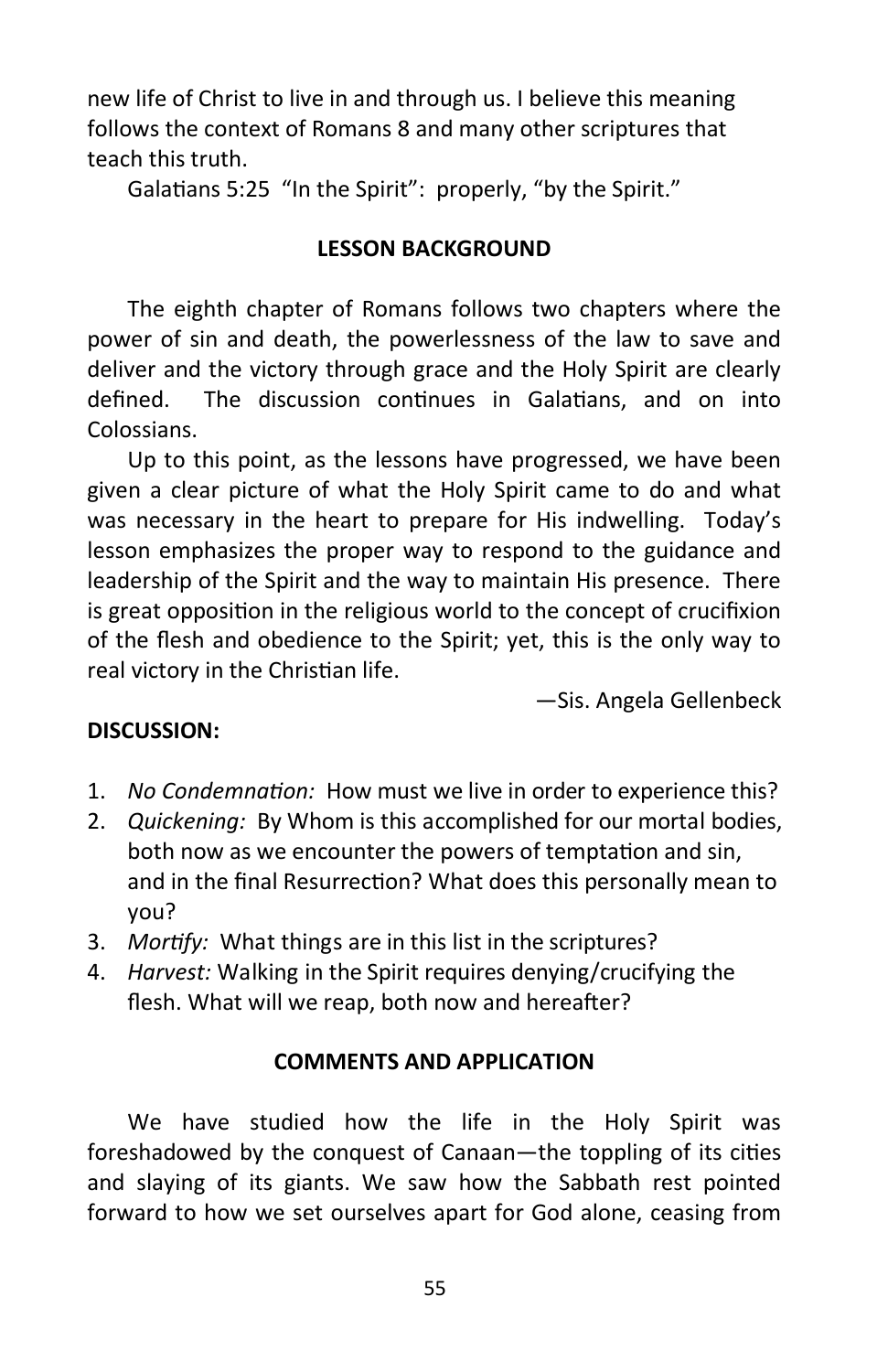our own works and not living for our selfish interests any more. We observed that the entrance into the holiest was by the application of Christ's shed blood, the washing of our lives by obedience to His word, and yielding our bodies as living sacrifices to God. We read of the disciples in the upper room, preparing their hearts and bodies for His empowering fullness.

Now—to maintain this in our lives. He has come to guide us. To lead us. To empower us. What is our response? More of the same! An initial consecration, yes. But every day, we renew our consecration to the Lord. We gave him the "Yes, Lord, yes" of our hearts. We gave Him permission to purge, to purify, to refine. Now we continually say, "Yes" to His process. We crucified our desires and ambitions at the beginning, promising to choose His way at any cost. Now as we face the cost of each decision, we say, "Not my will" again. And again. And all the way to the end of the way. That is walkingtaking step by step—by the Spirit.

The scriptures speak of *singing in the Spirit*, *praying in the Holy Ghost*, and John's testimony of *being in the Spirit* on the Lord's day. We learn that our bodies are the temple of the Holy Spirit, both individually and collectively, so we are to glorify God with our bodies and spirits, which are His. We offer up *spiritual sacrifices* and sing *spiritual songs* to the Lord. Put these all together, and you have a clear picture of what *living in the Spirit* means.

—Sis. Angela Gellenbeck

#### **REFLECTIONS**

I remember struggling, as a young Christian, with the thought of what the scriptures taught about the "flesh." I understand that I am flesh and blood and as such I have desires and feelings. I have a desire to eat when I am hungry, I have a desire for love, friendships and communication, when I get weary I have a desire for quietness and rest. Are these sinful? No, I was created as such.

I also have a host of feelings that come and go. I remember an occasion of the enemy accusing me about feeling angry. Then I read - "the anger of the Lord was kindled." Wow! God gets angry and yet He is without sin. The negative connotations in scripture regarding flesh have to do with excess or being out of control. When I am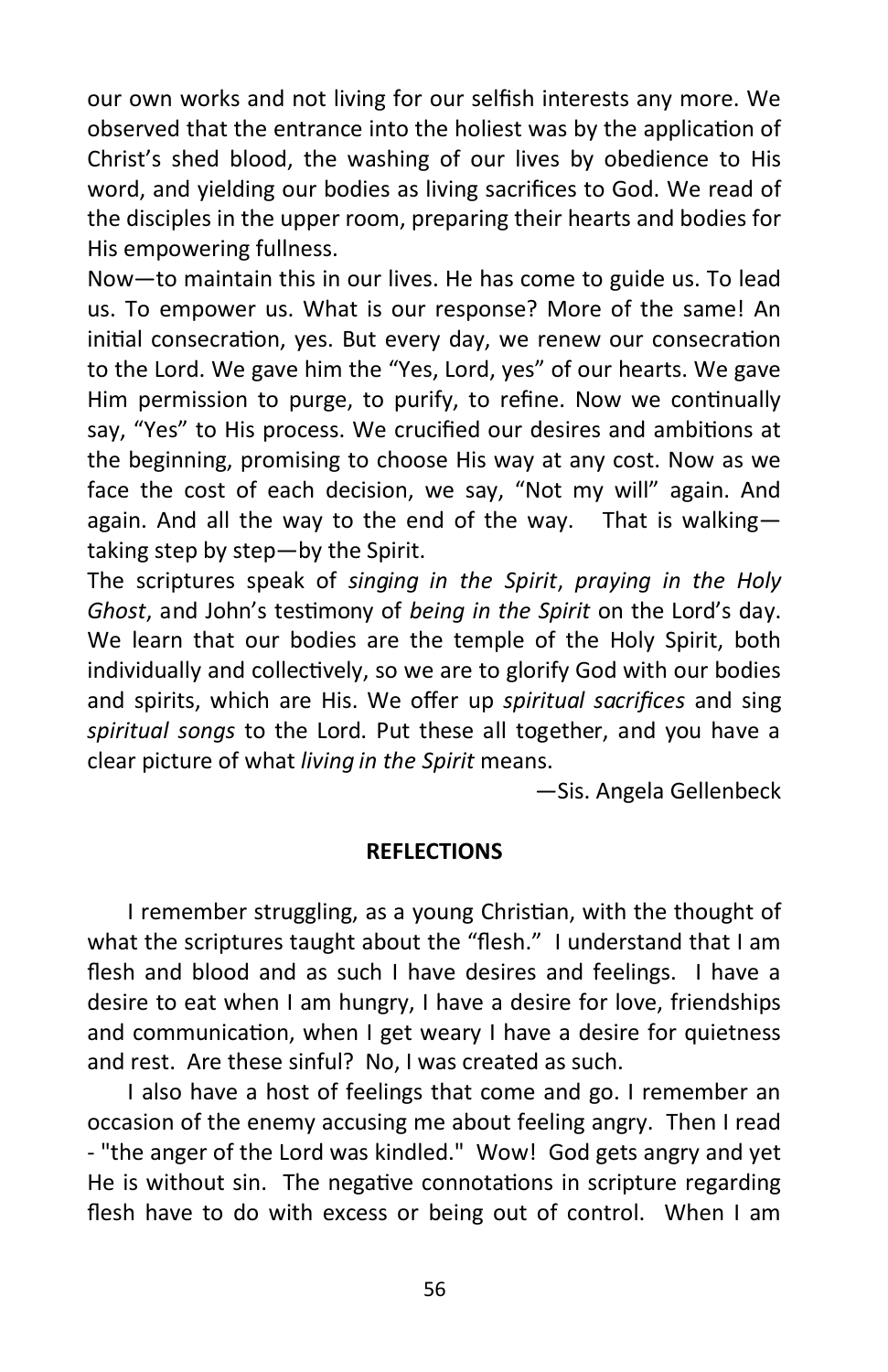angry I have a choice of what to do. I can allow the anger to control me, throw a hammer across the room and use hurtful words that injure others, or I can channel my energies into seeking a solution that will help fix a problem. People murder because they have allowed anger to get out of control. God said He was a jealous God. Is that sin? Of course not. It is how we handle jealousy when we feel it. Can it become sin? Certainly.

The Holy Spirit was given to give us power to keep these Godgiven desires and feelings in their proper bounds. We, through the Spirit, are to control our desires and feelings, not allowing them to control us. "He that is slow to anger is better than the mighty; and he that ruleth his spirit than he that taketh a city" (Proverbs 16:32).

—Bro. Bob Wilson

# **SEPTEMBER 25, 2016**

# **WARNINGS CONCERNING THE HOLY SPIRIT**

# *Rebelling, Vexing and Resisting*

I Samuel 15:23 For rebellion is as the sin of witchcraft, and stubbornness is as iniquity and idolatry. Because thou hast rejected the word of the Lord, he hath also rejected thee from being king.

16:14 But the Spirit of the Lord departed from Saul, and an evil spirit from the Lord troubled him.

Isaiah 63:10 But they rebelled, and vexed his holy Spirit: therefore he was turned to be their enemy, and he fought against them.

Acts 7:51 Ye stiffnecked and uncircumcised in heart and ears, ye do always resist the Holy Ghost: as your fathers did, so do ye. *Blaspheming*

Matthew 12:31 Wherefore I say unto you, All manner of sin and blasphemy shall be forgiven unto men: but the blasphemy against the Holy Ghost shall not be forgiven unto men.

Mark 3:29 But he that shall blaspheme against the Holy Ghost hath never forgiveness, but is in danger of eternal damnation:

30 Because they said, He hath an unclean spirit.

# *Defiling His temple*

I Corinthians 3:16 Know ye not that ye are the temple of God,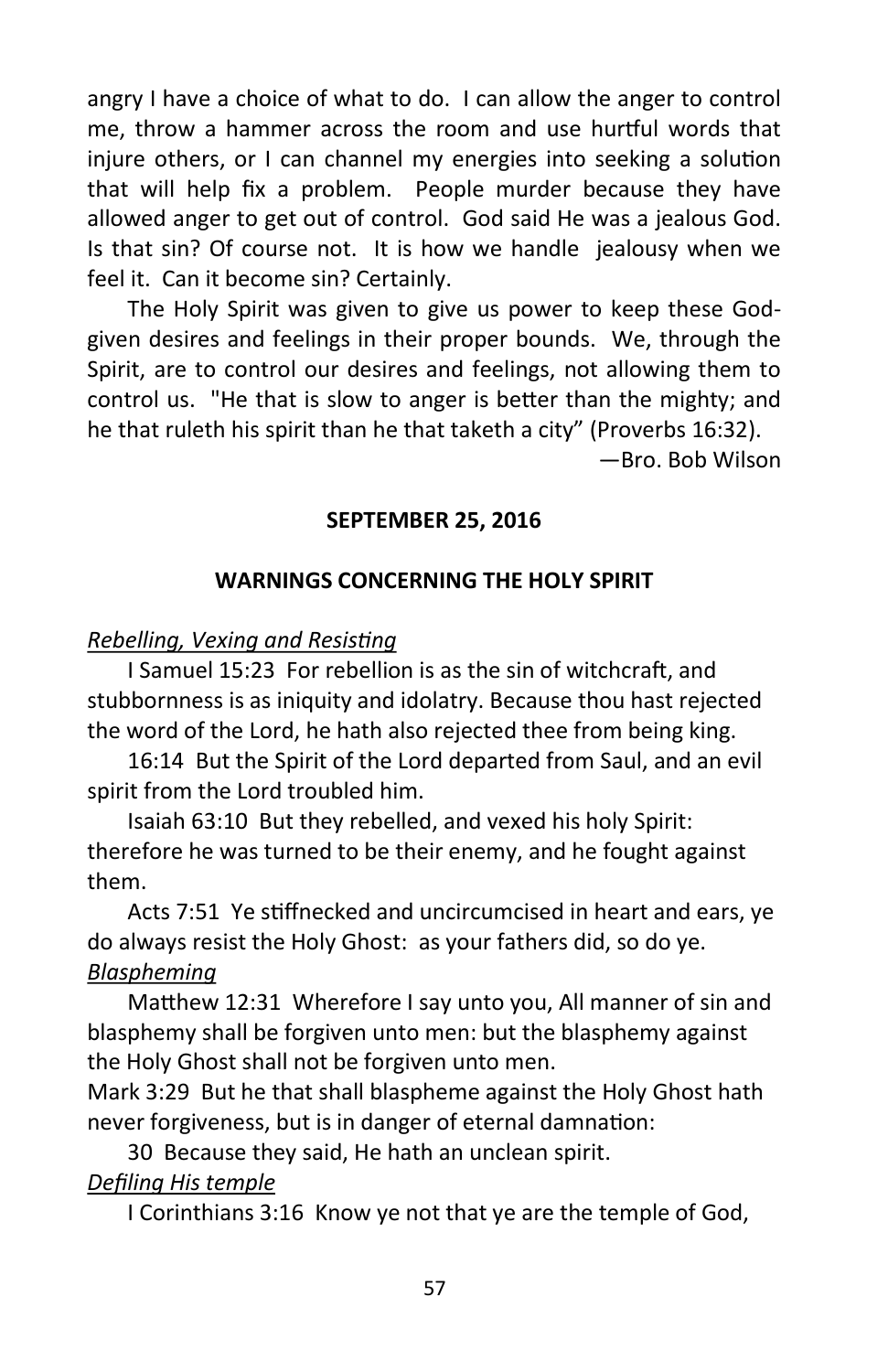and that the Spirit of God dwelleth in you?

17 If any man defile the temple of God, him shall God destroy; for the temple of God is holy, which temple ye are. *Grieving and Quenching*

Ephesians 4:30 And grieve not the holy Spirit of God, whereby ye are sealed unto the day of redemption.

I Thessalonians 5:19 Quench not the Spirit.

# *Doing Despite*

Hebrews 10:28 He that despised Moses' law died without mercy under two or three witnesses:

29 Of how much sorer punishment, suppose ye, shall he be thought worthy, who hath trodden under foot the Son of God, and hath counted the blood of the covenant, wherewith he was sanctified, an unholy thing, and hath done despite unto the Spirit of grace?

**MEMORY VERSE:** Let us therefore fear, lest, a promise being left us of entering into his rest, any of you should seem to come short of it. —Hebrews 4:1

**CENTRAL THOUGHT:** The scriptures warn that through unbelief, we could fail to enter into the life of the Spirit. We are also warned to be careful not to defile the temple of the Holy Spirit, nor to grieve or quench the Holy Spirit Who has sealed us, nor through rebellion and resistance cause Him to depart from us. The most serious warning is that blasphemy against the Holy Spirit is ultimately unforgivable.

# **WORD DEFINITIONS**

Isaiah 63:10 "Rebelled": From a root meaning *bitter*; contentious. "Vexed": displeased; grieved; hurt.

Acts 7:51 "Resist": fall against, as trying to crush an adversary in battle; oppose.

Matthew 12:31 and Mark 3:29 "Blaspheme against the Holy Ghost": abusive or scurrilous language. *Benson Commentary* gives this excellent explanation: "Injurious or impious speaking against the Spirit of God, such as the Pharisees were now guilty of; that is,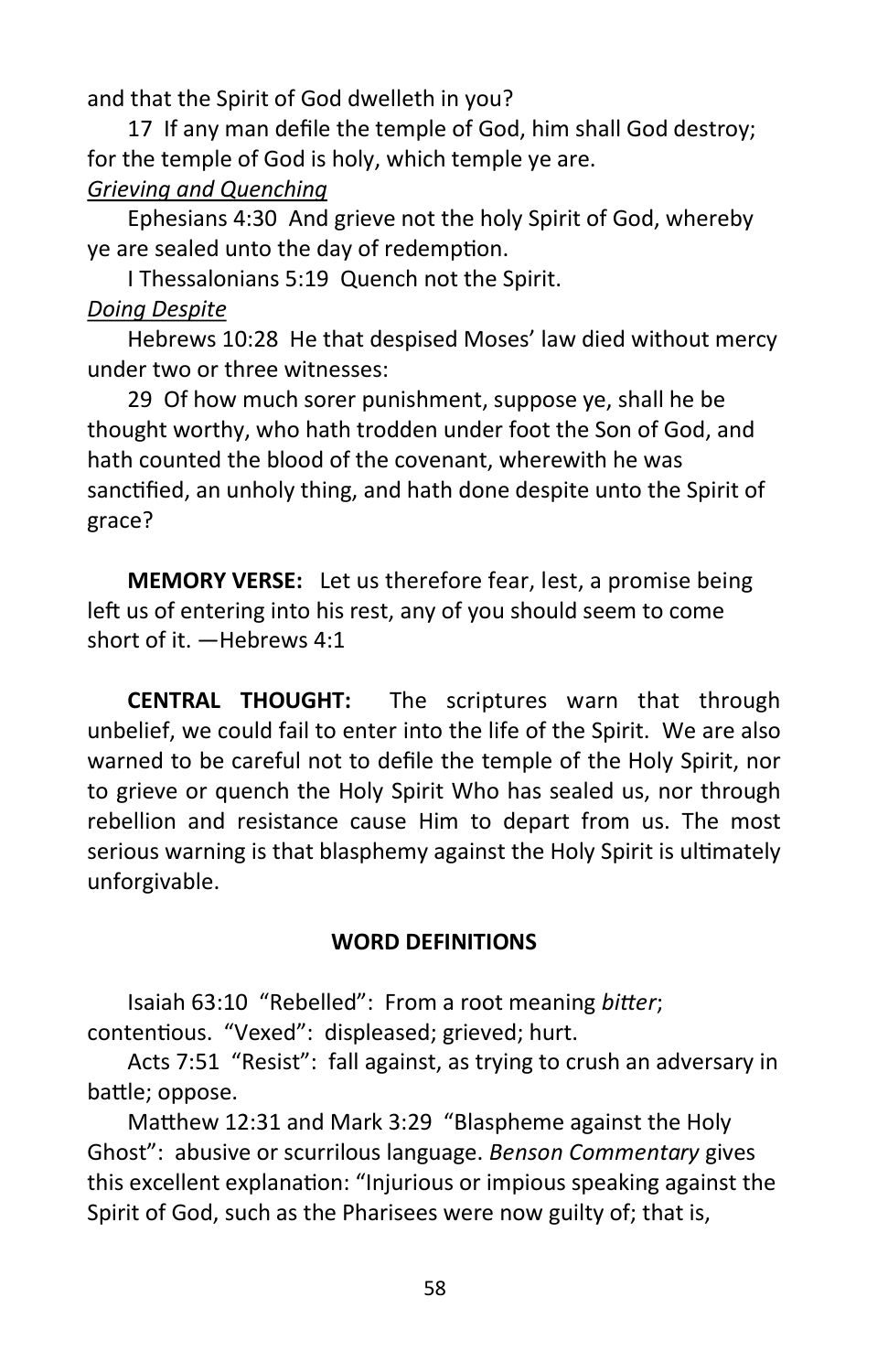attributing to the devil those miracles which Christ gave full proof that he wrought by the Holy Spirit. That this, and nothing but this, is the sin here intended, is manifest from the connection in which the words stand in this place; and more especially still from the parallel passage, Mark 3:28-30, in which the evangelist, assigning the reason of our Lord's making this declaration, adds, Because they said, He hath an unclean spirit; that is, "hath Beelzebub, and by the prince of devils casteth out devils." This, then, and this only, is the sin, or blasphemy, as it should rather be called (and as the Scriptures always call it), against the Holy Ghost. It is an offence of the tongue; it is committed not by thinking, but by speaking, by evil-speaking, by belying, slandering, or reviling the Divine Spirit, by which our Lord wrought his miracles, ascribing them to the devil: which in fact was calling the Holy Ghost, or the Spirit of the one living and true God, the devil: a more heinous crime than which is not to be conceived."

Ephesians 4:30 "Grieve": to make sorry; distress; vex; hurt. "Whereby ye are sealed unto the day of redemption": Referring to I Corinthians 1:22 and Ephesians 1:13, which says that believers are sealed with the Holy Spirit of promise, Who is the "earnest" of our inheritance until the redemption. The seal is a confirmation of ownership, which, when we wholly give ourselves to God, He confirms that we are His by sending the Holy Spirit to dwell in us. The Holy Spirit also stamps His image, instead of our self-centered one, upon us. He gives the Holy Spirit to His own children, as His heirs of the eternal kingdom; a small token of that inheritance which will come at the day of redemption, meaning that final day when He claims His own for eternity.

I Thessalonians 5:19 "Quench": extinguish; suppress; thwart; stifle. "Christians are said to be baptized with the Holy Ghost and with fire. He worketh as fire, by enlightening, enlivening, and purifying the souls of men. As fire is put out by taking away fuel, and as it is quenched by pouring water, or putting a great deal of earth upon it; so we must be careful not to quench the Holy Spirit, by indulging carnal lusts and affections, minding only earthly things. Believers often hinder their growth in grace, by not giving themselves up to the spiritual affections raised in their hearts by the Holy Spirit." —*Matthew Henry's Commentary*

Hebrews 10:29 "Despite": insult; outrage; treat contemptuously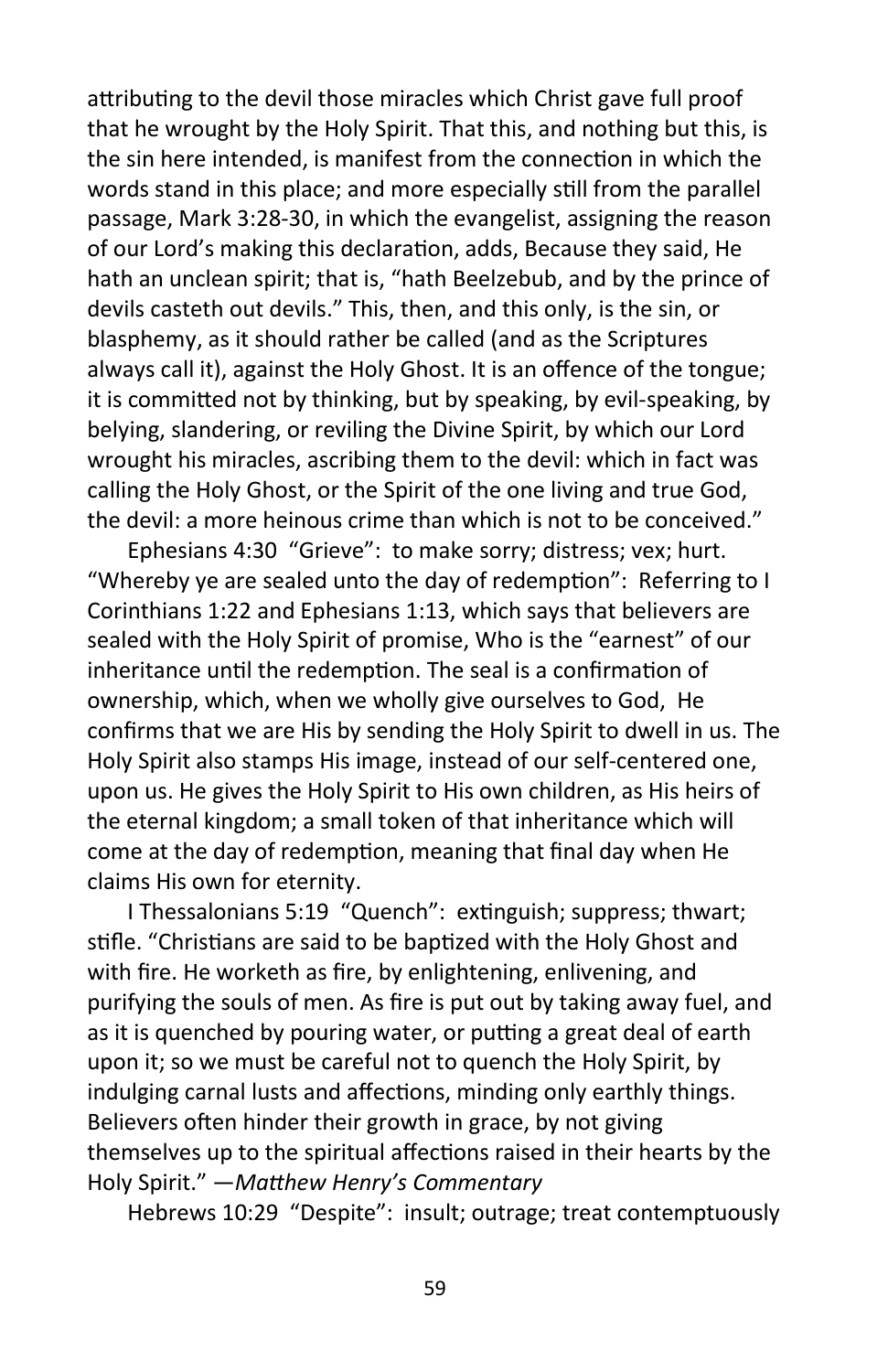or with insolence; mock at; show arrogance.

#### **LESSON BACKGROUND**

In the Old Testament, Saul's tragic story begins when he was chosen to be Israel's first king and given a special anointing of the Holy Spirit for this office. He became proud, self-seeking and rebellious, however, and God rejected him and his posterity from the kingdom. By not repenting but persisting in his rebellion, God entirely took the Holy Spirit away from him and instead allowed a spirit that was bad and troubling to oppress him. David, on the other hand, had a heart after God and God anointed him with the Holy Spirit to be the next king of Israel.

Our verse from the book of Isaiah, Stephen's message in Acts, and Paul's admonitions in Hebrews give the example of the Israelites, who, through rebellion and unbelief, forfeited their inheritance in Canaan; their children later rejected the worship of God and went after the idols of the heathen. In the same rebellious spirit, their descendants persecuted and killed the prophets who warned them and rejected Jesus Christ, putting Him to death. They resisted and vexed the gentle Spirit which bore with them and strove with them time after time, until He left them at last to utter destruction and desolation.

Jesus' warning came after He had proven to the scribes and Pharisees that in the power of the Holy Spirit He had cast out demons. Calling this power "an unclean spirit" when there was no doubt but what it was God's Spirit upon Him, called forth this awful condemnation. There have been many sensitive souls who have been confused by this teaching. Yet it is so clear in the passage from Mark 3, that He is clearly referring to this specific type of blasphemy. The passage from Hebrews 10 seems to echo this warning.

In Paul's writings we who have been sealed by the Holy Spirit are instructed to obey Him, continually yield and surrender to Him and be very careful with our words and actions so we will not grieve or suppress His sweet abiding presence. Everything we do with our bodies is to be to the glory of God, for we are warned that God will destroy us if we defile our bodies, which are the temple of His Holy Spirit.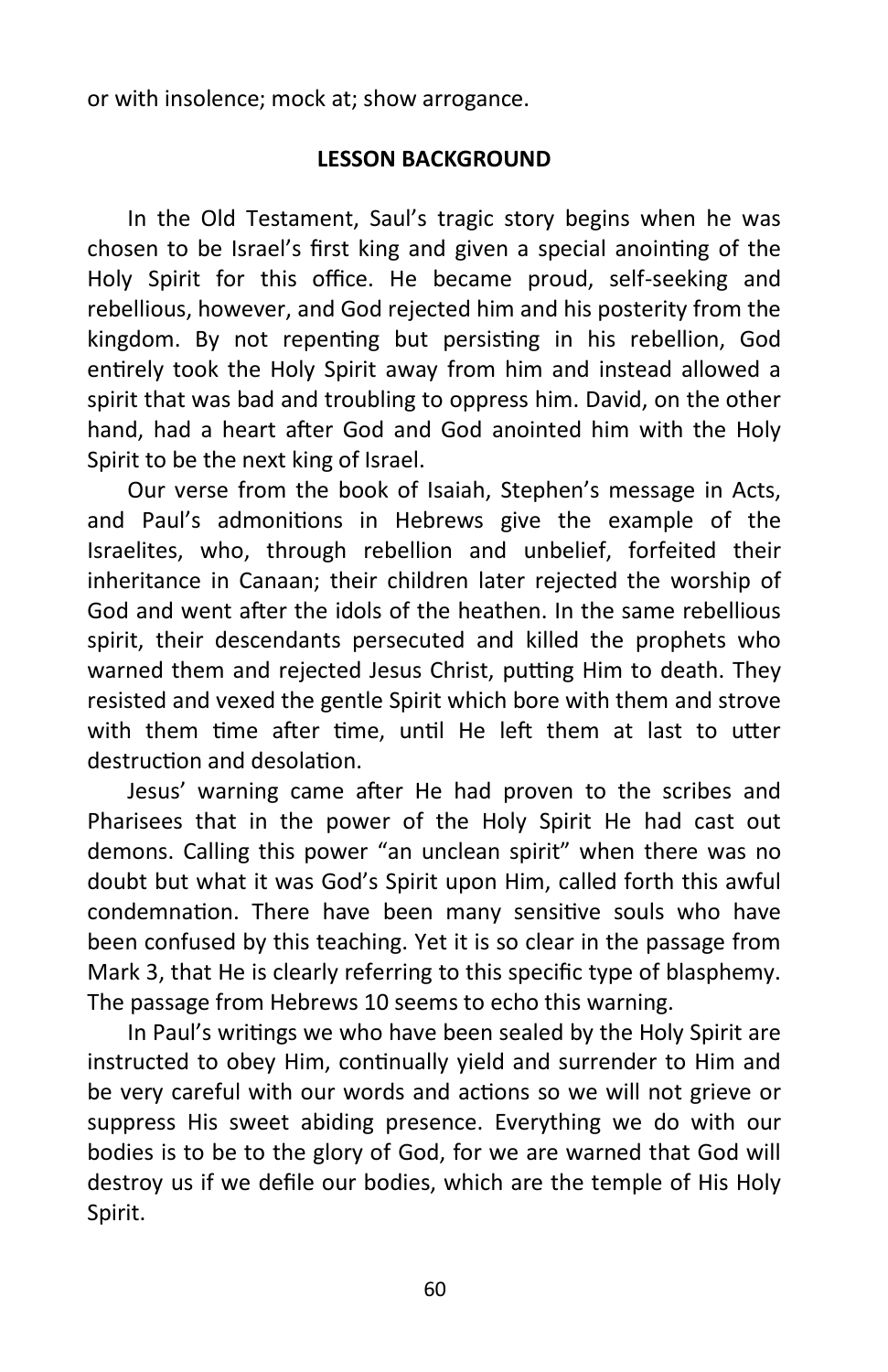# **DISCUSSION:**

- 1. *Rejected:* Which sins caused King Saul to be forsaken by the Spirit? What opposite attributes in David caused him to be a "man after God's heart"?
- 2. *Blasphemed:* What had the Pharisees done to cause Jesus to pronounce upon them this warning?
- 3. *Doubted:* The warning in Hebrews 4 points back to what instance in Israel's history? What does this event symbolize in the experience of the Christian?
- 4. *Defiled:* How may a person avoid doing this?
- 5. *Quenched:* Describe different ways in which this may be done.

# **COMMENTS AND APPLICATION**

We end this series of lessons about the Holy Spirit with some very serious warnings. The Holy Spirit has been symbolized by *fire--a consuming fire*. Let us reverence His awesome power. He also came upon Jesus in the form of a *dove*. Let us "go softly," so as not to drive Him away. He is a *Person*. These Scriptures speak of personality traits, such as the ability to feel pain and sorrow. Let us soften our words; be very careful not to grieve His gentle Presence. He is represented by *living water*. May we never quench His flow into our lives, nor stifle His outpouring through our lives to others. The Holy Spirit is *holy*. Let us keep our bodies, minds and spirits holy and free from defilement.

There is a real battle being fought today against our faith. It was through unbelief the Israelites were shut out from Canaan; it will be through unbelief we will miss the sweet experience of being filled with the Spirit. Through unbelief we can pull back from total surrender, be hardened by the deceitfulness of sin and lose our souls.

*Don't resist the Holy Spirit!*

—Sis. Angela Gellenbeck

#### **REFLECTIONS**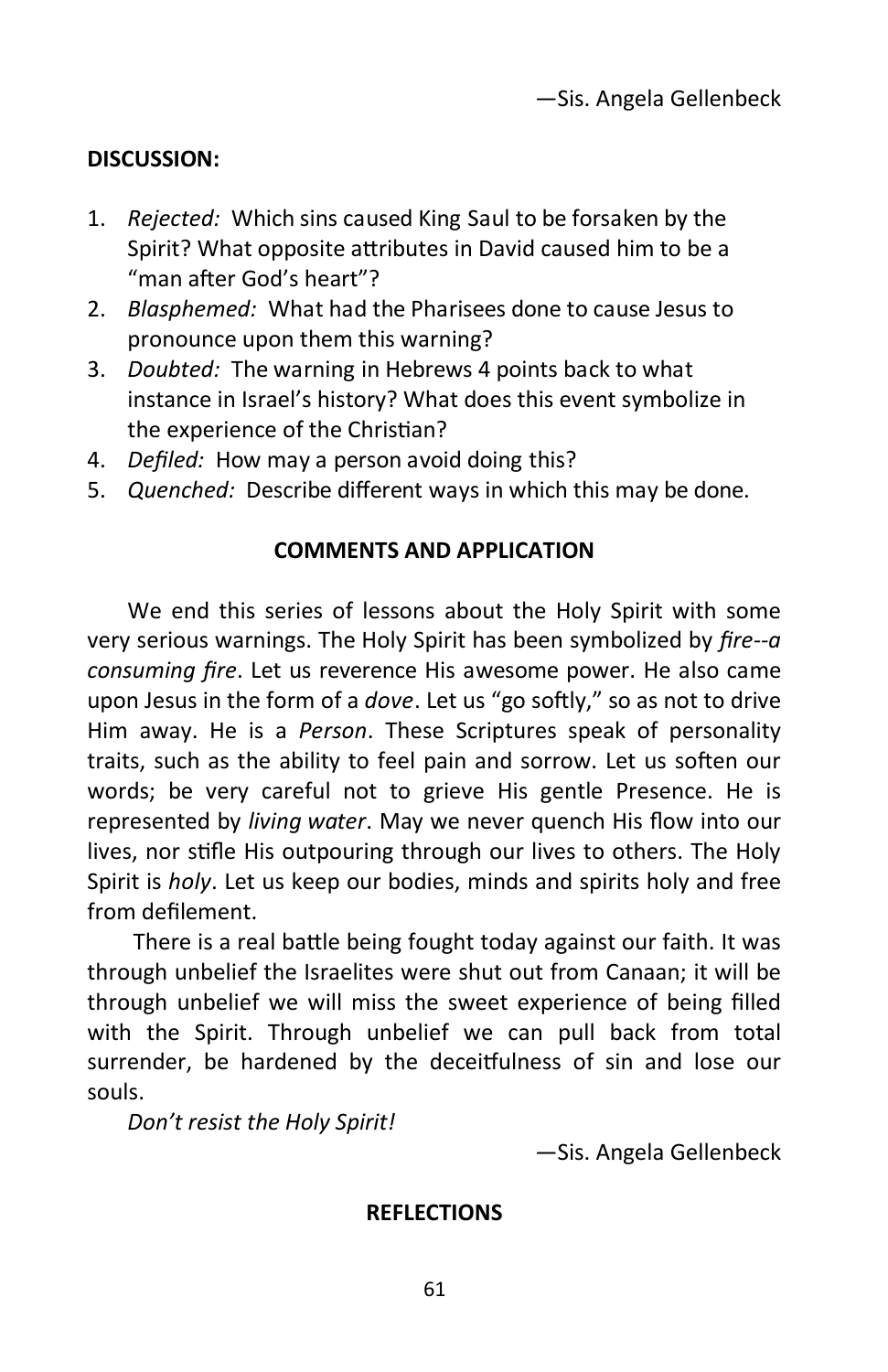# *He Wants His Way In Thee*

"God has sent the Holy Spirit to our hearts an honored Guest, To deliver us from evil, and to bring us peace and rest. He has come to work within us, Heaven's purposes so blest: He wants His way in thee.

"Let the Spirit do the planning, point the way thy feet shall go; Greater than thine own His wisdom, He the will of God doth know; Better, wiser than thy choosing is the way that He will show: He wants His way in thee.

"He doth sometimes work in silence, when thou dost not know at all; He doth sometimes speak so softly thou must listen for His call. But if thou wilt trust Him fully, He will be thine all in all: He wants His way in thee.

"All thyself to Him surrender, as He pleases let Him do; In the paths He leadeth, follow, whether they be old or new. When the tasks seem hard before thee, He with power will endue: He wants His way in thee.

Chorus: "Yield unto the Holy Spirit, Let Him have His way with thee; Be thou ready to obey Him, He leads to victory."

> —C. W. Naylor, #93 in *Songs of Grace and Glory*, 1918 —Submitted by Bro. Harlan Sorrell